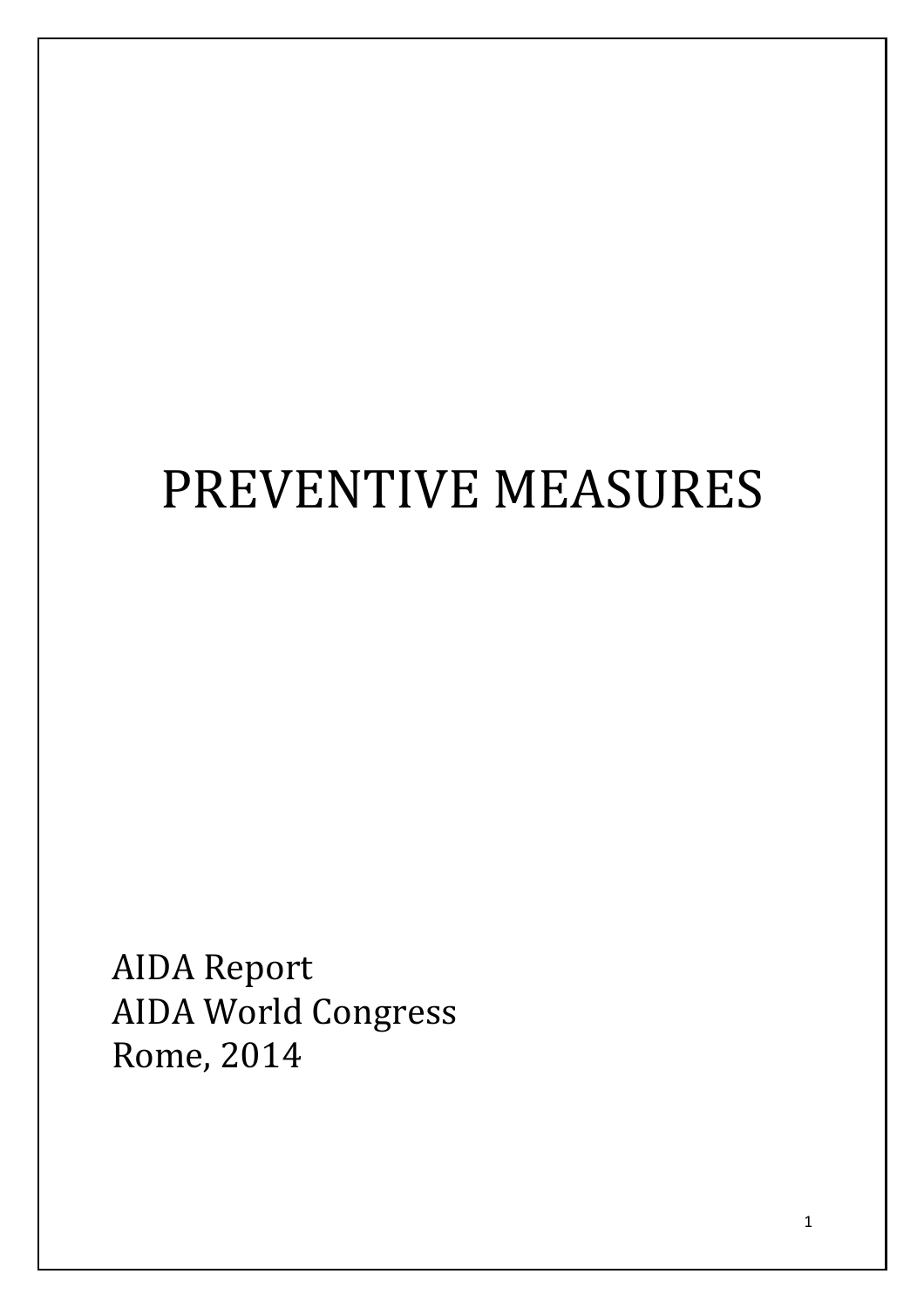## **CONTENTS**

| 1.1                                                                  |  |
|----------------------------------------------------------------------|--|
| 2. Ways and degrees of co-operation between insurers and insureds 27 |  |
| 2.1                                                                  |  |
| 3. Techniques that are used or required by law to implement the      |  |
|                                                                      |  |
|                                                                      |  |
|                                                                      |  |
|                                                                      |  |
|                                                                      |  |
|                                                                      |  |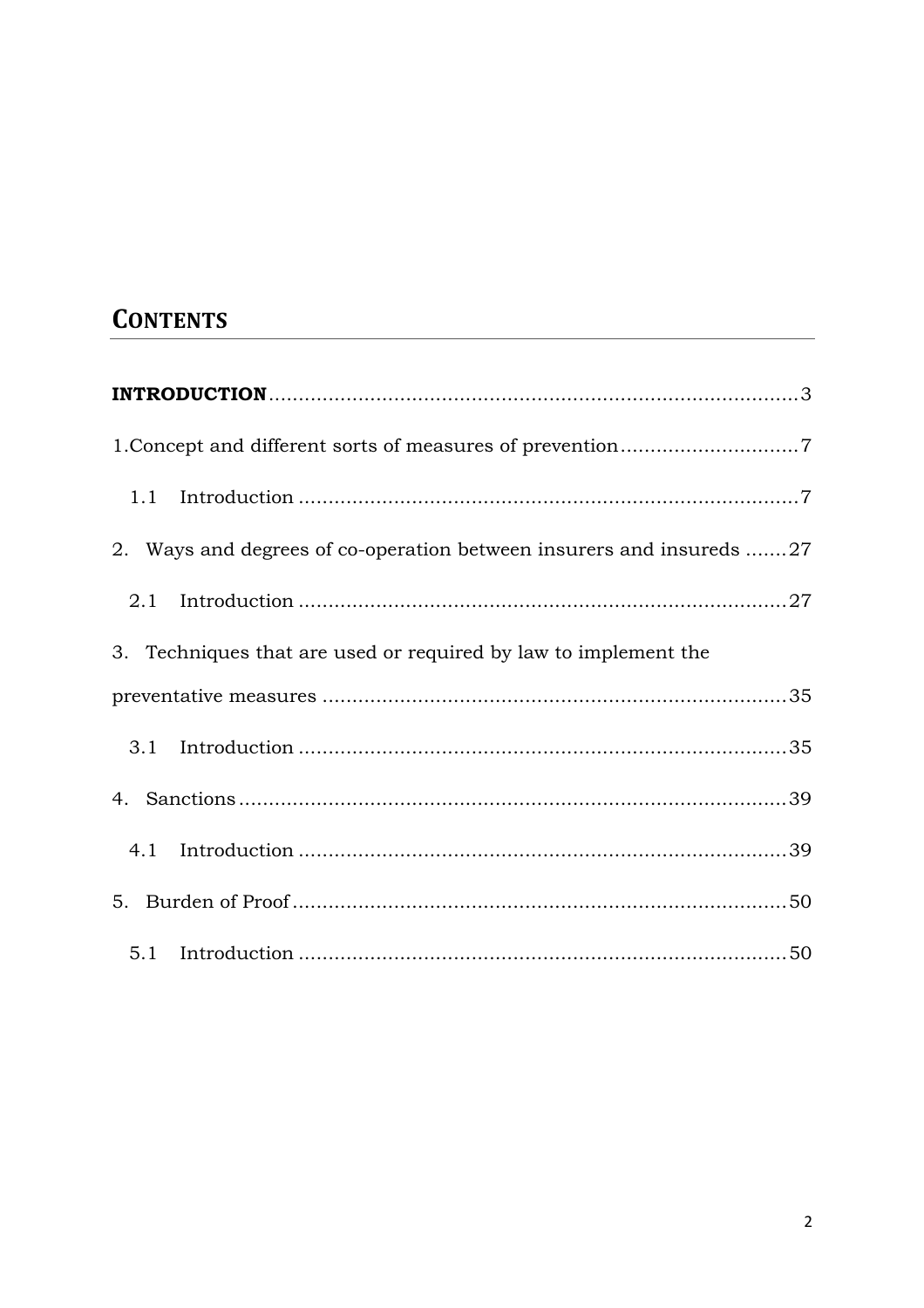## **3RD PLENARY SESSION: PREVENTIVE MEASURES**

## **PANELLISTS**

| <b>Yves Hayaux du Tilly</b> | <b>UK Mexico</b> | yhayaux@nhg.com.mx            |
|-----------------------------|------------------|-------------------------------|
| <b>Meryl Lieberman</b>      | <b>USA</b>       | mlieberman@traublieberman.com |
| <b>Prof Rob Merkin</b>      | UK/Asia          | rob.merkin@btopenworld.com    |
| <b>Prof Anne Pelissier</b>  | <b>France</b>    | anne.pelissier@univ-montpl.fr |
| <b>Prof Claudio Russo</b>   | <b>Italy</b>     | crusso@vpr-lex.it             |
|                             |                  |                               |
| <b>COUNCIL LIASON</b>       |                  |                               |
| <b>Michael Gill</b>         | <b>Australia</b> | Michael.Gill@dlapiper.com     |
|                             |                  |                               |
| <b>CHAIR</b>                |                  |                               |
| <b>Samantha Traves</b>      | <b>Australia</b> | stravesqld@gmail.com          |
|                             |                  |                               |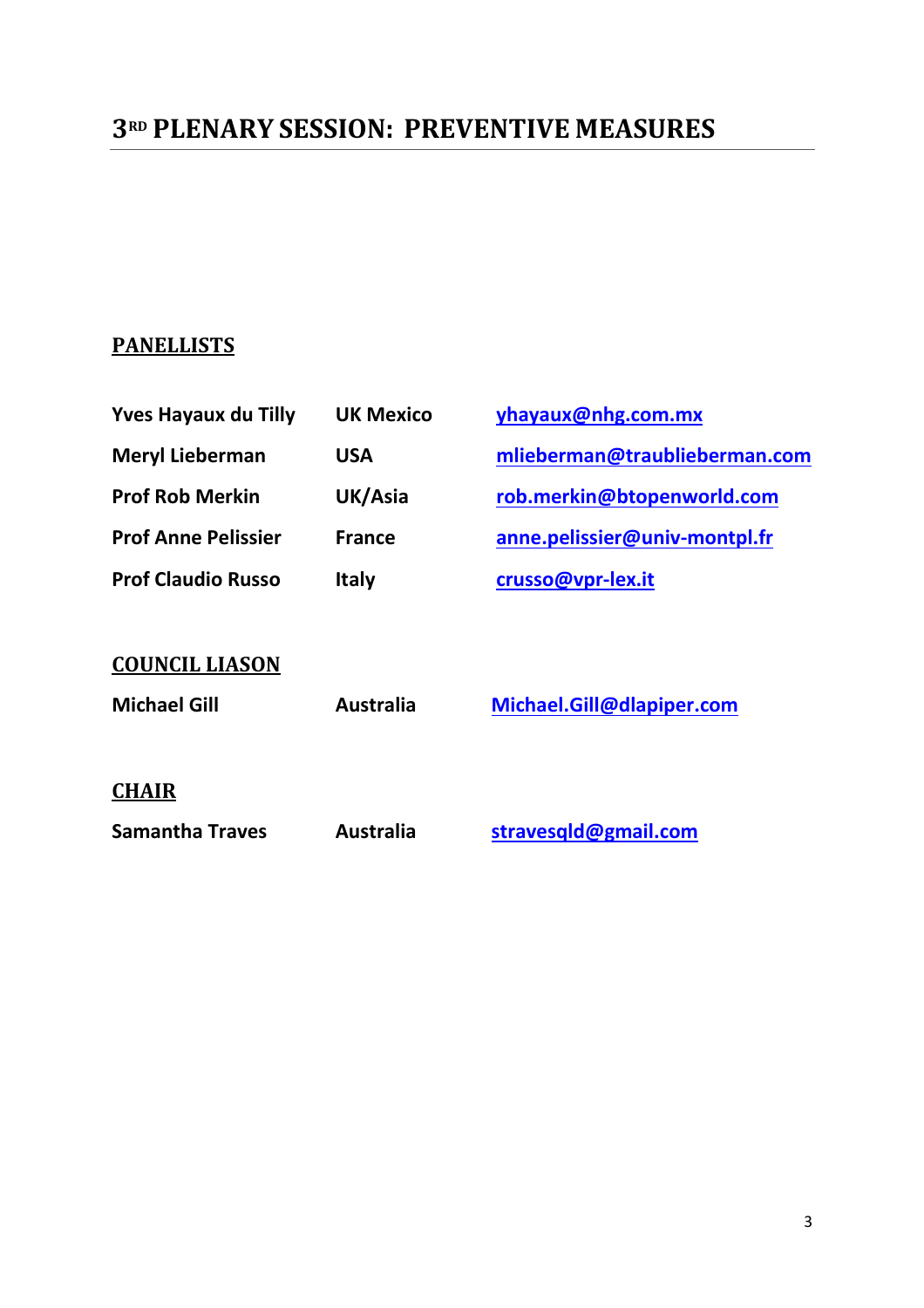## **INTRODUCTION**

"Preventive Measures" concerns the existence or otherwise of obligations on the insured to avoid or reduce the exposure of the insurer to a claim consequent upon the occurrence of an insured event. The obligation may arise before the occurrence of the insured event, or after the occurrence of the insured event. The source of the obligation may lie in the contract of insurance, in statute law or in the common law. The extent of the obligation may vary, depending upon its source, as may the exposure of the insured, or the insurer, to the cost of the measures taken by the insured. The submissions of the participating nations make clear that there exist significantly different approaches to the issues in different jurisdictions.

The juridical basis for an obligation to mitigate damage is not necessarily clear. The duty of a party to a contract to "mitigate" damage caused by the breach of the defaulting party is well established at common law, although the better view is that the obligation is not a "duty" as such. The preferable analysis at common law is that a failure to comply with the requisite breaks the causal nexus between the breach and the loss

Whether that is so in other jurisdictions is not a matter about which responses have been sought. However, it is worth noting the conceptual difference between an obligation to mitigate in response to a breach of contract, and an obligation to "mitigate" where the insurer is under a contractual duty to indemnify. Whether or not the obligations ought to be the same is a matter itself worthy of discussion.

Participating jurisdictions were asked to respond to questions concerning five broad areas for discussion:

- *(1) Concept and different sorts of measures of prevention;*
- *(2) Ways and degrees of co-operation between insurers and insureds;*
- *(3) Techniques that are used or required by law to implement the preventative measures;*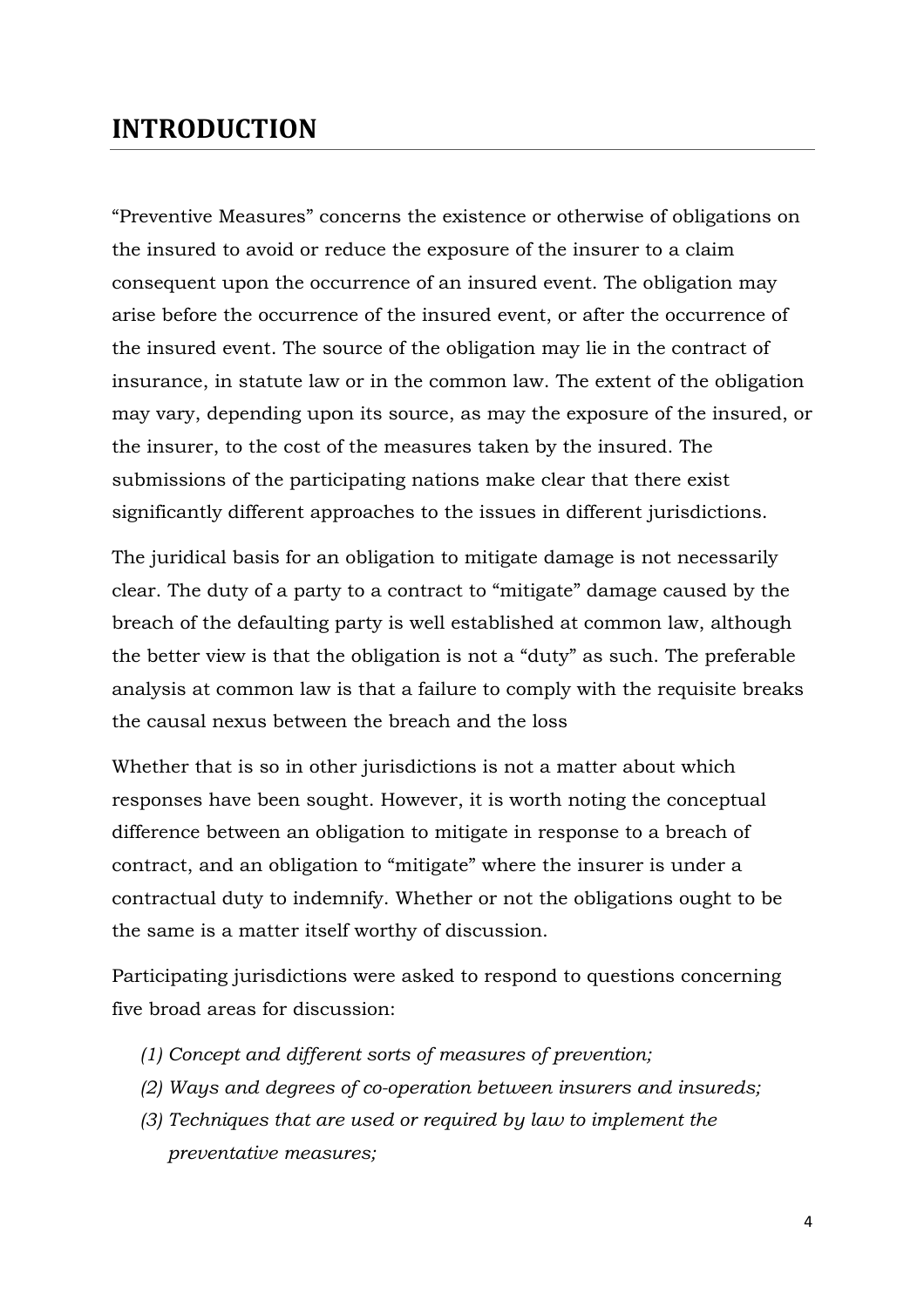*(4) Sanctions;* 

*(5) Burden of Proof*.

There was a marked difference in approach in the various jurisdictions. While most if not all jurisdictions recognised the possibility that the topics could be the subject of contractual agreement, there was less consistency in the impact of the common or case law, and in the level of statutory intervention on the topics.

This paper summarises responses received from the participating jurisdictions. Unnecessary duplication of responses has been avoided where the responses of participating jurisdictions have evidenced similar approaches to the issues identified. The paper also proposes as an introduction to the summaries topics for discussion generated by the responses.

The words of introduction to each section are intended to promote particular topics for discussion. However, there are some broader issues raised by the responses which are also worthy of discussion. They include:

- A comparison between the experiences of the jurisdictions with, and without, established statutory obligations concerning preventive measures. As a sideline to that topic, the experience of those jurisdictions with statutory obligations to prevent the occurrence of the risk, as opposed to mitigate loss after the insured event has occurred;
- The state of the common law in relation to preventive measures;
- Where there exists no statutory obligation, and no express contractual obligation, whether there exists a juristic basis for an obligation to prevent or mitigate and, if so, what that basis is;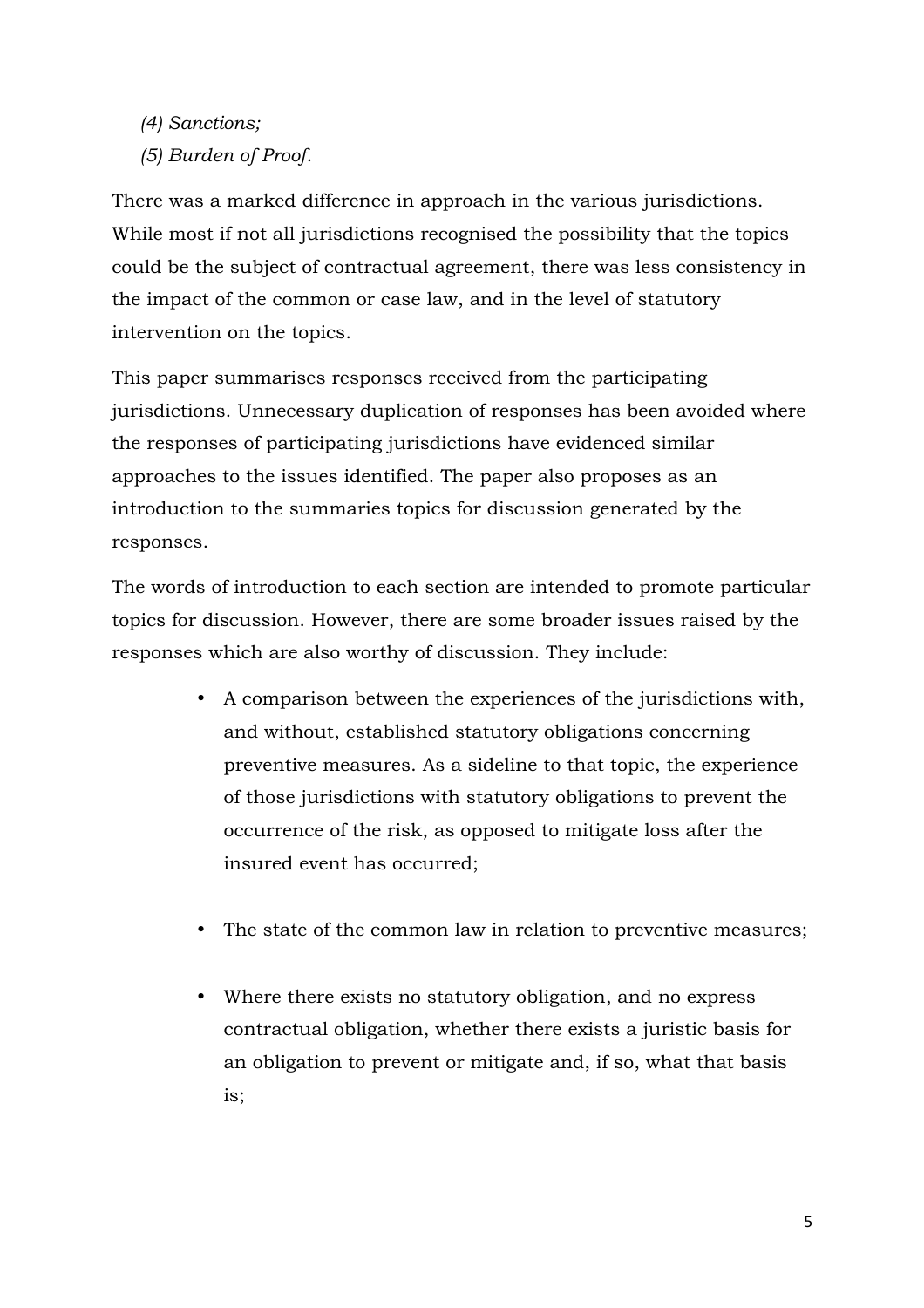- Reasons why the source and scope of preventive measures have developed differently in different jurisdictions and legal systems;
- The impact of preventative measures on the availability and price of insurance;
- Whether, in a competitive legal market, contractual obligations adequately protect the immediate and wider interests of the insured and the insurer;
- Whether it is preferable, or not, to have statutory preventive obligations;
- Whether there is, between jurisdictions, any significant difference in the content of the obligation to mitigate, that is, whether there are different standards of conduct in mitigation required;
- Whether "precautionary measures" are relevant to the obligation to avoid an insured event or to mitigate potential damage. The Belgian submission, in the context of "preventative measures", raised the issue of "precautionary measures", a term referring to the attitude of prudence that decision makers are expected to adopt when confronted with a situation of "uncertainty". The issue is of particular significance in the area of "environmental uncertainty". A practical example, relating to insurance and climate change, is the extent to which an insurer may expect a local authority to take into account rising sea levels when granting development approval to buildings proposed on the sea-front. The Belgian submission identified two main questions: whether the non-taking of precautionary measures is insurable; and if and to what extent the costs of precautionary matters must be borne by the insurer.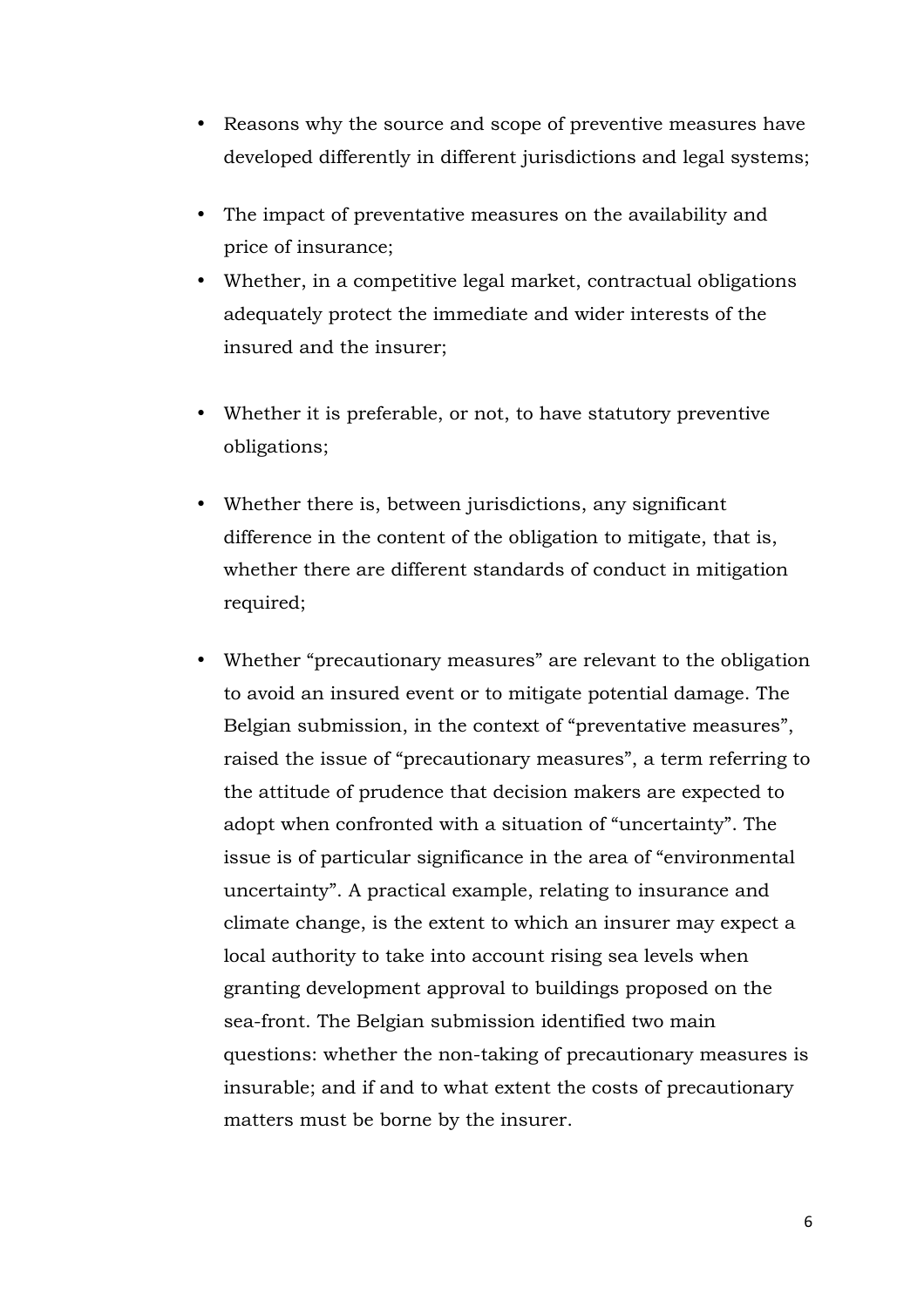## **1.CONCEPT AND DIFFERENT SORTS OF MEASURES OF PREVENTION**

## **1.1 INTRODUCTION**

An examination of the responses received showed the laws between States vary considerably.

- (a) Although not the subject of detailed exposition below, all jurisdictions had strict requirements concerning disclosure prior to the policy being effected. There was relative uniformity in the proposition that the insured was under a duty to disclose matters relevant to the risk. A failure to do so, if of sufficient moment, would entitle the insurer to avoid the policy;
- (b) In most responding jurisdictions, the contract of insurance could and sometimes would contain contractual provisions concerning the duty to mitigate damages and, on occasion, to prevent the occurrence of the insured event. The form and nature of the contractual provision was of relevance: the effect of a breach of the obligation depended on the manner in which the obligation was framed;
- (c) In some jurisdictions, statutory provisions regulate the ability of the insurer to terminate by reason of the insured's breach of contractual duty towards the insurer. In Turkey, for example, no such clause is effective unless the insured's breach was negligent;
- (d) A number of jurisdictions have statutory provisions requiring positive steps to be taken to avoid or prevent the occurrence of the insured event. In some jurisdictions, there is a positive duty to avoid the occurrence of the risk, but not in respect of life insurance (for example, Korea and Serbia);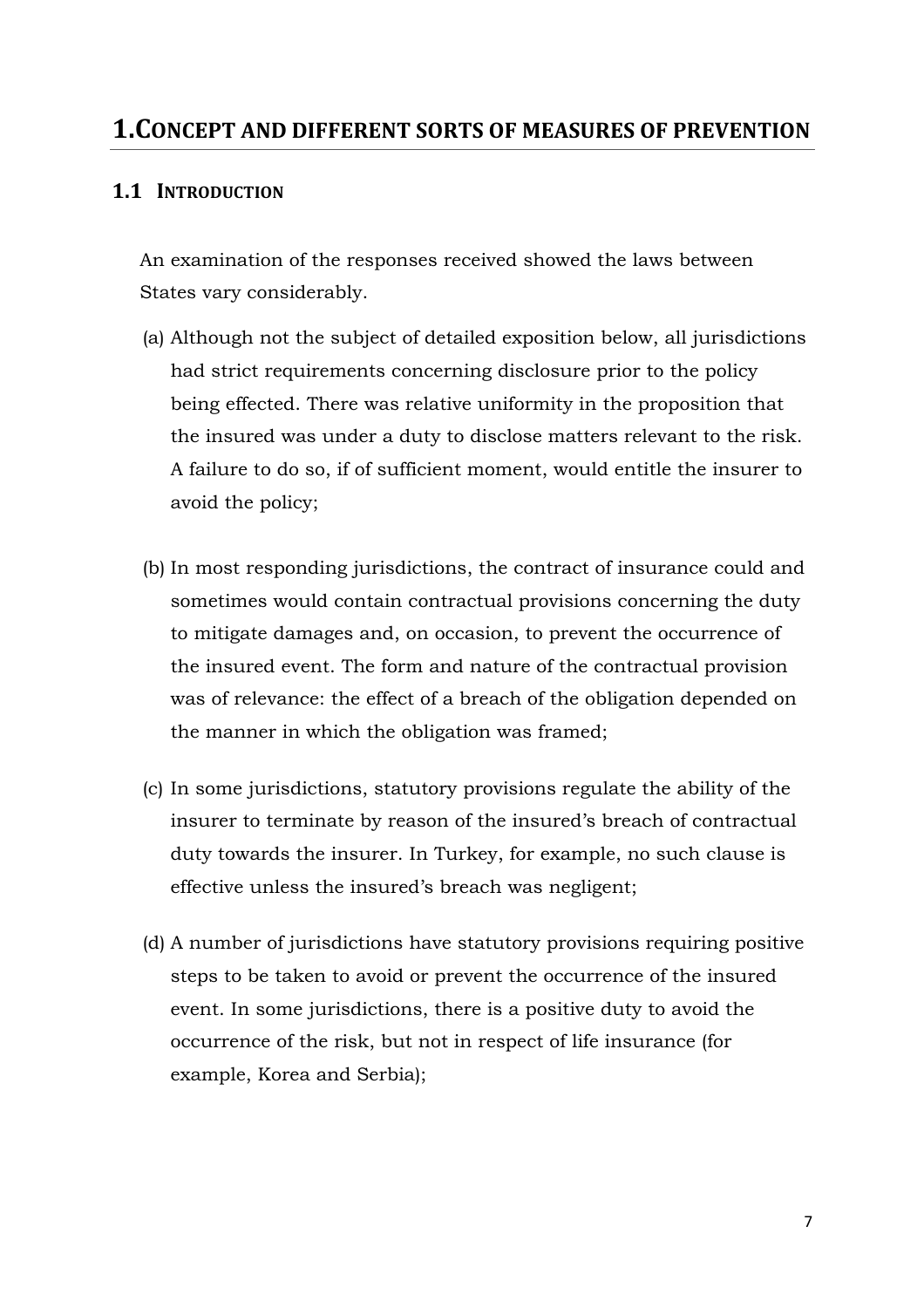- (e) In France, the inviolability of the human body is a public order principle that prohibits stipulations in life insurance policies that requires the insured to do something that protects his or her health;
- (f) Most responding jurisdictions have statutory provisions compelling the insured to take steps to avoid or mitigate loss once the insured event had occurred. These included Austria, Belgium, Brazil, France (in respect of marine insurance), Germany, Greece, Hungary, Italy, Japan, Mexico, Serbia, Switzerland and Turkey;
- (g) The obligation to mitigate damage may extend to an obligation to preserve rights of actions for the insurer against third parties – see, for example, Poland;
- (h) Relatively few countries had no statutory provisions requiring the insured to mitigate loss once the insured event occurred. Jurisdictions with no such requirement included Denmark, Hong Kong, the United Kingdom and the United States;
- (i) A number of jurisdictions have statutory provisions requiring notification of circumstances giving rise to aggravation of the risk. For example, Article 11 of the Spanish Law of Insurance Contracts places on the insured an obligation during the contract to notify the insurer of circumstances which increase the prospect of the risk occurring. There is a similar obligation in Columbia – see Article 1060 of the Code of Commerce (the obligation does not apply to life insurance). The obligation of disclosure of aggravating circumstances is wider in some jurisdictions than others. In Austria, for example, the obligation of disclosure of aggravating circumstances extends only to circumstances which are not of a nature affecting all like insureds. Some jurisdictions permit the insurer to elect to avoid the policy where the aggravation is sufficiently important. Other remedies for the insurer include a proposal to the insurer to amend the terms of the policy. A failure to notify of an aggravation of the risk, if intentional or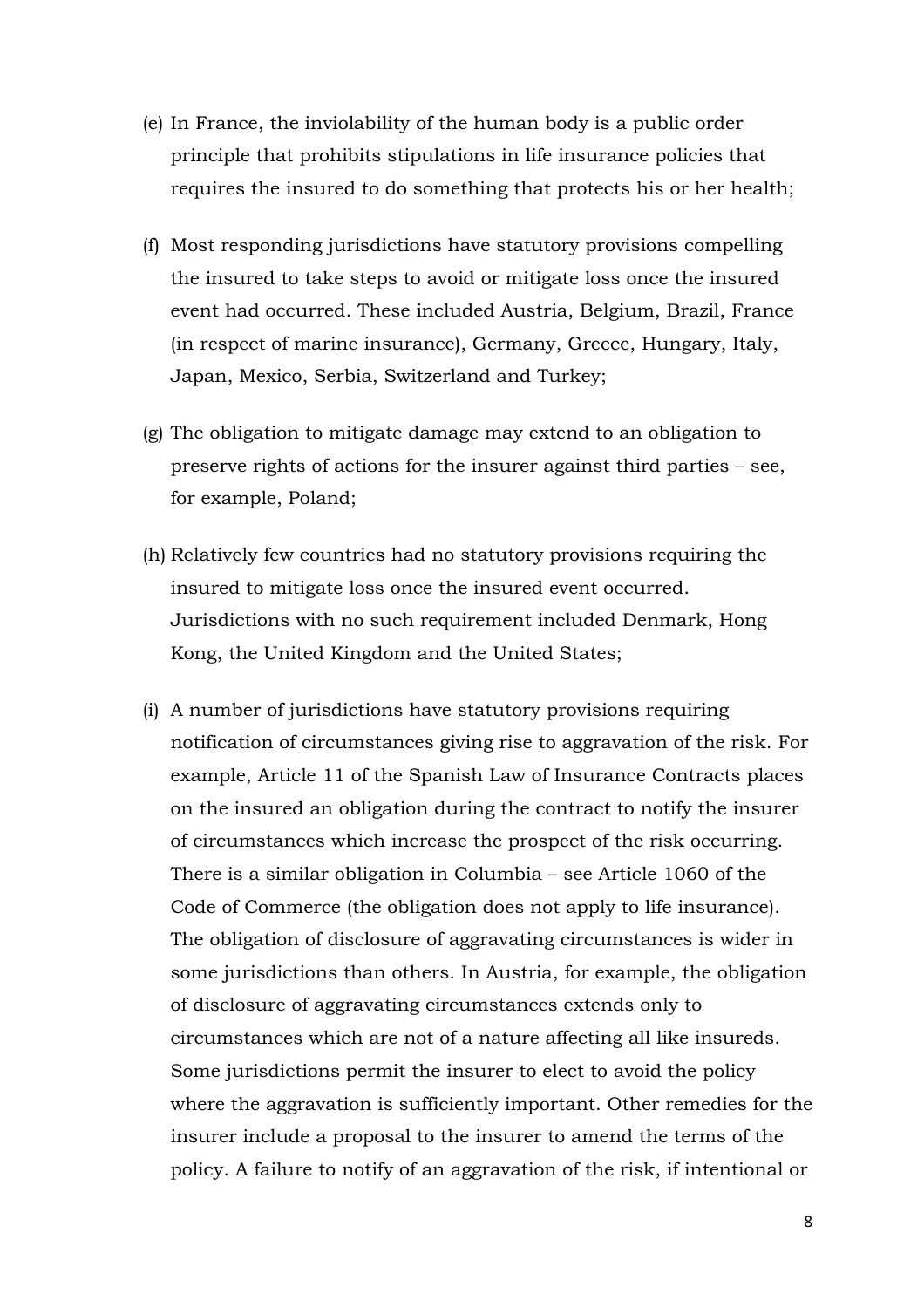grossly negligent, may entitle the insurer to avoid cover (for example, Germany). Otherwise, some jurisdictions adopt the principle of proportionality, permitting the reduction in the extent of cover by the amount which the premium, had the aggravation been disclosed, bears to the premium charged;

(j) There is a difference of approach in respect of whether, to disqualify the insured from cover, or reduce the cover available, the failure to report the aggravation must be related to the loss suffered. In Germany, for example, section 26(3) of the German Insurance Contract Act provides that the aggravation of risk must cause the occurrence of the risk: otherwise, no avoidance or reduction in liability will occur.

## **Australia**

In Australia, an insurers promise to indemnify is a promise to make good a loss, and hence a suit under a policy is not a suit for damages, but for indemnity. Consequently, the law of mitigation for breach of contract is not directly relevant.

An insured in Australian has a duty under the common law of Australia to mitigate. The duty requires the insured to take "practical and reasonable steps as a matter of self-help which his own selfinterest would dictate" for the purpose of avoiding or limiting an insured loss. The onus is not a heavy one.

The common law duty to mitigate is regarded as a causation issue. The insured is entitles to recover insured loss consequent upon taking steps to mitigate insured loss, even if taking those steps causes insured loss different to, or beyond, what would have eventuated if the insured had not taken steps to mitigate. That is so because insured loss resulting from the insured taking steps to mitigate loss is regarded as being proximately caused by an insured event (assuming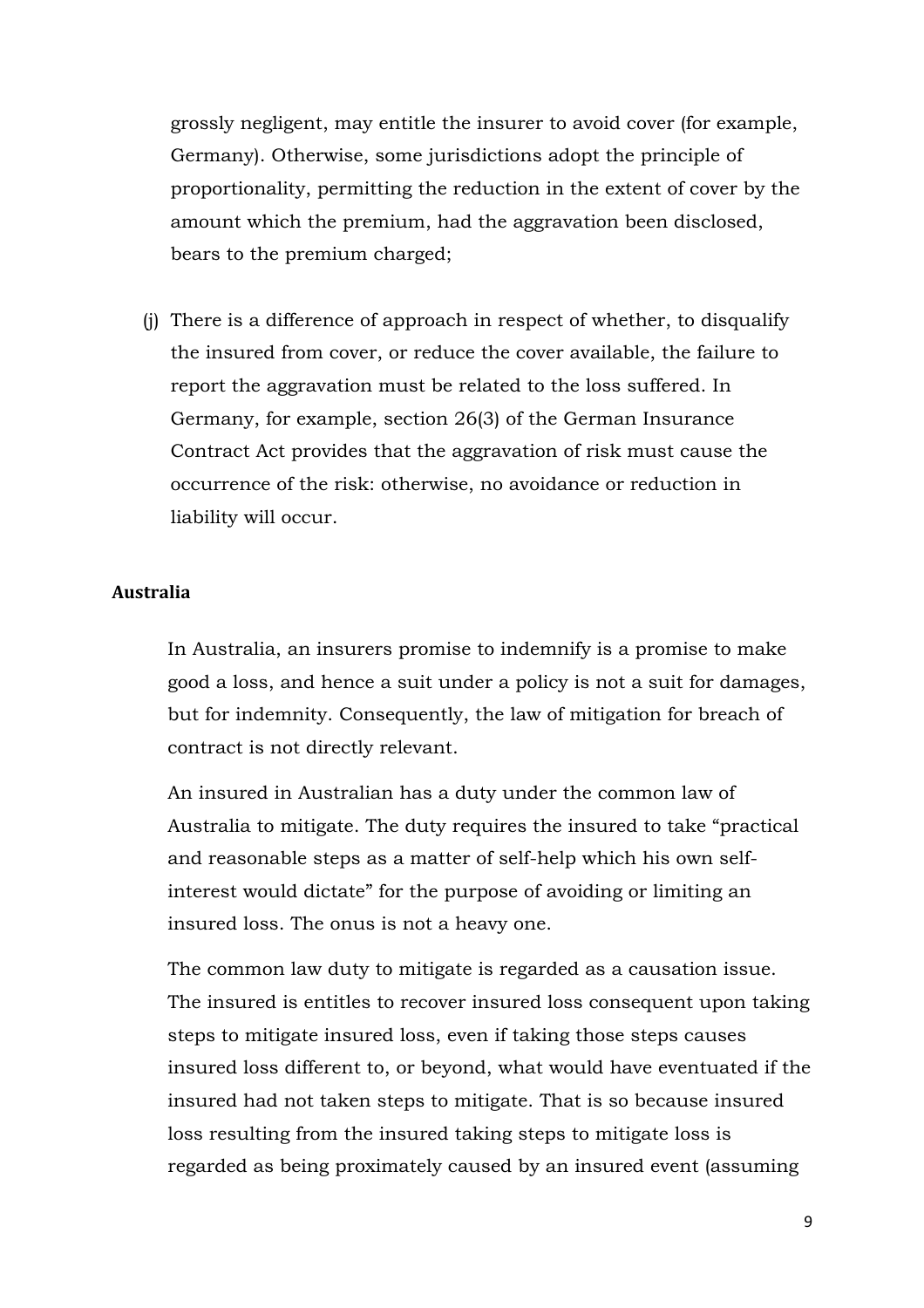the insurance contract requires the insured loss to be proximately caused by the insured event).

Further, the insured is precluded from recovering the insured loss to the extent that it results from not mitigating, because the failure to mitigate interrupts the causal link between the insured event and the insured loss, so that the loss that results from the insured not mitigating is regarded as not having been proximately caused by an insured event. However, it is rare to find circumstances where the failure to mitigate is so serious as to be held to have broken the causal link between the event and the loss.

An insured cannot recover for an insured loss that results from taking steps to mitigate an anticipated insured event. However, the insured is entitled to recover insured loss if it was due to the insured taking steps to avoid or mitigate an imminent insured event. That is so because the loss is regarded as having been proximately caused by an insured event even though the event was "only" imminent.

There is no express obligation under statute law in Australia for an insured to avoid the insured event or to mitigate loss once the insured event has occurred, although it is arguable (although there exists no authority) that the duty of the "utmost good faith" might include such an obligation.

## **Austria**

In Austria, methods of preventing the occurrence of a risk are both the concern of legislation and the terms of the policy of insurance.

However, legislation permits the insurer the opportunity to terminate the contract of insurance where events occur which increase the risk of the insured event occurring. The right of termination arises whether the increase in risk is caused by the culpable or negligent conduct of the insured, or by conduct of the insured which is not negligent, or by the acts or omissions of third parties. The insured is under an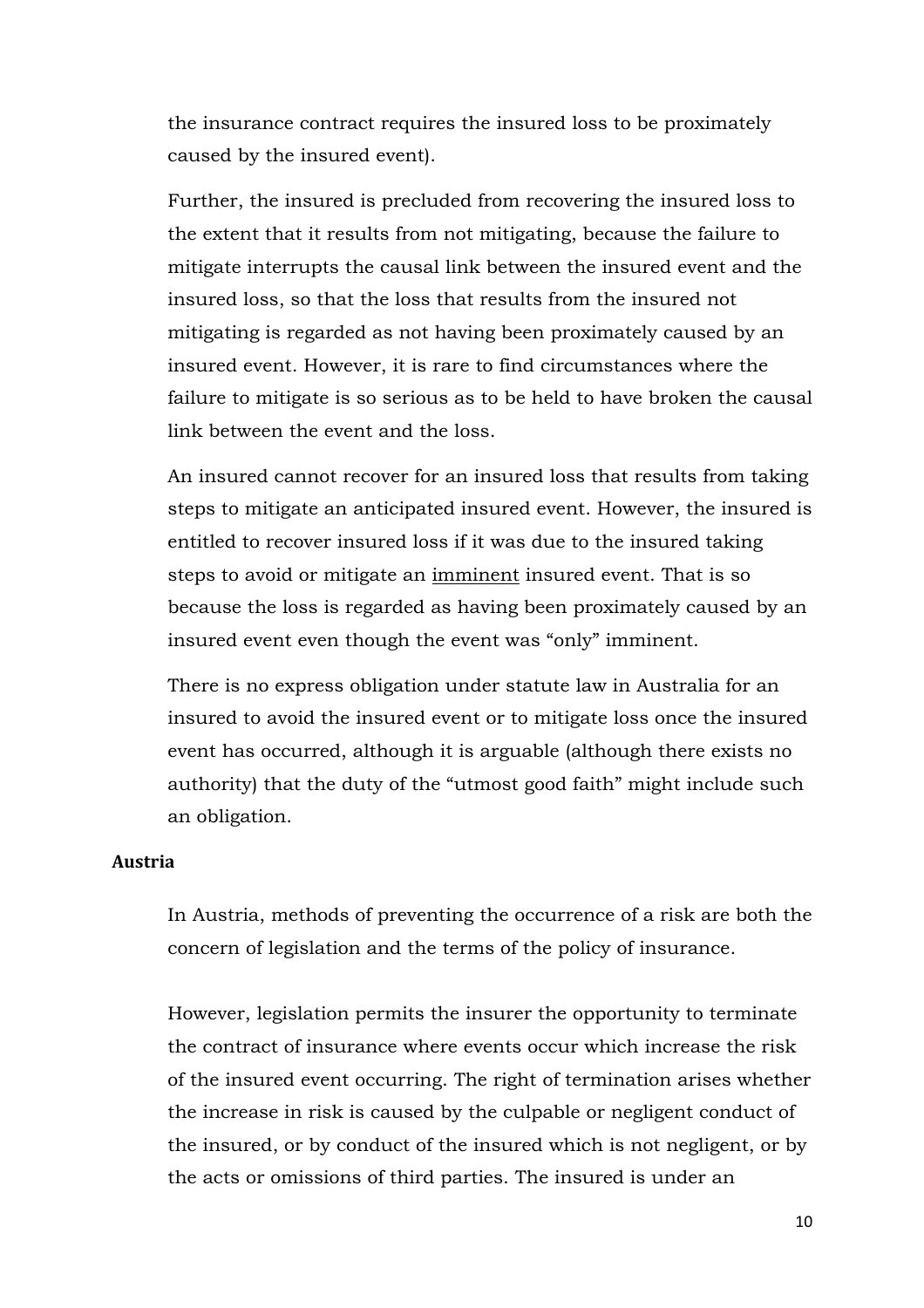obligation to notify the insurer of an increase in risk, unless the increase in risk is one which affects all insured's rather than the particular insured, in which case there is no obligation to notify. Upon notification, the insurer has a month in which it may terminate the contract of insurance. If the insurer elects not to terminate, then the insurer will continue to be liable under the policy, but only to the extent that does not include the increase in risk. The obligation to inform the insurer of increased risk extends to the period between the application for insurance and acceptance of the application.

The insured is under a statutory duty to mitigate and if possible to avoid damage. When the duty is violated wilfully, or in a manner which is grossly negligent, the insurer is free from the obligation to indemnify. The insurer carries the onus of proving the insured acted wilfully or in a grossly negligent manner. The insured, even in cases of gross negligence, has the opportunity to prove that the gross negligence did not cause the loss.

In exchange for the duties upon it, the insured is entitled to reimbursement of expenses incurred in connection with the obligation to mitigate, even where the steps taken to mitigate loss prove unsuccessful.

There is a legislative requirement upon the insured to notify the insurer of an increase in risk caused by the insured's conduct or by the conduct of third parties. Legislation stipulates that in the case of risk increases which are culpably caused by the insured the insurer is free from the duty to indemnify and may, within one month of notice of the increased risk, terminate the contract of insurance. In the event that the policy is not terminated, the insurer will be free from indemnity to the extent the loss was affected by the risk increase. An insured is under an obligation to inform the insurer of an increase in risk, whether or not the increase in risk is negligently caused by the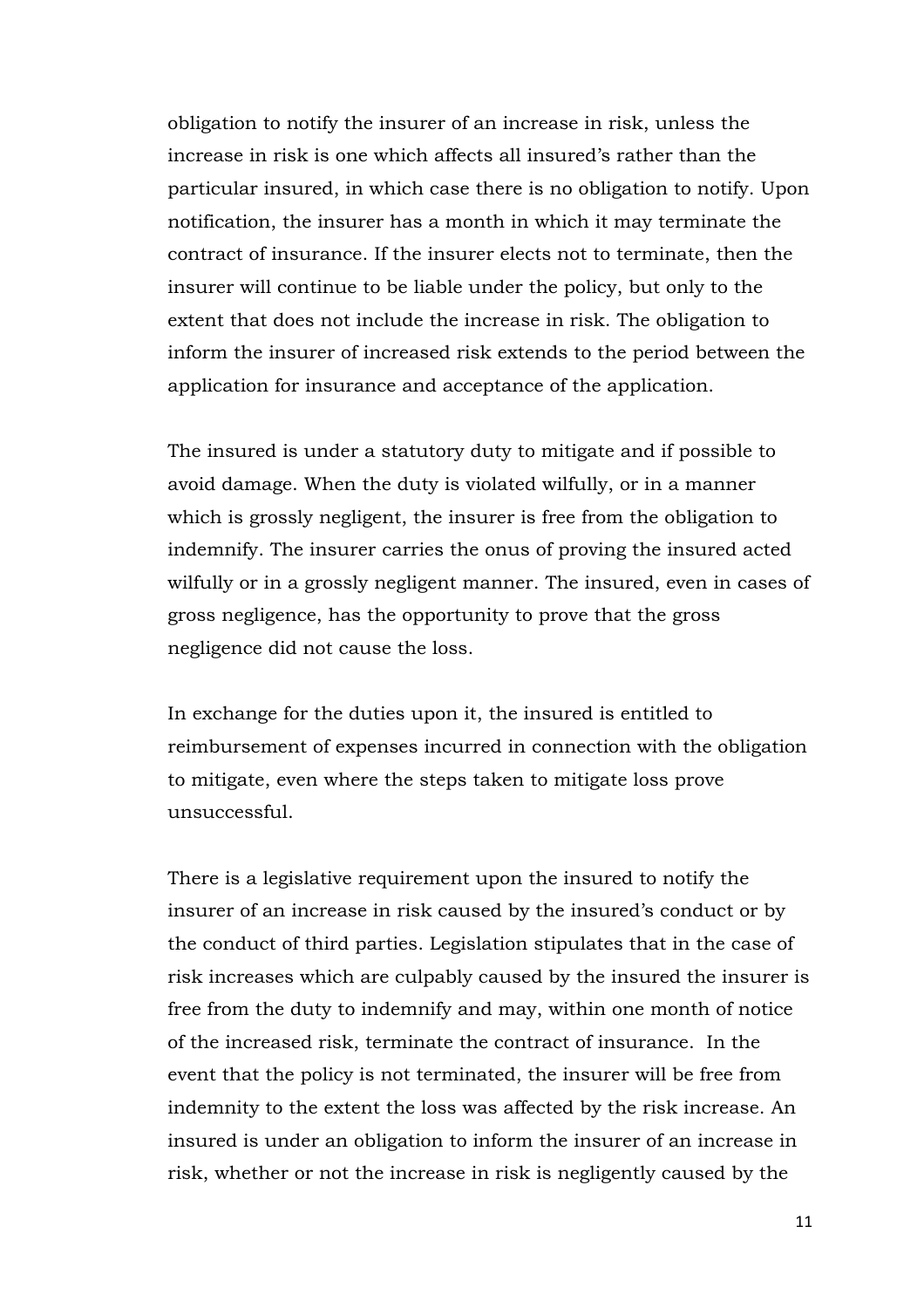insured. Where the insured violates its obligation to inform the insurer of the increase in risk, the insurer is free from the obligation to indemnify, although only from one month after the insured should have notified.

There is legislative regulation in relation to the consequence of breach by the insured of an obligation under the policy. If there is a culpable breach by the insured under the contract the insurer may avoid indemnity, but only if the policy is terminated within one month of notice of the breach. In the case of a breach which is non-culpable, but relevant to the balance between risk and premium, the insurer may avoid indemnity in the proportion which the difference in premium bears to the loss suffered. A breach of an obligation which concerns danger will not relieve the insurer of liability if the breach had no influence on the loss occurrence or indemnity.

Insurance contracts may include clauses positively requiring the insured to avoid or mitigate loss, and clauses in the nature of exemption clauses where such steps to avoid loss are not taken. The policy will often stipulate that a breach of the positive obligation, or circumstances within the exemption, will justify the insurer refusing indemnity.

In Austria, if the insured breaches a post-loss obligation to mitigate the insurer may avoid liability if the insured has violated the obligations wilfully or in a manner which is grossly negligent, unless the insured can show that the breach had no effect on the loss.

In Belgium, the law provides that the insured has the legal obligation to take "all reasonable measures to prevent or to mitigate the consequences of the insured event". This does not extend to any obligation to prevent the insured vent from happening.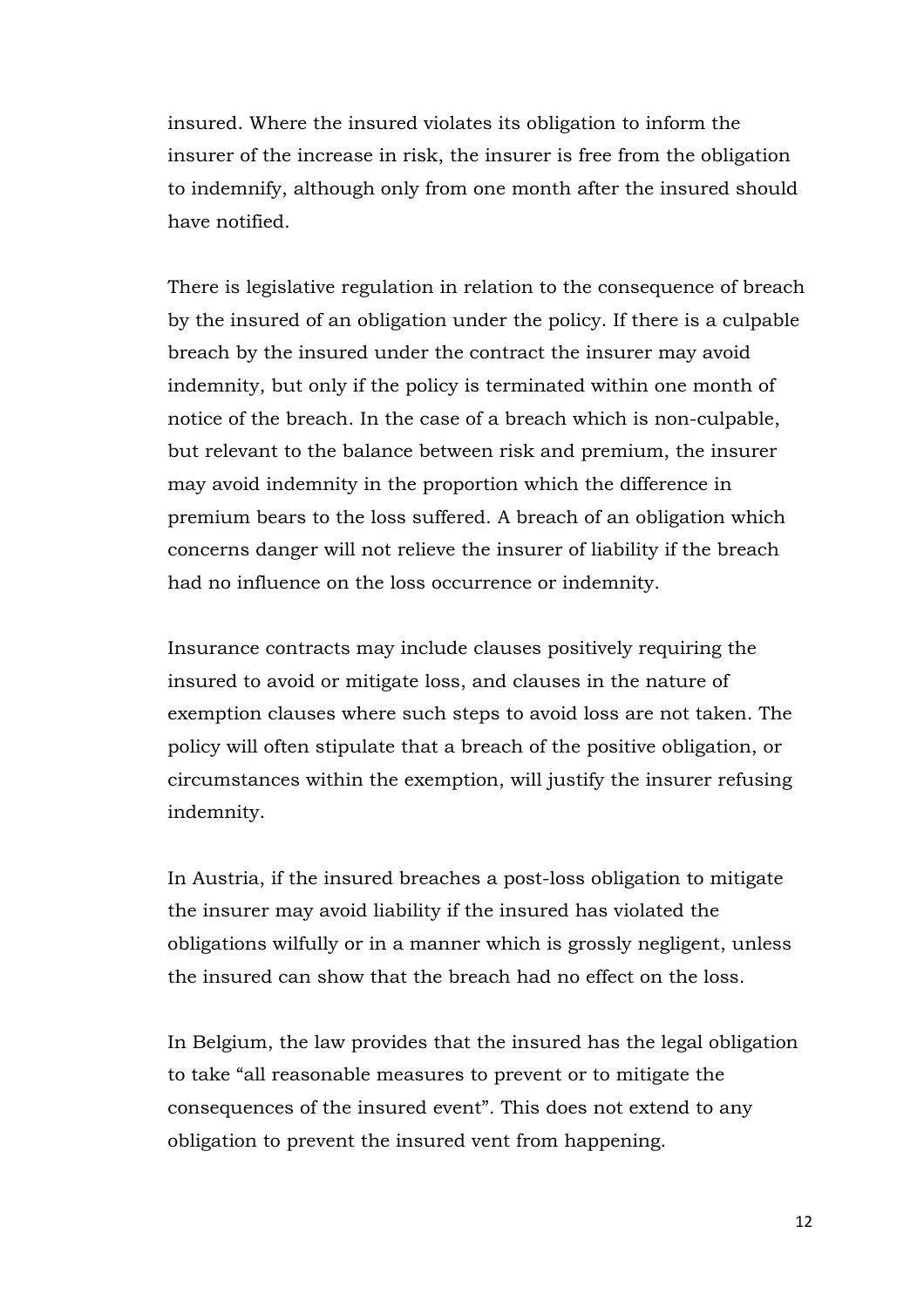## **Belgium**

Since the Belgian Insurance Contract Act of 11 June 1874, intentional fault and grossly negligent fault have been excluded from insurance cover. Thus, in Belgium, the right to insurance cover has traditionally been considered to be incompatible with a behaviour that is more than just ordinarily negligent. However, the enactment of the Insurance Act of 25 June 1992 radically changed, indeed reversed, that state of affairs. The new rule prescribes that a loss that is caused by the "culpa lata" or "faute grave" is insurable and as a rule even covered, with the sole exception of "faute grave" that are explicitly and in a limited way defined in the insurance contract as being excluded from coverage. The court has interpreted the requirement to explicitly define risks to be excluded strictly, holding void and ineffective clauses excluding liability for, for example, "reckless acts or behaviour".

The intentional causing of the insured event permits the insurer to refuse indemnity.

There is a legislative requirement in Belgium for an insured to give notice to the insurer of an aggravation of risk. The insurer has a number of legal options, depending upon the nature of the aggravation, including terminating the contract or to proposing a modification of the insurance conditions. These rules, it is postulated, tend to discourage the insured from aggravating the risk.

The submission from Belgium noted the commercial imperative to risk and loss prevention achieved by the insured sharing in the consequence of risk occurrence, by means of deductibles (part of the loss suffered by the insured), or caps or ceilings on the amount of cover.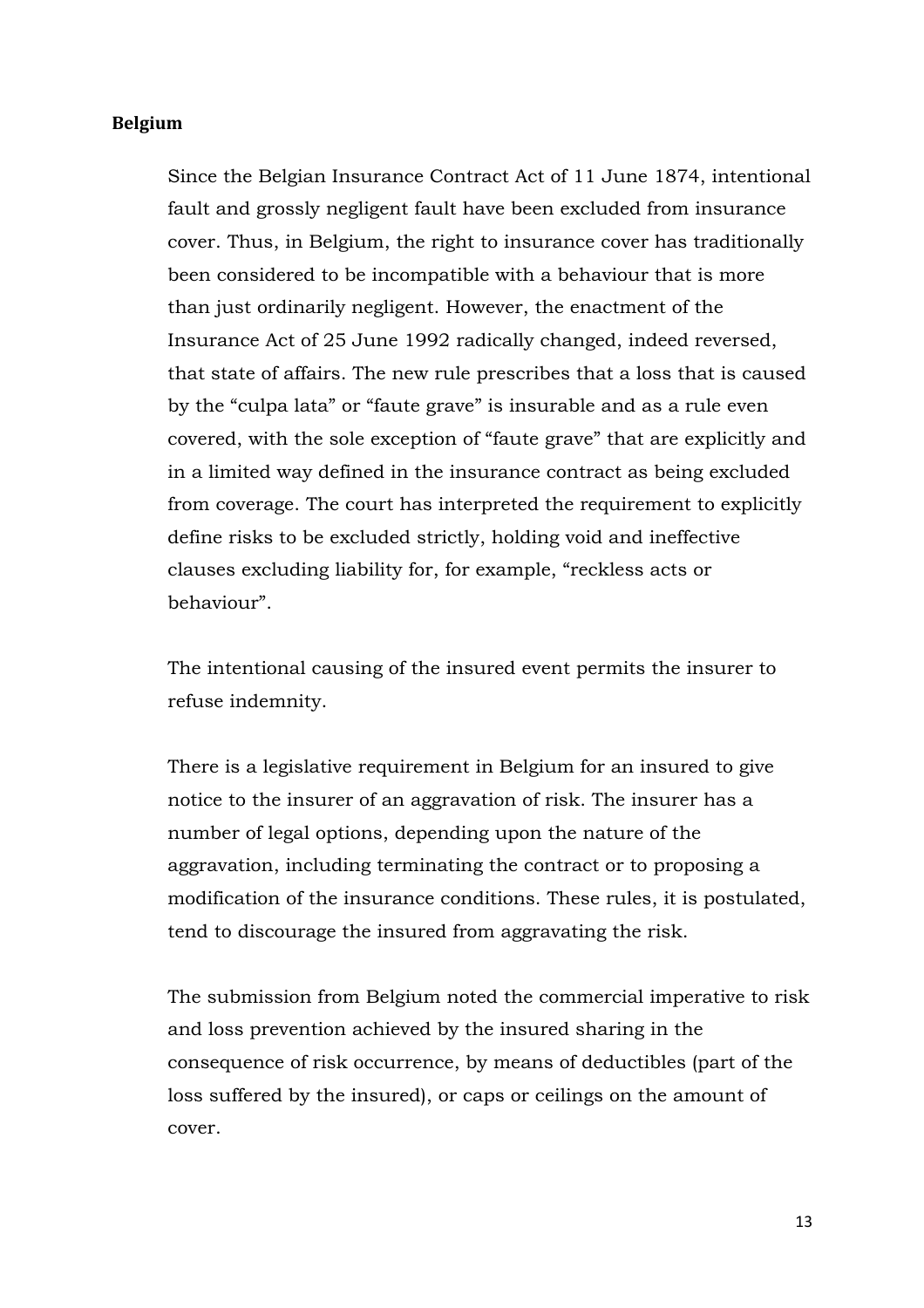Belgian insurance law does not require an insured, before the insured event occurs, to perform or not to perform certain acts to avert or prevent the occurrence of the insured risk. Belgian law does not impose upon the insured a general obligation to prevent the insured event from happening.

Under Belgian law, the insured's obligation to take reasonable measures of prevention are largely confined to the "consequences of the insured event", although the obligation of good faith requires the insured to take certain measures to prevent the insured event occurring, for example, where the occurrence of the event is imminent.

However, the terms of an insurance policy may impose preventative obligations before the loss occurs. A policy of motor vehicle insurance will, for example, prohibit driving under the influence of alcohol. Overall, three main techniques are applied: clauses defining the insured risk; exclusion clauses, and clauses imposing an obligation to take a specific measure. Generally, where an insured takes preventative measures the insured must bear that cost, although this general rule is subject to an important exception where the danger of the occurrence of the insured event was imminent and provided that the measures taken were urgent and reasonable.

## **Brazil**

In Brazil, insurance law is governed by the Civil Code which provides, by Article 771, that under penalty of losing the right to compensation the insured shall notify the occurrence to the insurer and take immediate steps to mitigate the damage. Article 768 provides the insured shall lose cover if it intentionally increases the risk under the contract. Thus, throughout the contract the insured must refrain from acting to increase the risk and in the case of a claim must take all steps to avoid possible damage.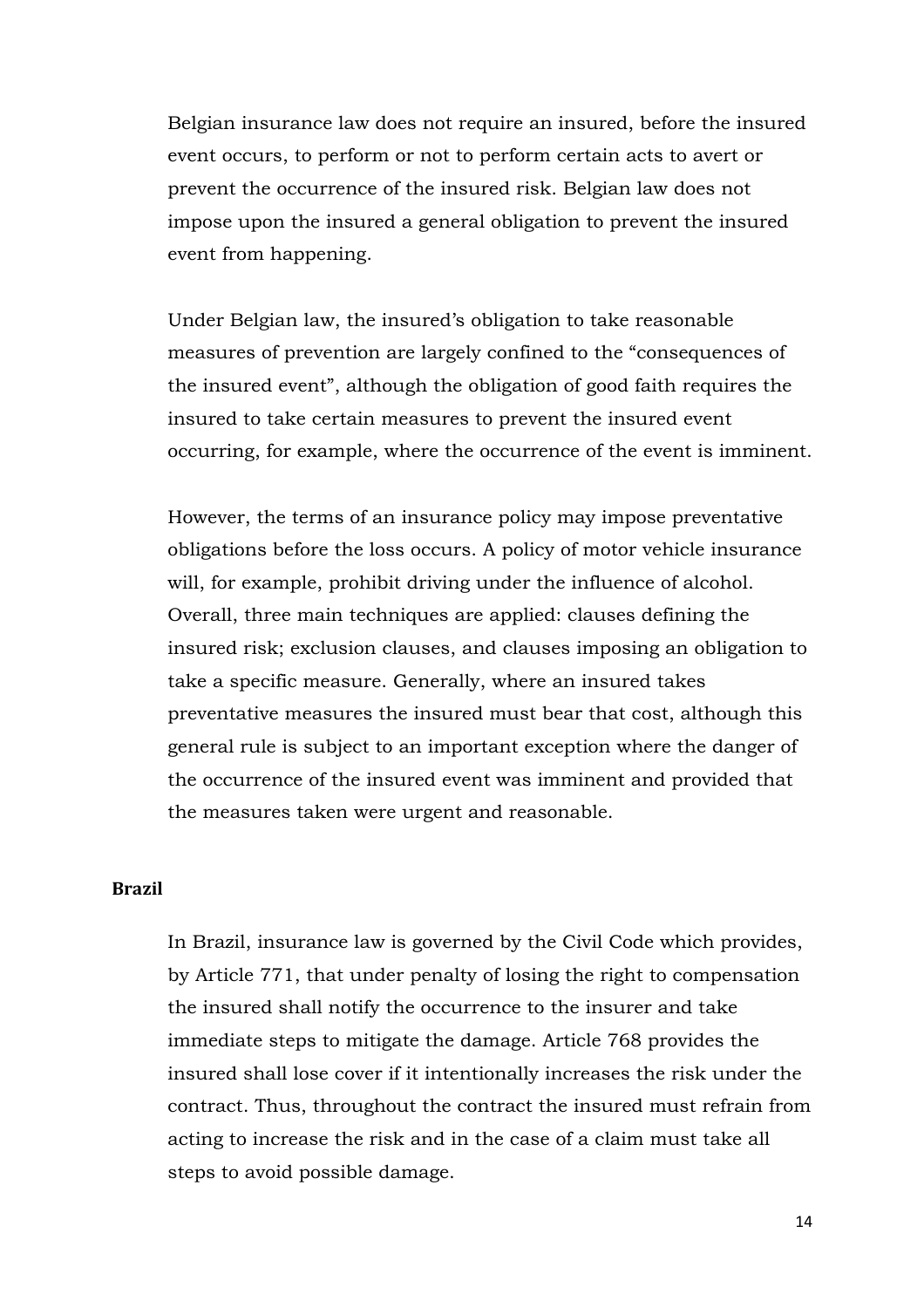Measures of prevention in Brazil also include statutory intervention to define circumstances in which cover will be excluded. For example, in the case of life and automobile insurance, there will be no compensation if the insured is under the influence of drugs or alcohol.

## **Columbia**

In Columbia, there is no statutory obligation on the insured to take steps to avoid the possibility of the risk occurring. However, Article 1074 of the Code of Commerce provides that the insured shall take steps to mitigate damage, once the insured event has occurred.

## **Denmark**

In Denmark, preventative measures are not the subject of legislation or common law. However, policies of insurance (with the exception of life insurance policies) include provisions in the nature of preventative obligations, for example, an obligation in relation to house insurance that the house remain locked. A failure to comply with such an obligation may result in a loss of cover.

## **France**

In French law, a legal duty for the insured to take preventative measures exists only in relation to marine insurance (see the Insurance Code). In all other forms of insurance, the contract of insurance is the only way to impose on the policy holder the duty to act diligently in order to prevent the insured event. In France, the inviolability of the human body is a public order principle that prohibits stipulations in contracts of life insurance that would require the insured to do something which protects his or her health. For example, it would be impermissible, in France, to include in a policy of life insurance a requirement that the insured not smoke.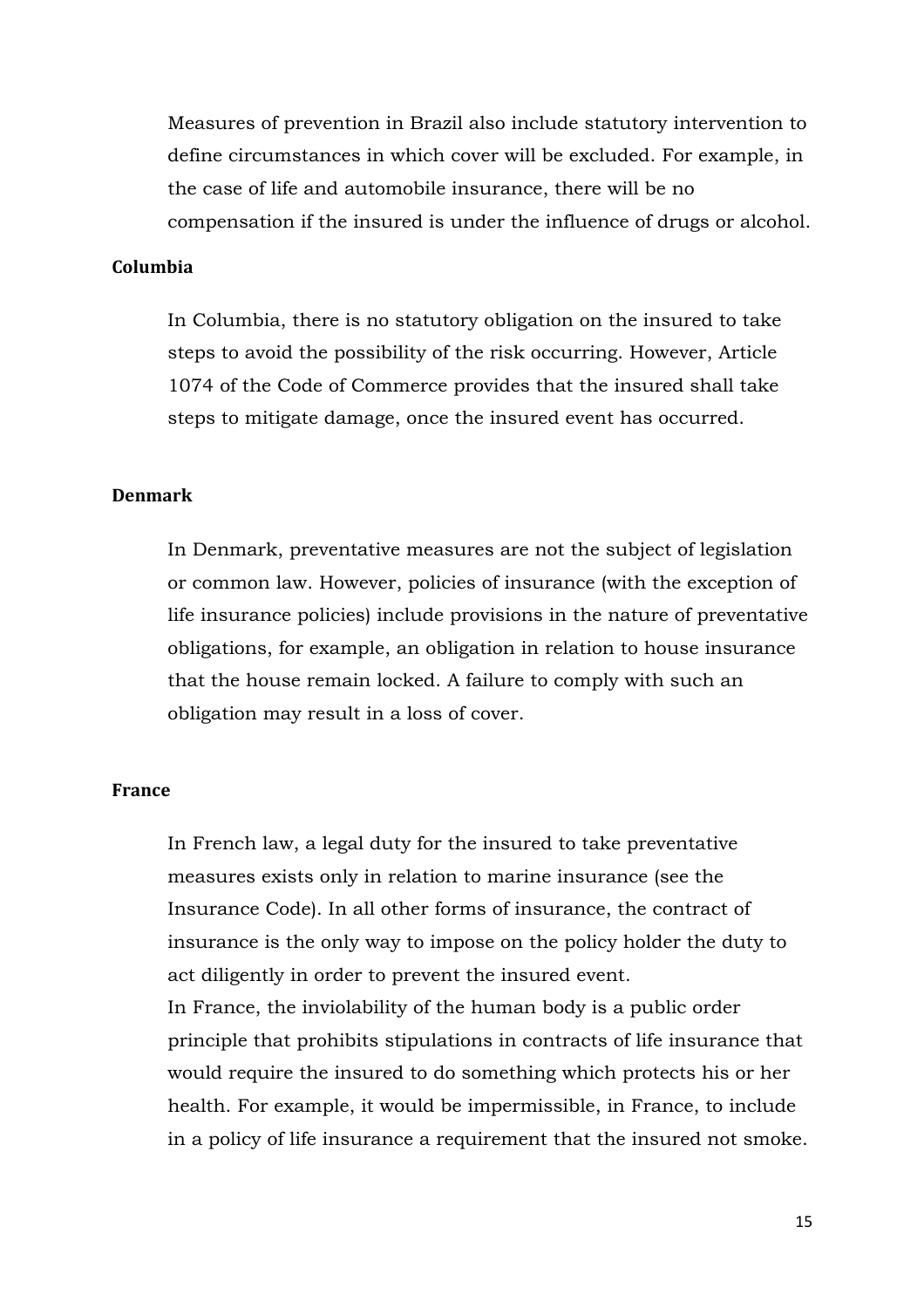In non-life insurance policies, preventative measures are included in the contract of insurance. For example, a contract of theft insurance may require the installation of a device; and a contract of fire insurance may include a term requiring an automatic sprinkler system.

## **Germany**

In Germany, there is a statutory obligation to notify the insurer risk factors known to the insured which are relevant to the insurer's decision to insure: section 19, German Insurance Contract Act. There is also a statutory obligation, between the time of the application for insurance and acceptance, and then after the insurance policy is in place, to notify the insurer of an aggravation of the insured risk. An aggravation of the risk, or a failure to notify of an aggravation of the risk, may permit the insurer to terminate the policy: section 24; or permit the insurer to demand an increase in the premium: section 25.

In the event the insured risk occurs after an aggravation of the risk insured, the insurer shall not be liable if the policy holder intentionally aggravated the risk. In the event of a grossly negligent aggravation of risk, the insurer may reduce the benefits payable commensurate with the severity of the policy holder's default; the burden of showing there was no gross negligence lies on the policy holder. The aggravation of risk must cause the occurrence of the risk: otherwise, no avoidance of liability or reduction of liability will occur: section 26(3).

In Germany, after the insured risk has occurred, the insured is required to ensure the loss is avoided or minimised wherever possible: section 82. The policy holder must follow the instructions of the insurer, where reasonable, and obtain instructions, circumstances permitting. If several insurers involved in the contract of insurance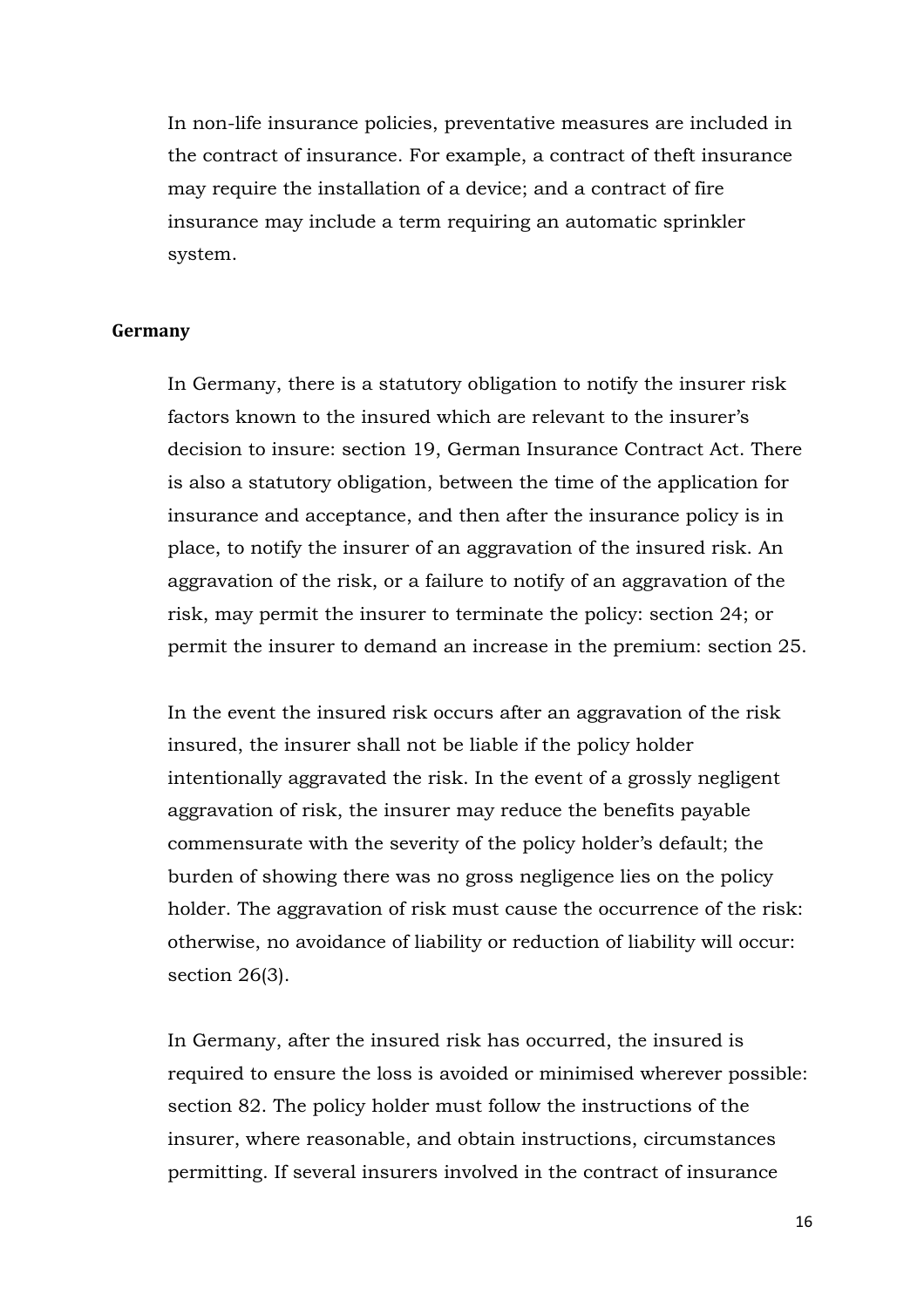issue different instructions, the insured must act in his proper discretion: section 82(2). In the event of a breach of the obligation to prevent and minimise the loss, the insurer shall not be obliged to effect payment if the policy holder intentionally breached the obligation. In the event of a grossly negligent breach, the insurer shall be entitled to reduce the benefits payable commensurate with the severity of insured's fault: section 82(3). Notwithstanding the above, the insurer shall be liable insofar as the failure to mitigate is the cause neither of the establishment of the occurrence of the insured event, nor the establishment of the extent of the liability: section 82(4). Expenses incurred by the insured and caused by the obligation to avoid or mitigate the damage after it has occurred are refunded by the insurer: section 83VVG. Expenses which are incurred before the occurrence of the risk are regularly borne by the insured.

In Germany, the insurance contract may also include preventative measures.

## **Greece**

In Greece, the Greek Insurance Contracts Act provides for the insured to be under a duty to take all measures necessary for the avoidance or mitigation of the insured loss and to follow the insurer's relevant instructions upon occurrence of the risk. Such duty does not arise in life insurance contracts.

The law in Greece does not provide for the insured to be under a duty to take specific measures for the prevention of the occurrence of the insured event itself, although on the basis of an obligation of good faith, the insured is under an obligation to act as a prudent uninsured.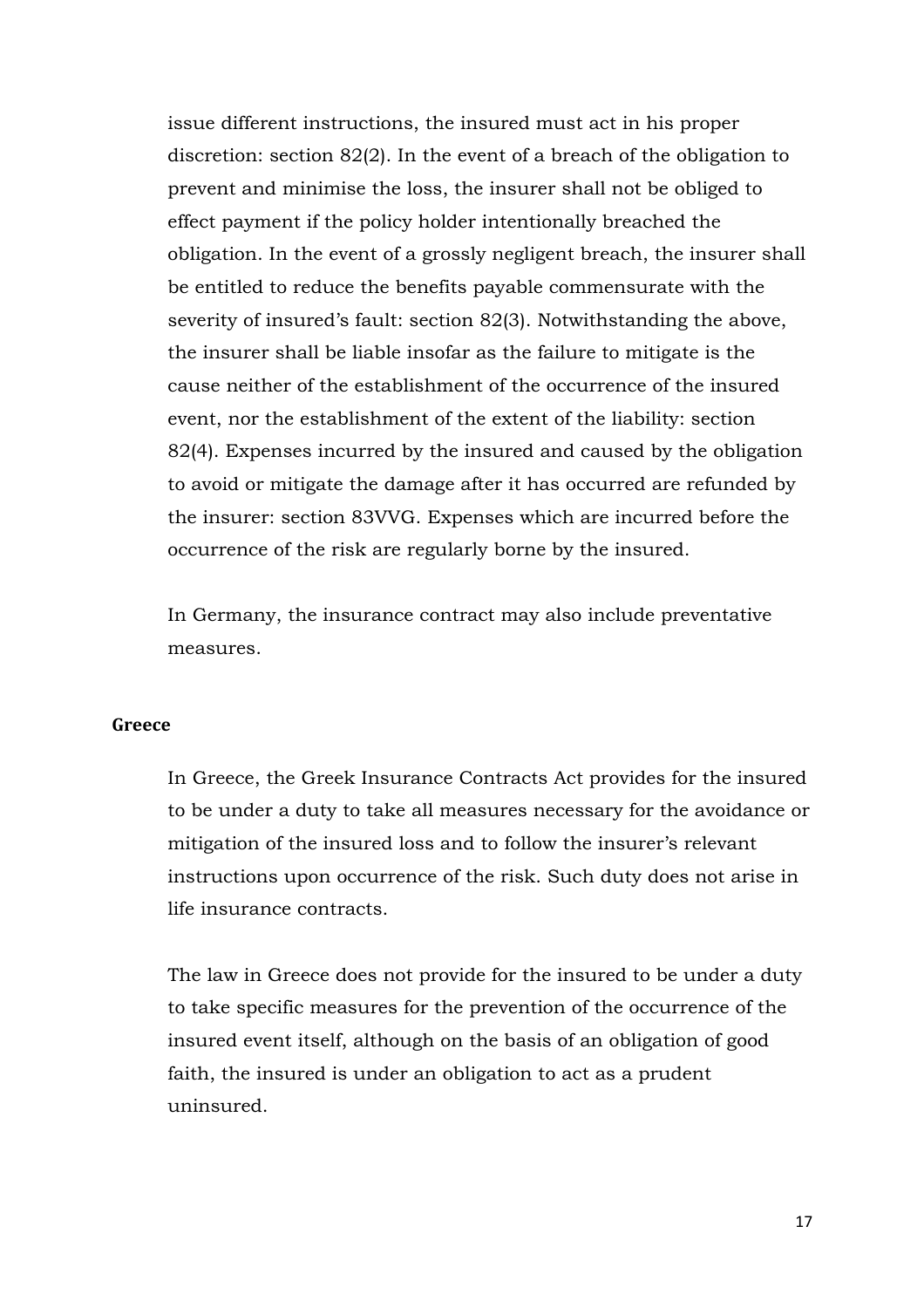In Greece, the contract of insurance may impose an obligation on the policy holder to take specific measures for the prevention of the occurrence of the risk.

## **Hong Kong**

In Hong Kong, there are no general statutory duties imposed on insureds to adopt measures to avert or minimise the risk of the occurrence of an insured event or to mitigate loss should the insured event occur. However, specific statutory duties apply to marine insurance. Thus, section 78(4) of the Marine Insurance Ordinance prescribes a statutory to "take such measures as may be reasonable for the purpose of averting or minimising a loss", and by section 78(1) that the assured may recover from the insurer any expenses properly so incurred.

In Hong Kong, there is no common law duty to avert the risk or minimise loss once the insured event has occurred. However, where the insured has refused to avert or minimise the loss, an insurer may argue that the insured acted fraudulently, or that the failure to mitigate the loss was the real cause of the loss; or to argue that liability should be limited to that part of the loss not caused by the insured's failure to mitigate. Where an insured has incurred expense in mitigating loss, it is unlikely the insured will be able to recover these expenses, unless expressly provided for in the contract of insurance. Nevertheless, an insured may attempt to claim these expenses from the insurer, on the basis that: breach of an implied term that the insurer is required to indemnify the insured should the insured take steps to reduce the amount of the claim although this approach has been rejected in England (Yorkshire Water v Sun Alliance & London Insurance [1997] 2 Lloyd's Rep 21); and restitution as the insured has conferred upon the insurer a benefit of the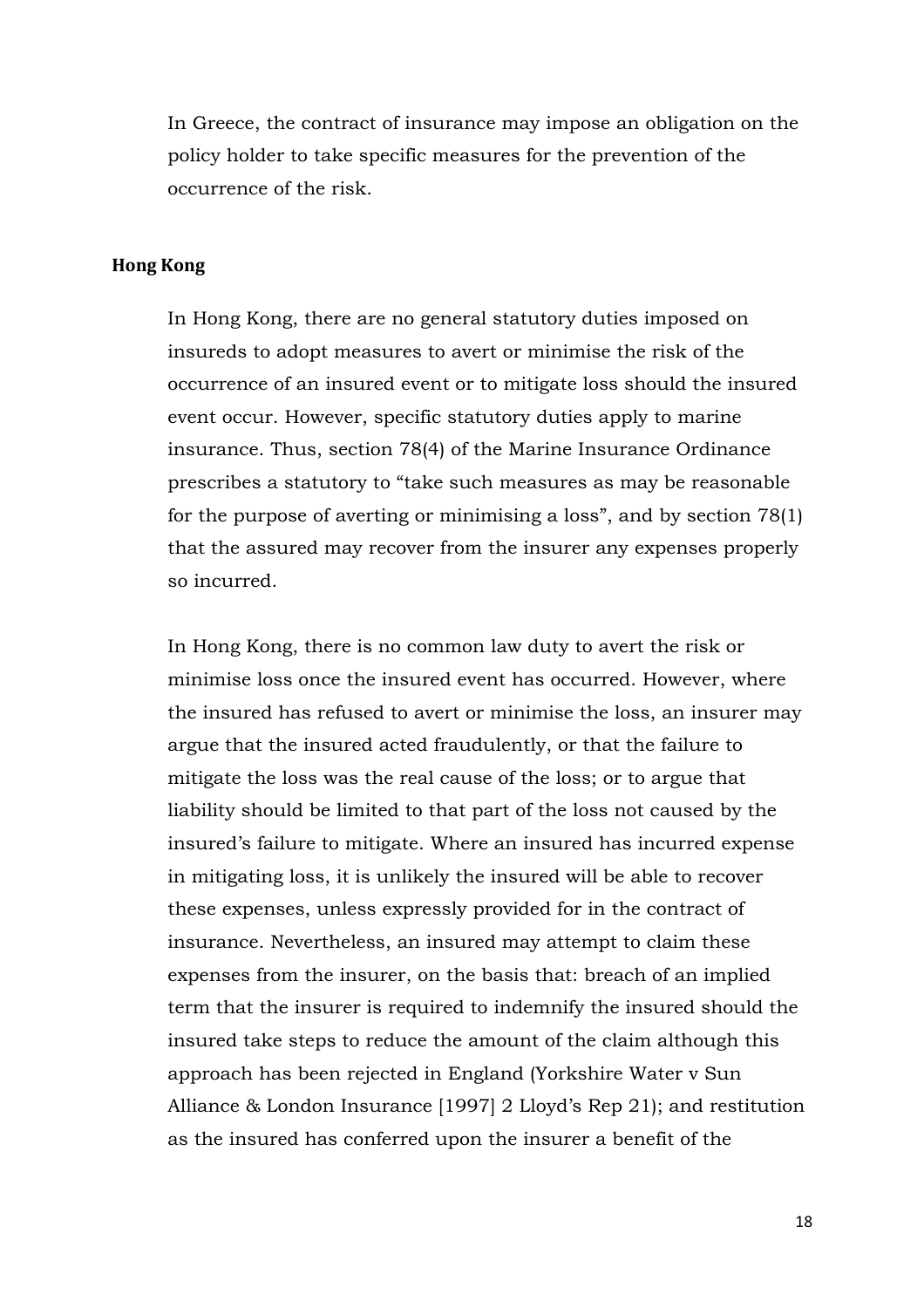mitigated claim. However, it is well settled the equity will not assist a volunteer.

In Hong Kong, it is common for policies to contain a term to the effect that "It is the duty of the assured to take such measures as may be reasonable for the purpose of averting or minimising a loss". If such a term is not express in the policy, it is unlikely that it will be implied.

## **Hungary**

In Hungary, section 340(1) of the Civil Code provides that "in the interest of preventing or mitigating damages, the aggrieved party shall act in a manner generally accepted in the given situation; there shall be no obligation to indemnify that part of the damages which arose due to the aggrieved party failing to perform this duty". Therefore, before the occurrence of an insured event the insured is required on the one hand to abstain from conduct which may lead to the causing of damages (negative duty) and an obligation to act to prevent damages from occurring (positive duty). A failure so act may influence the portion of the damages to be indemnified, and may lead to a proportionate allocation of the claim between the insured and other parties involved. The same principle applies to the obligation to mitigate damage once the insured event has occurred. Section 555(1) of the Civil Code provides that the parties (to the insurance contract) may agree upon the insured party's duties to prevent or mitigate a claim, and contractual provisions of that nature are common.

## **Italy**

In Italy, duties of disclosure are very important. The proponent is under an obligation to declare in writing the events relating to the risk: see Articles 1892 and 1893 of the Civil Code. Further, in order to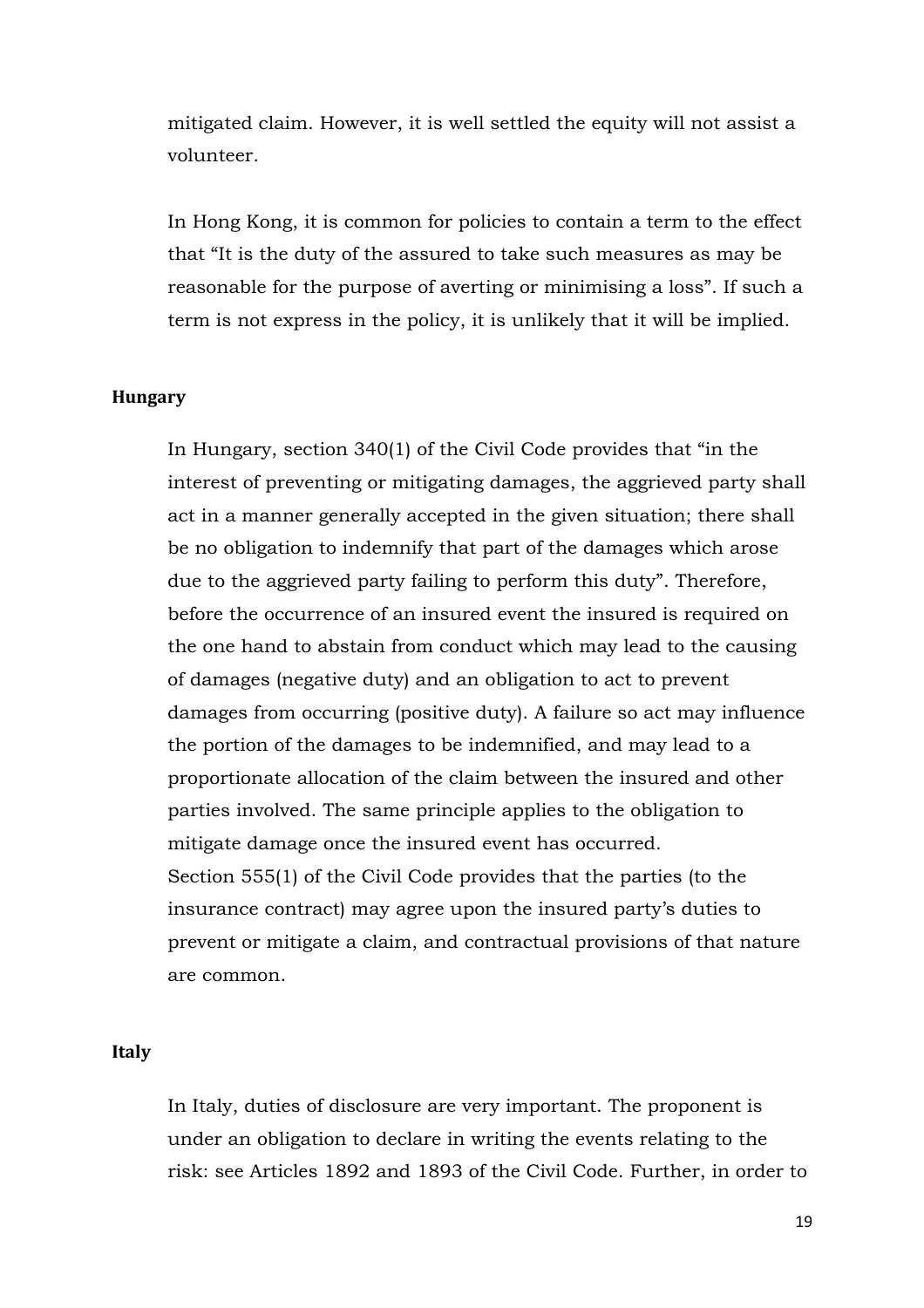permit the insurer to properly assess the risk, the insured must notify the insurer of material aggravations to the risk. The aggravations in respect of which the obligation exists are the facts or acts of such a nature that had they existed at the time of the extension of the insurance contract the insurance company would not have assumed the risk or it would have executed the contract but at a higher premium.

In Italy, Article 1898 of the Civil Code imposes an obligation on the insured to advise the insurer promptly of an aggravation of the insured risk. The insured is also under an obligation to that which it can to avoid loss after the insured event has occurred – see Article 1914 of the Civil Code. The insurer is to pay the costs of steps taken by the insured in mitigation, although it exceeds the amount covered and although the steps may have been unsuccessful. The insurer is not required to repay costs incurred unreasonably by the insured.

## **Japan**

In Japan, Article 13 of the Japanese Insurance Act imposes an obligation on insureds to make efforts to prevent the occurrence and aggravation of loss or damage due to the events. The Article does not extend to an obligation to prevent the insured event from occurring. The standard of conduct required may be measured by that which a person would do if not insured.

## **Korea**

Article 680 of the Korean Commercial Code states that in the case of non-life insurance, the insured bears a duty to prevent the occurrence of the insured events and to mitigate loss should the insured event occur.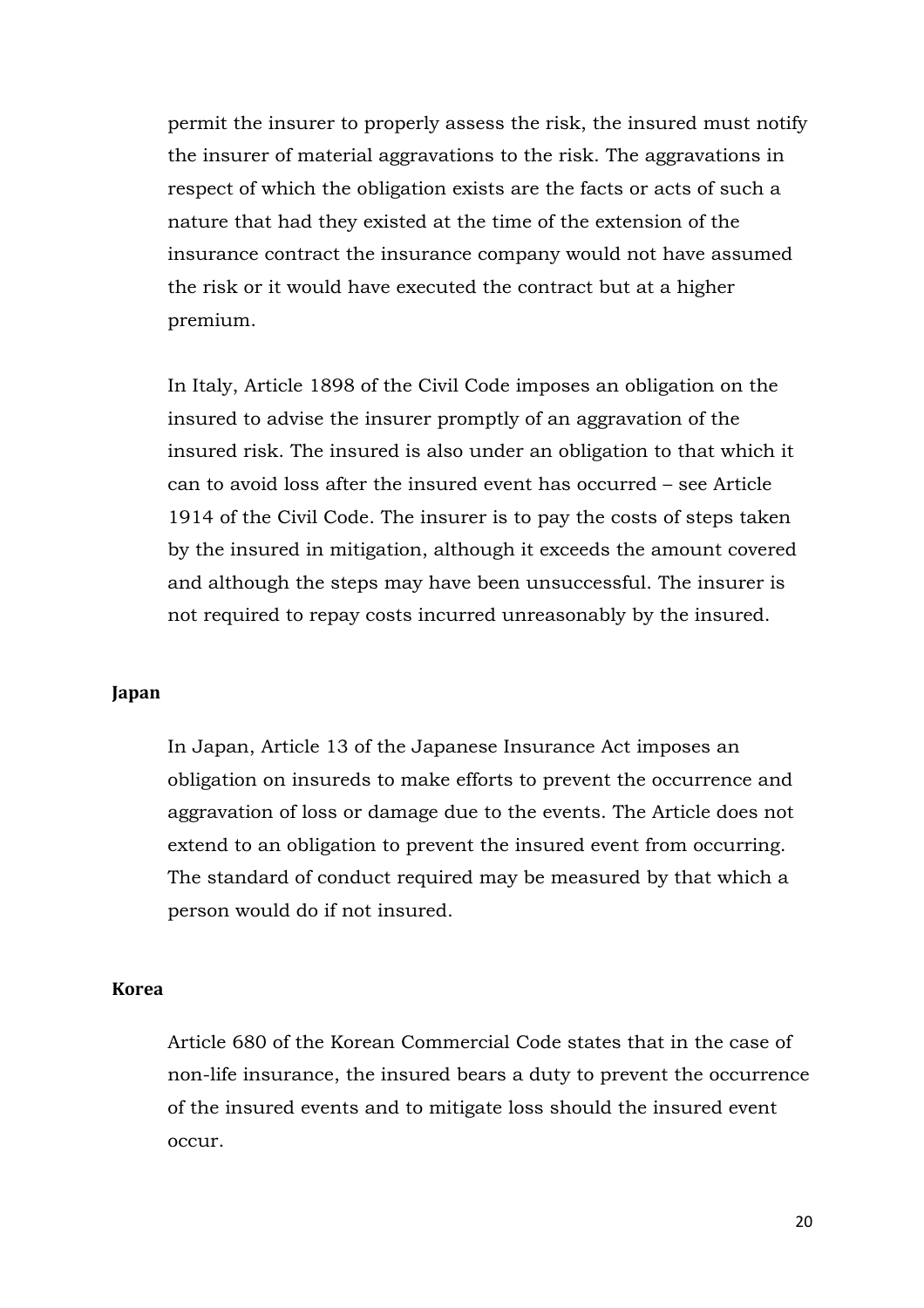#### **Mexico**

In Mexico, the insured is under an obligation to communicate to the insurer an increased probability of the risk occurring where the increased probability is such that had it existed at the time of the execution of the insurance contract, the insurer would not have assumed the risk or it would only have accepted the risk at a higher premium. The occurrence that causes the increased probability of the realization of the insured risk must modify the state that was declared when the insurance contract was executed. Furthermore, it must have the following requirements: novelty, unpredictability, durability and relevance. In some circumstances, the insured is presumed to know of the aggravating risks.

Insurance law in Mexico recognizes that the policy may deal with obligations of the insured to diminish the risk or impede its aggravation.

In Mexico, the Insurance Contract Law establishes the obligation of the insured to give timely notice of the occurrence of the casualty and, regarding property and casualty insurance, to prevent or reduce the damage. In respect of the obligation to prevent or reduce the damage, absent immediate danger, the insured must ask for and comply with the instructions of the insurer.

## **Poland**

In Poland, the Polish Civil Code provides (Art. 826) that when an accident occurs the policyholder shall use the means available to him to rescue the object of insurance as well as to prevent the damage or to reduce its scope. Further, the policyholder is obliged to ensure the possibility of pursuing compensatory claims against third parties liable for the damage. If the policyholder intentionally, or in a manner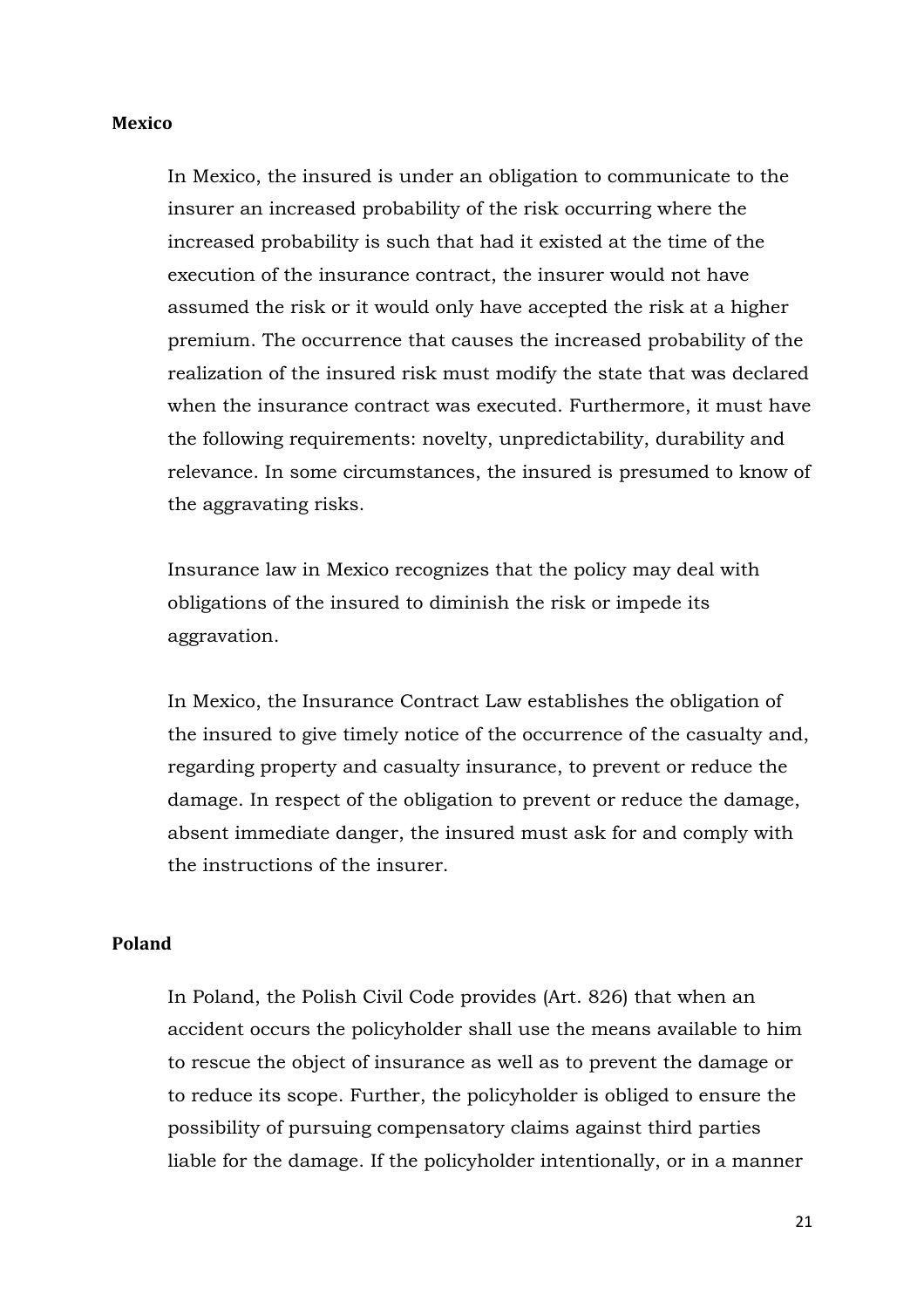grossly negligent, fails to us the means available to him to rescue the object of insurance or prevent or reduce the scope of the damage, the insurer shall be free from liability. The insurer is obliged, within the limits of the insured sum, to reimburse the costs incurred by the insured in carrying out the measures taken in mitigation. Article 827 provides that the insurer shall be free from obligation where the insured has inflicted the damage intentionally, and also where it is caused by the gross negligence of the insured, unless the policy provides otherwise.

The insurance policy may, in Poland, deal with issues of risk prevention and mitigation.

## **Portugal**

In Portugal there exists a salvage legal burden, which consists in preventing or limiting, as much as possible, the economic consequences of the insured event. The salvage obligation relates to the damage caused by the insured event, rather than to occurrence of the insured event. As to prevention of the event, there is no express obligation, although once the contract of insurance is concluded, the policyholder, the inured and the insurance beneficiary must take a diligent and careful attitude in accordance with the standard *bonus pater familiae*, and in this context they may be under a general burden of prevention of the inured event.

The source of the obligation to mitigate damage from the insured event may be found in respect of marine insurance in Decree-Law 203/98 and, in respect of non-marine insurance, in articles 127 and 127 of Decree-Law 72/2008 (the Insurance Contract Law). There are more specific provisions relating to some classes of insurance.

Further, the parties may regulate the salvage burden by the contract of insurance. The salvage burden, entitled "avoidance and mitigation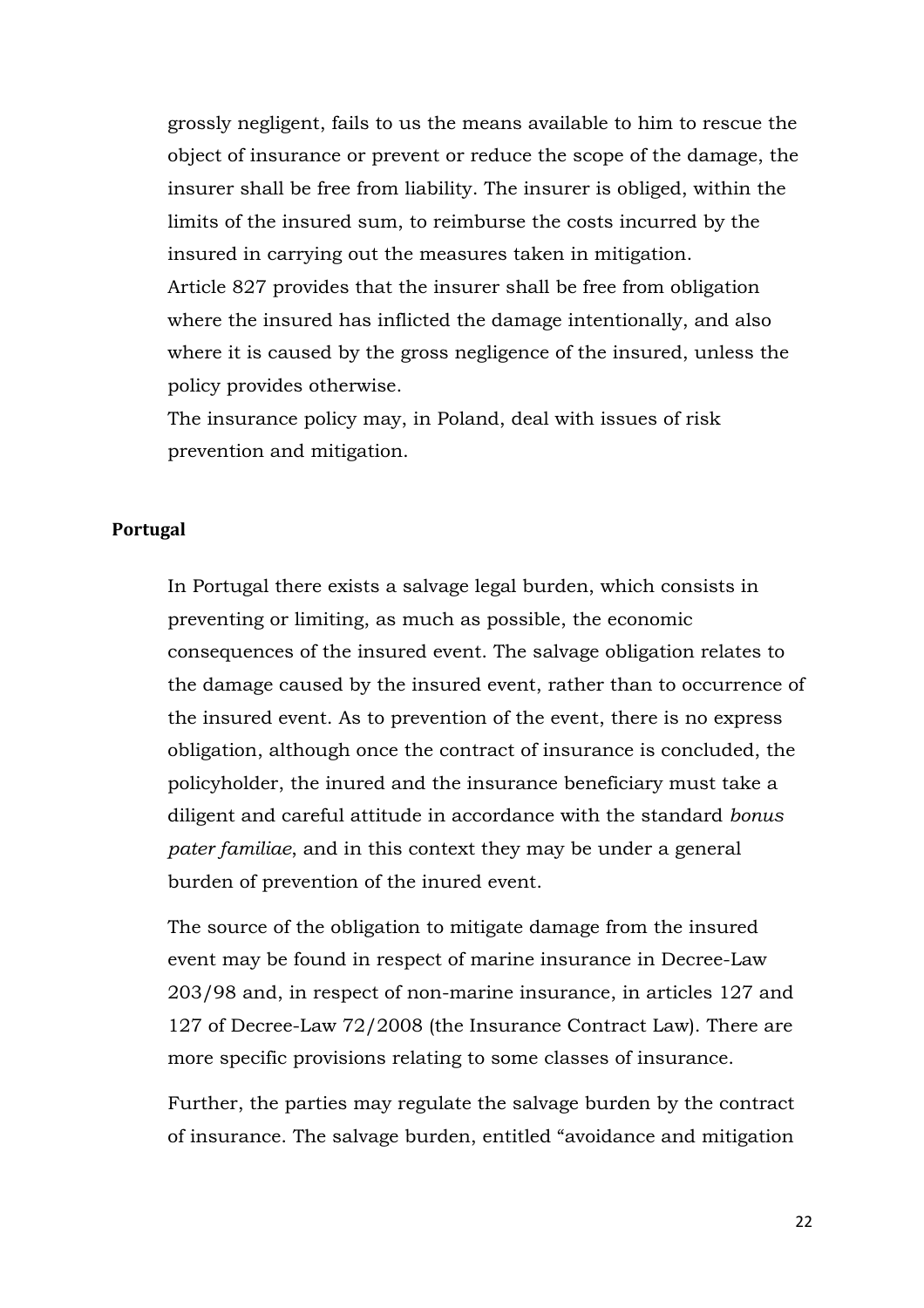of the insured event" has integrated various clauses in uniform policies established by the Portuguese Insurance Institute.

## **Serbia**

In Serbia, statutory provisions concerning prevention are found in the Law of Obligations, Insurance Law, the Law on Compulsory Traffic Insurance, the Law on Fire Protection and the Law on Hailstorm Protection. Preventative measures, according to the laws of the Republic of Serbia, are taken to avoid or prevent the insured event. There are also obligations to limit adverse consequences where the insured event has occurred. A failure by the insured to perform such obligations will reduce the liability of the insurer to indemnify. Article 926 of the Law of Obligations required the insurer to meet the insured's expenses of prevention or mitigation.

In Serbia, there is no obligation in life insurance for the life insured to take preventative measures.

In Serbia, obligations of prevention and mitigation may also be included in the insurance contract.

## **Spain**

In Spain, there is no duty upon the insured to prevent the occurrence of the risk. However, Article 19 of the Spanish Law of Insurance Contracts imposes an obligation in the insured to rescue, that is, to use all means at its disposal to reduce the damage. The failure to perform the obligation gives to the insurer the right to reduce the liability proportionate to the failure.

The terms of the contract may otherwise bear on the relevant obligations of the insured.

## **Switzerland**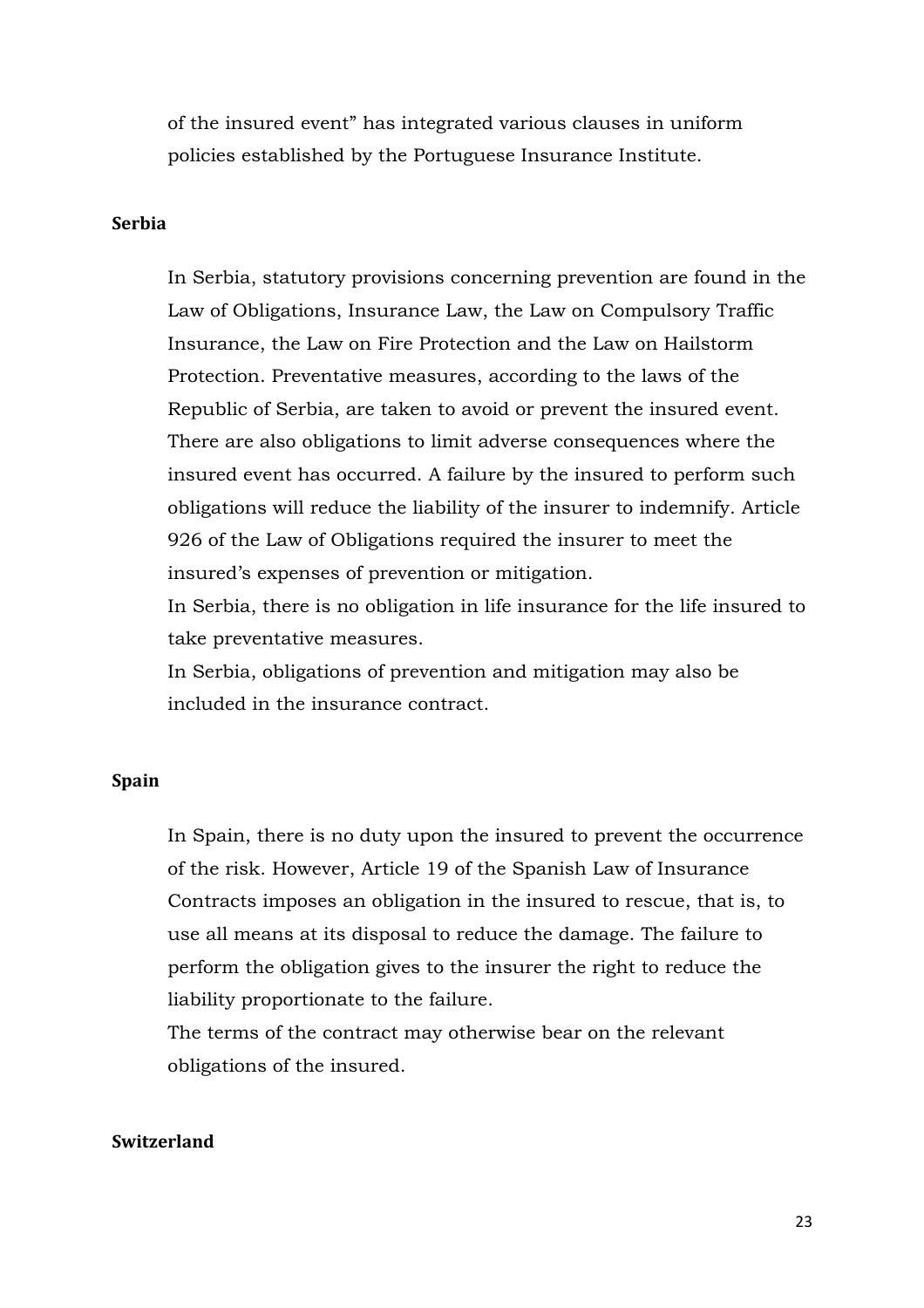The Swiss Insurance Contracts Act governs various preventative measures:

- a) Article 4 pre-contractual disclosure of essential risks
- b) Article 12 control of the insurance policy and notification of any discrepancy between the content of the policy and the agreed provisions
- c) Article 29 co-operation duties ("Obliegenenheiten") in conjunction with risk minimisation or prevention of risk increase;
- d) Article 30 notification of any risk aggravation caused without influence of the insured'
- e) Article 61 duty to mitigate loss after occurrence of insured event;
- f) Article 67 co-operation in conjunction with the loss assessment.

In Switzerland, the parties to the insurance contract may and do agree on prevention and mitigation measures.

## **Turkey**

The Primary source of Turkish Insurance Law is The Sixth Book (articles 1401 through to 1520) of the Turkish Commercial Code. The provisions which follow apply to all types of insurance contracts.

Article 1444/1 imposes a general duty on a policyholder to take all reasonable steps and measures not to aggravate the risk. Article 1448 states that in cases where the risk has materialised or materialisation of the risk becomes highly probable, the policyholder has a duty, within the bounds of possibility, to take measures to prevent the loss or its increase, mitigate the loss and to protect the insurer's rights of recourse against third persons. Article 1449 provides a general rule in relation to violations of duty by the insured (including the duty to take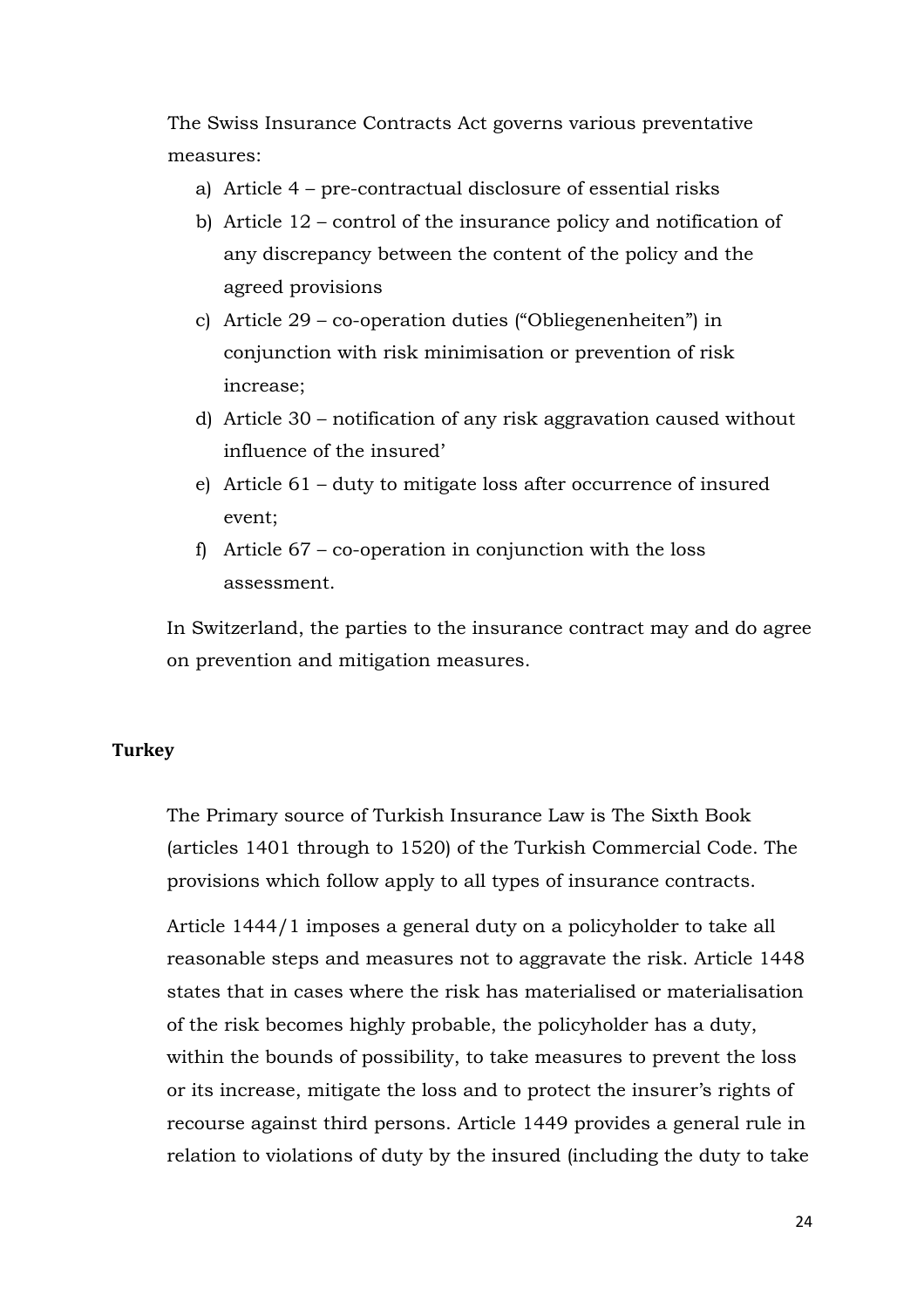preventative measures) stipulated in insurance contracts. It states that "provisions to the effect that the insurer will be discharged from its obligation of performance by terminating the contract entirely or partly in the event that the policyholder is in breach of contractual duty towards the insurer, shall be ineffective if the breach was not negligent unless otherwise provided by this Code or other legislation". Articles 1444, 1448 and 1449 cannot be altered to the detriment of the policyholder, the insured and the beneficiary (Article 1452).

Preventative measures may otherwise occur in the contract of insurance.

### **United Kingdom**

In the United Kingdom, there is no statutory duty to take preventative measures.

There may be duties of prevention and mitigation in the insurance policy. There is a strong presumption at common law that policy cover is intended to cover policy holder negligence.

The common law does recognise a duty to mitigate loss, but only when the loss has occurred. It is not a high duty, but nevertheless it is a duty to respond with some degree of care. Writers have asserted that if the insured has no express duty to mitigate, one will be implied. The policy holder must "do his best to avert or minimise the loss" and "take such measures as are reasonable to extinguish the fire or to prevent it from spreading". Others have treated the issue as one of causation, as a corollary of the principle that "losses that are reasonably avoidable are not recoverable in the law of contract". In effect, the failure to act breaks the chain of causation.

## **United States**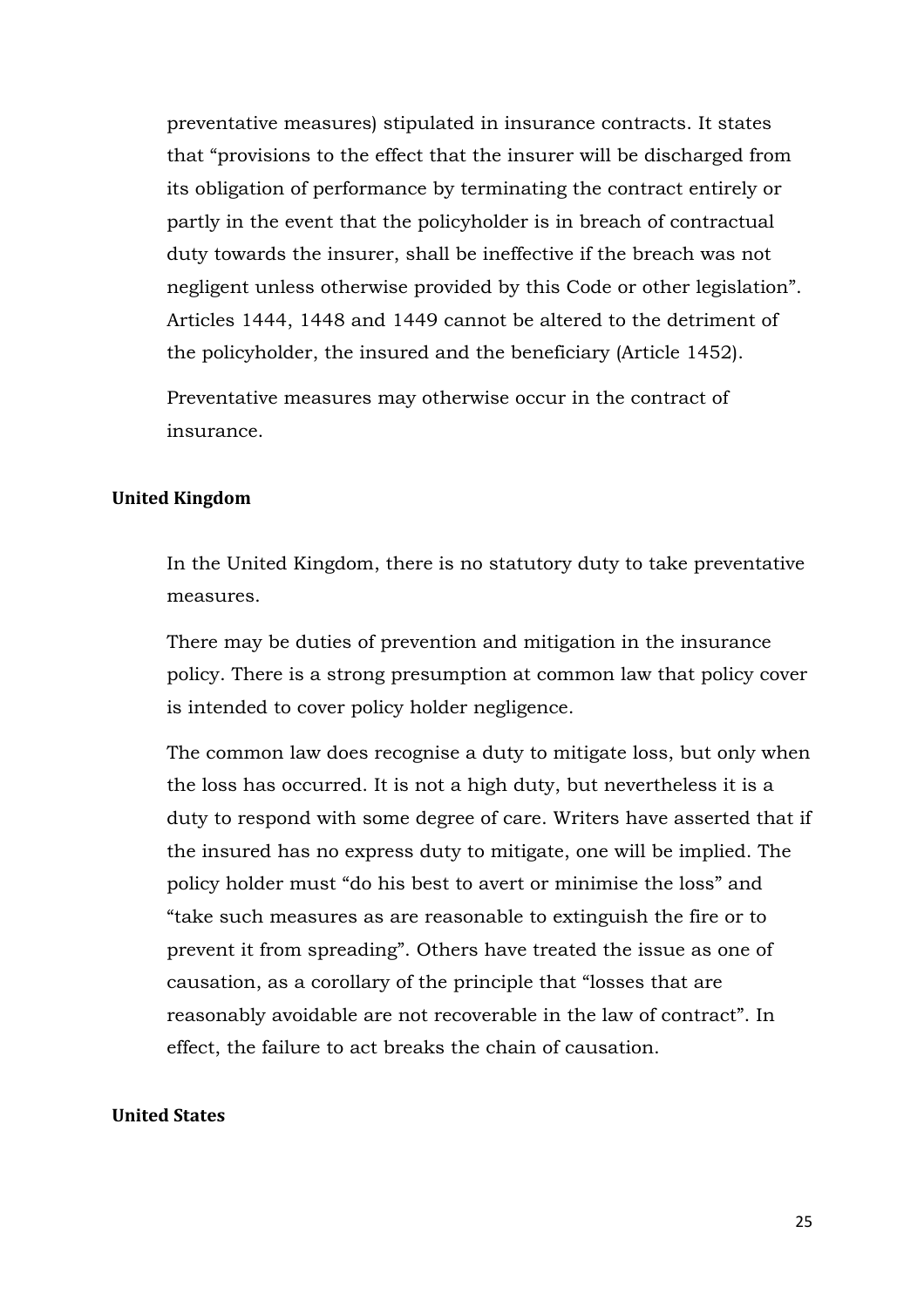In the United States, there is generally no duty on the part of the insured, whether contractual, statutory of common law, to prevent losses before they occur.

Post loss, the insured has a duty "to mitigate covered losses, either by preventing them or minimizing their extent ..."

A duty to mitigate loss may be provided for in the contract of insurance. Examples include "sue and labour clauses", which impose a duty upon the insured to act when a loss occurs to protect insured property from further damage, and typically provides that reasonably necessary expenses are to be considered incurred at the insurer's expense; neglect exclusions in home owners policies, which in broad terms provide there is no cover in the event of neglect by the home owner.

## **Uruguay**

In Uruguay the insured is obliged not to increase the risk and to inform the insurer of circumstances that modify or increase the risk; and secondly, when the insured event is imminent or has occurred, to employ all means available to reduce or minimise the consequences of the incident and to communicate the occurrence to the insurer (the salvage obligation). The legislation in Uruguay relating to insurance is very old and is established by the Commercial Code (Articles 634- 699). Most obligations concerning preventive measures are the subject not of statute but rather provisions in the contract of insurance. There are some more specific provisions concerning fire insurance.

The Commercial Code does provide in Article 668 that the insured has to use diligence to forestall or lessen the damage.

The insurance policy will normally provide that in the case of aggravation of risk the insurer reserves the right to terminate or increase the premium.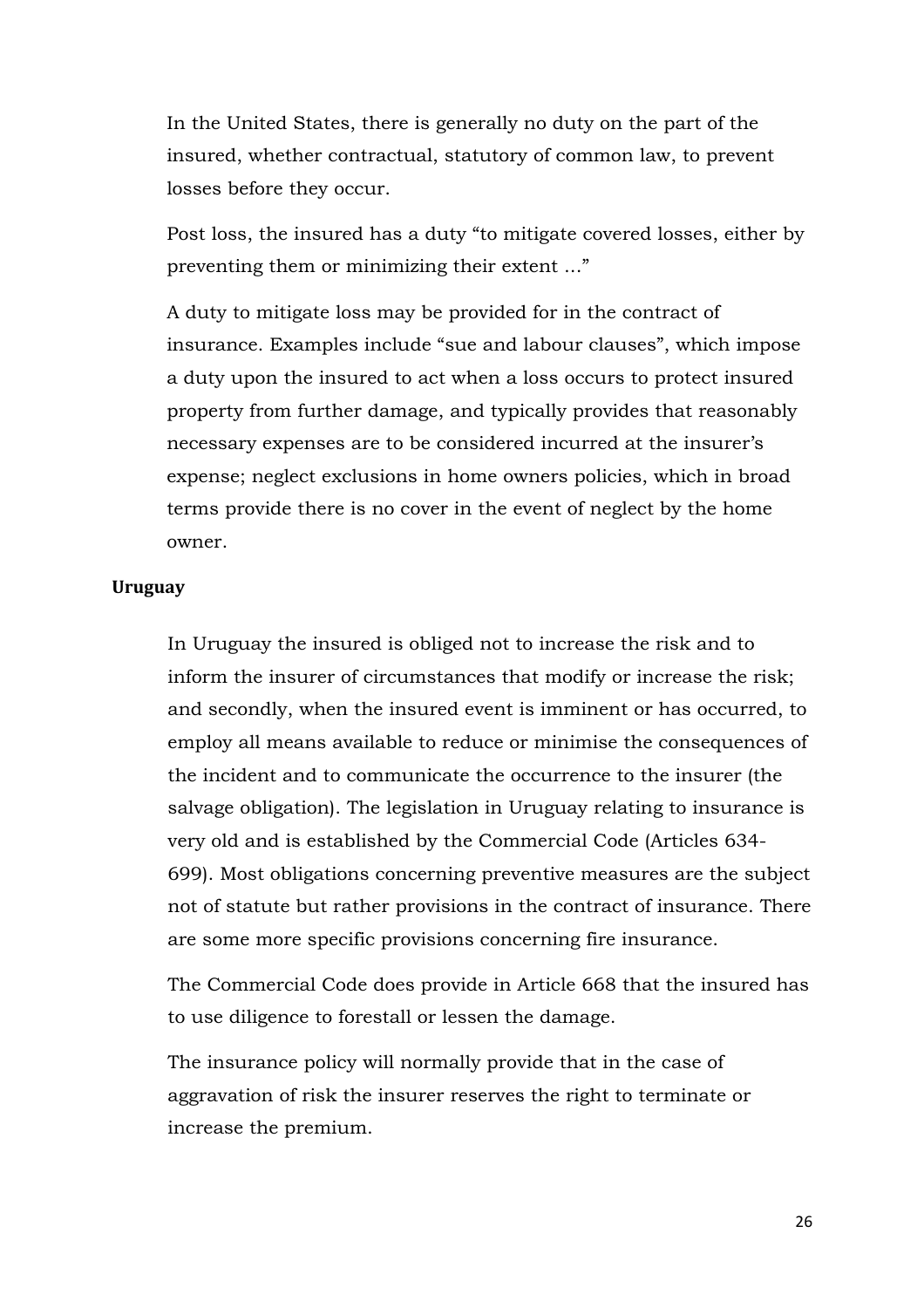## **2. WAYS AND DEGREES OF CO-OPERATION BETWEEN INSURERS AND INSUREDS**

## **2.1 INTRODUCTION**

- (a) Generally speaking, statutory obligations to mitigate risk were common and accompanied by obligations upon the insurer to pay the costs of the insured taking such steps, an obligation which subsisted whether or not the mitigation steps were effective. Generally, the indemnity on the loss together with the costs of mitigation could not exceed the insured sum, although in Korea, for example, the Korean Commercial Code provides that the insured should be entitled to recover the prevention and or mitigation cost even if such is beyond the insured amount;
- (b) In some jurisdictions, for example in Hong Kong, there is an obligation on the insurer to pay the insured's expenses in relation to mitigation of loss, but the statutory obligation of mitigation in Hong Kong extends only to marine insurance;
- (c) There is evidence of an approach whereby the costs of mitigation, in the case of partial insurance, are borne proportionately between insurer and insured – see, for example, the circumstances in Japan;
- (d) The industry, broadly speaking, recognises the value to the insurer of contractual requirements for mitigation and avoidance of risk, and premiums vary accordingly;
- (e) In some jurisdictions, co-operation between insurer and insured is encouraged more forcefully. In Germany, for example, section 82 of the German Insurance contract Act requires the policy holder to ensure the loss is avoided or minimised wherever possible. The policy holder must follow the instructions of the insurer, where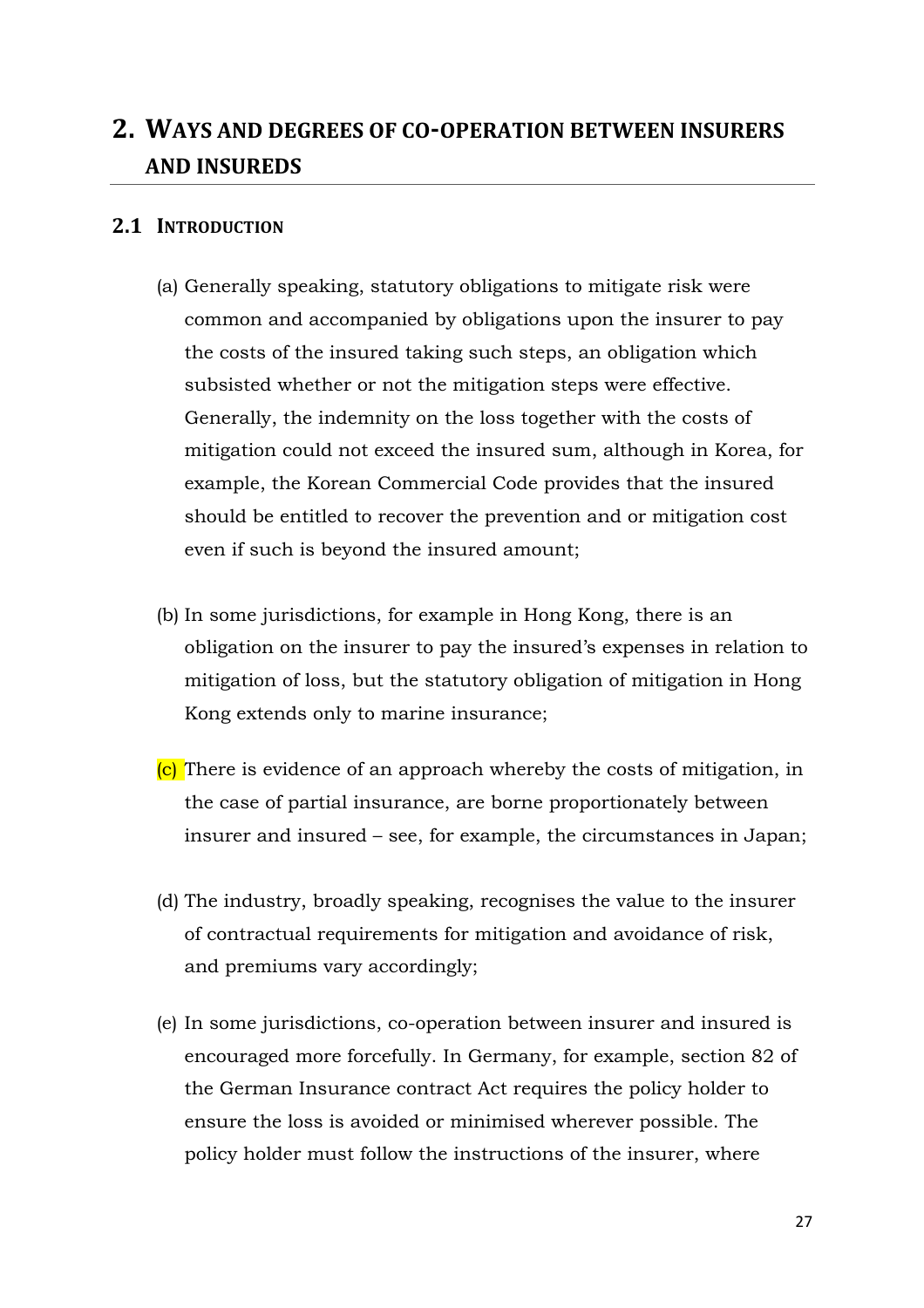reasonable, and obtain instructions, circumstances permitting. In Greece, the Greek Insurance Contracts Act provides for the insured to be under a duty to follow the insurer's relevant instructions upon occurrence of risk. And in Mexico, the insured must ask for and comply with the instructions of the insurer;

(f) In the United Kingdom, by contrast, the recoverability of costs incurred in mitigation of damage in more doubtful. A contractual obligation to mitigate damage will not generally carry with it an implied obligation on the insurer to pay the costs, although there are exceptions (for example, some aspects of fire insurance).

## **Australia**

The terms of the policy of insurance may have the effect of requiring or encouraging the insured to avoid the insured event or takes steps to mitigate loss. For example, an insuring clause in a theft of money policy may define the cover in such a way as, if the insured has left the key to the safe in the room, cover is not provided. Similarly, a loss of property policy may require the existence of a security system.

As to mitigation, a policy may require the insured to "take all reasonable care to limit loss, damage or injury and prevent further loss, damage or injury resulting from the insured event".

### **Austria**

There are legislative provisions in Austria which permit the insured to recover from the insurer costs incurred in mitigating, or attempting to mitigate, loss.

The industry recognises also the prospect of reduced premiums in circumstances where the insured agrees to take preventative measures.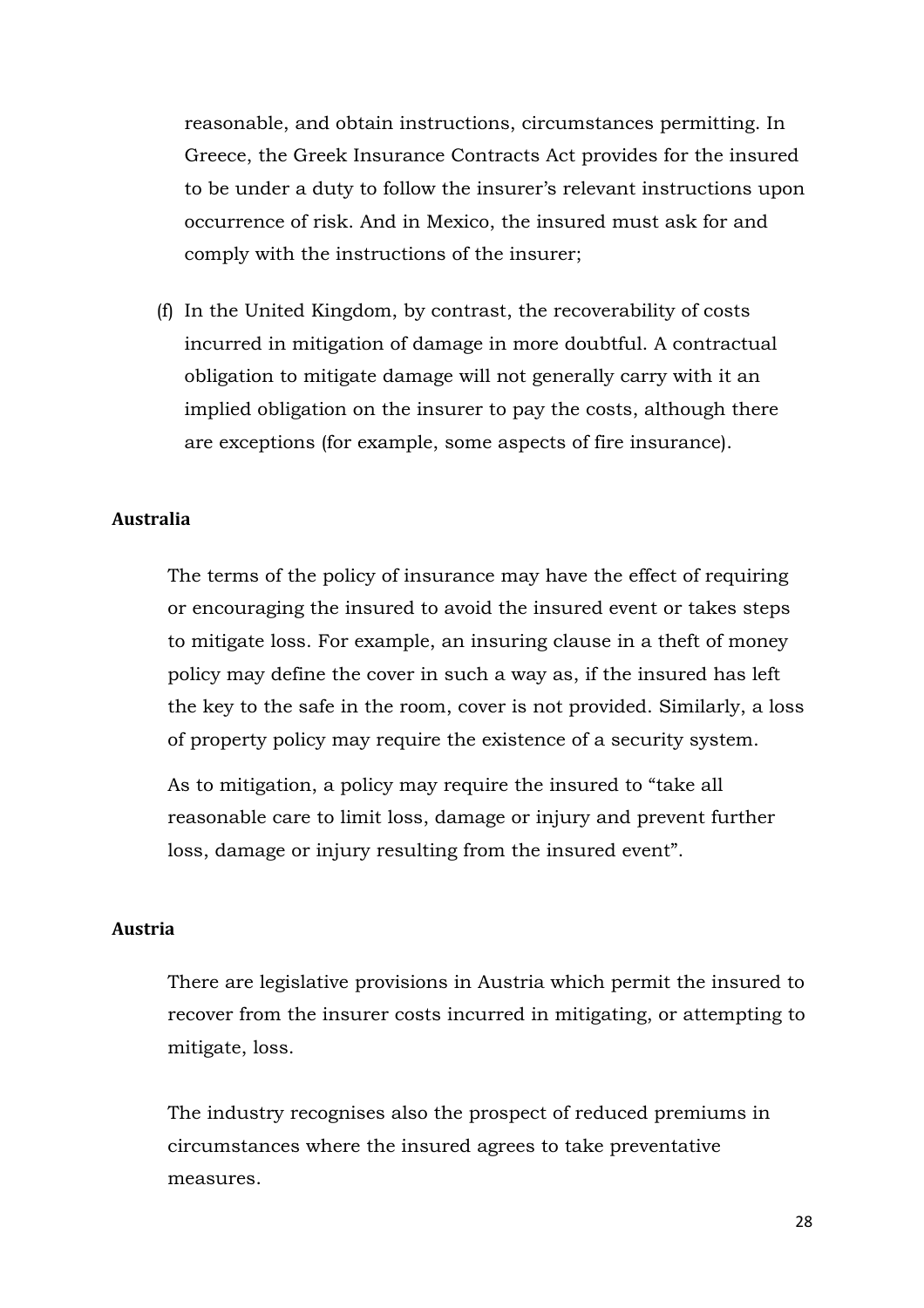## **France**

In France, there is no legislative requirement of co-operation, although there is a general contractual duty of co-operation and good faith. However, there is no particular duty of co-operation in the area of insurance law. Insurers encourage co-operation be contractual means: for example, a reduction in premium if fire prevention measures are taken in respect of fire insurance.

#### **Greece**

In Greece, the insured is encouraged to comply with a duty to avoid loss after the occurrence of the risk by the insurer being required to pay the insured's expenses in doing so.

## **Hong Kong**

In Hong Kong, co-operation is assisted by the statutory right in marine policies of recovery of expenses incurred by the insured mitigating loss. Otherwise, there may be a term to that effect in other policies of insurance.

#### **Hungary**

In Hungary, the parties to the insurance contract may agree upon the allocation of expenses arising out of preventative measures taken by the policy holder, but in the case of measure taken after the occurrence of the event section 555(3) of the Civil Code provides that the insurer is liable for the payment of the expenses, even if the expenses did not result in mitigation of the damages.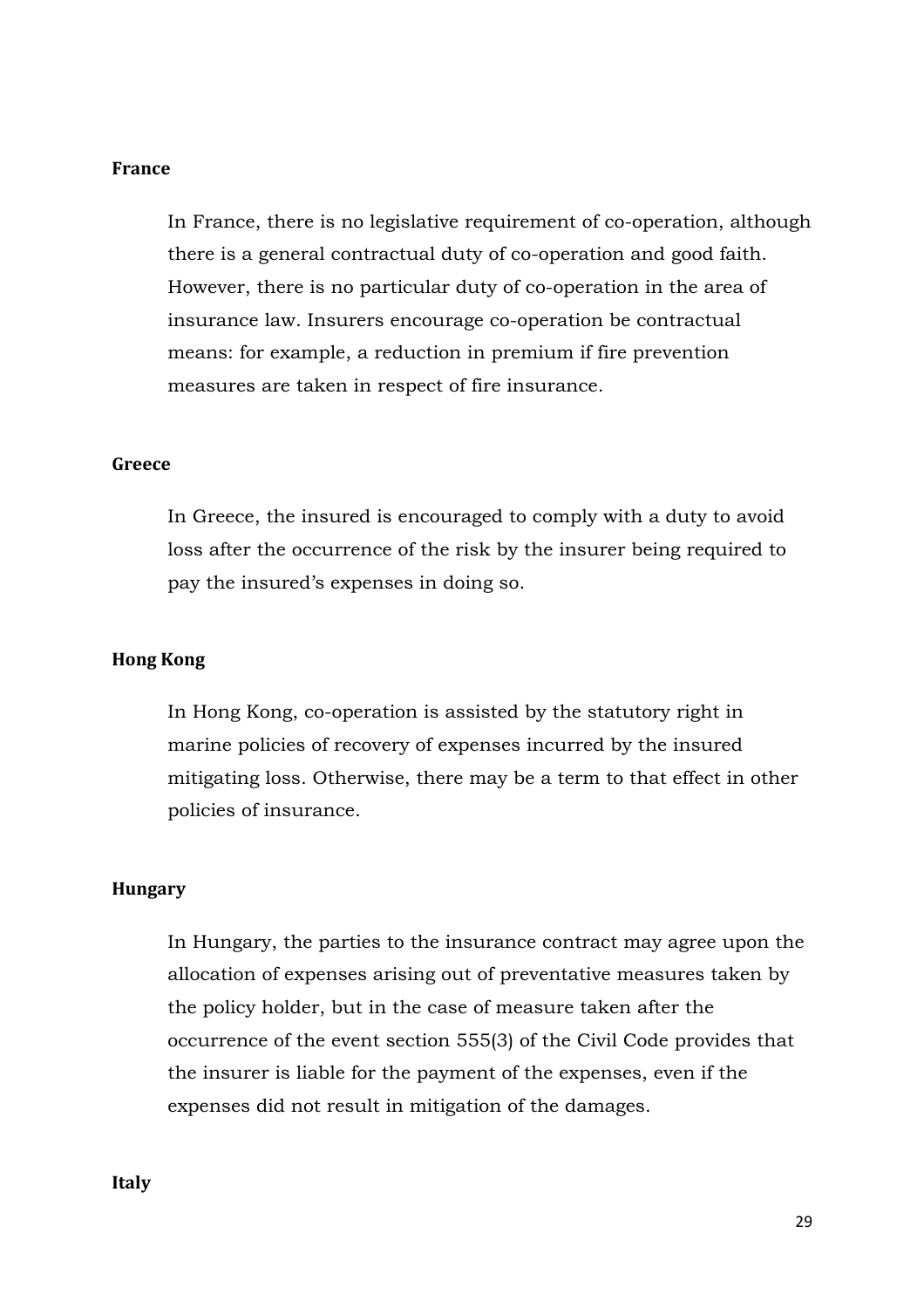In Italy, there are measures in the Civil Code and in contracts of insurance which facilitate co-operation between insured and insurer.

Under Article 132 of the Civil Code, the proponent for a policy of compulsory motor vehicle insurance may be required by the undertaking to have their vehicle inspected before the contract is concluded. Should the vehicle be satisfactorily the subject of an inspection, there is a reduction in premium. Further reductions in rates can be achieved by the proponent consenting to the installation of electronic devices in the vehicle which record the activity of the vehicle. Installation occurs at the cost of the undertaking.

Further, clauses in insurance contracts often require co-operation of the insured to reduce risk, for example, by the installation of security systems in homes the subject of theft policies; and clauses which expressly require the mitigation of damages.

A failure to comply with such conditions may result in the insurer acquiring the right to terminate the contract of insurance (see Articles 1892, 1893, 1898, 1926) or impose other sanctions, in particular, the reduction of the amount payable under the policy. For example, a failure by the policyholder to inform the insurer of an aggravation of the risk, the insurer may within a specified time terminate the contract, but if the contract is not terminated, the indemnity may be reduced proportionally (see Article 1898). Similarly, a failure by the insured to perform the obligation of rescue may, if the failure is negligent, cause the proportionate reduction of indemnity (see Article 1915).

## **Japan**

In Japan, Article 23 of the Japanese Insurance Act provides that "expenses necessary or useful for the purpose of preventing the occurrence or aggravation of loss or damage" shall be borne by the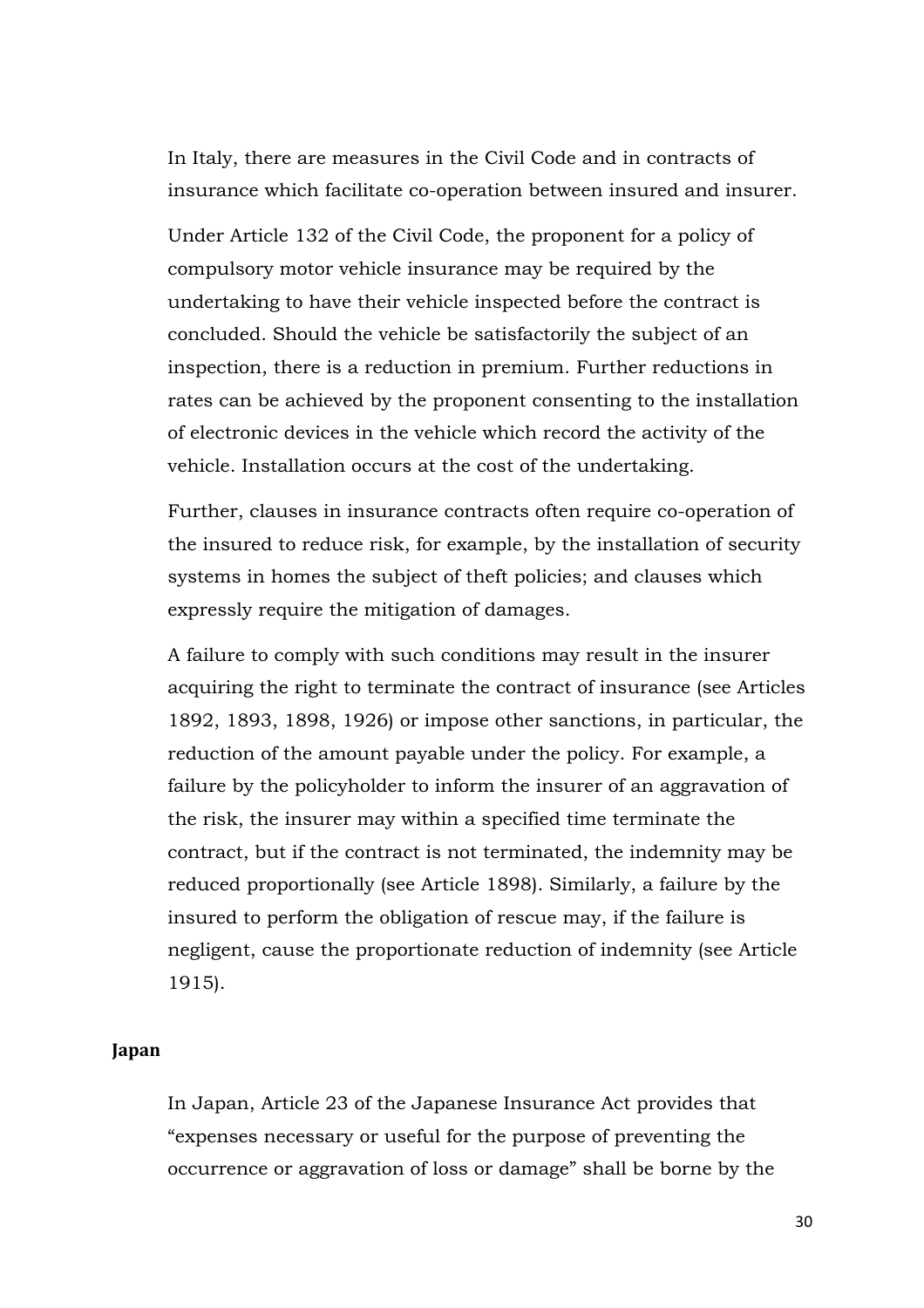insurer although in the case of partial insurance there is a proportionate sharing of those expenses. Providing the incurring of the expense falls within the requirements of the article, the expenses are to be borne by the insurer regardless of whether the efforts made were successful. The parties may contract out of the Articles.

## **Korea**

Article 680 of the Korean Commercial Code states that the insured should be entitled to recover the prevention and or mitigation cost from the insurer even if such cost is beyond the insured amount.

## **Mexico**

In Mexico, insurance policies may include preventative and risk management mechanisms.

## **Portugal**

In Portugal, clauses in the contract of insurance often encourage cooperation between insured and insurer.

Further, article 127 of the Insurance Contract Law compels the reimbursement by the insurer of expenses incurred by the insured in salvage. The amount provided by way of costs is deducted from the insured sum. Thus, the insured sum acts as a limit. While this solution avoids abuse, it also moderates the amount which the insured may be willing to incur by way of mitigation.

The Portuguese submission suggests there be a predetermined spending limit for salvage, which should not coincide with the limit of the sum insured.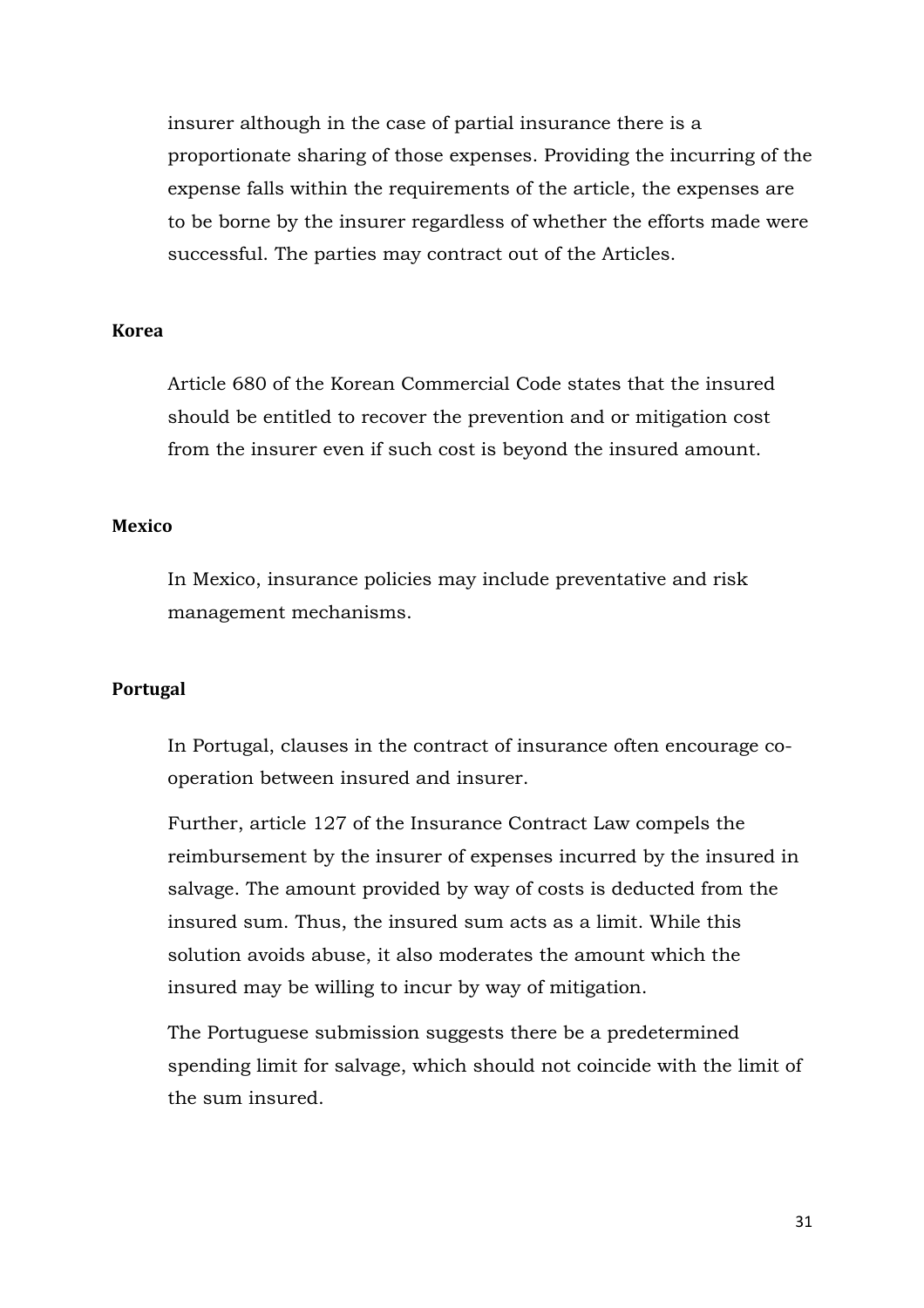### **Serbia**

In Serbia, co-operation is encouraged by contractual means, including discounts on premium where preventative measures are taken, and by the reimbursement of preventative and mitigation costs incurred by the insured.

## **Spain**

In Spain, contractual provisions may indirectly encourage cooperation by the insured. Some policies impose particular duties on the insured.

## **Switzerland**

In Switzerland, the insurer encourages the insured mainly by lower premiums and contributions to the insured's expenses.

## **Turkey**

In Turkey, by Article 1448/3 of the Turkish Commercial Code, the insurer is obliged to pay the expenses of the policyholder for the preventative measures. It does not matter whether the preventative measures taken are successful or not. Nevertheless, only the reasonable expenses of the policyholder will be paid. The expenses, together with the claim, shall not amount to more than the insured sum.

## **United Kingdom**

In the United Kingdom, the cost of taking specific steps to protect property against the mere possibility of loss, however sensible, and however beneficial to both insured and insurer, is not normally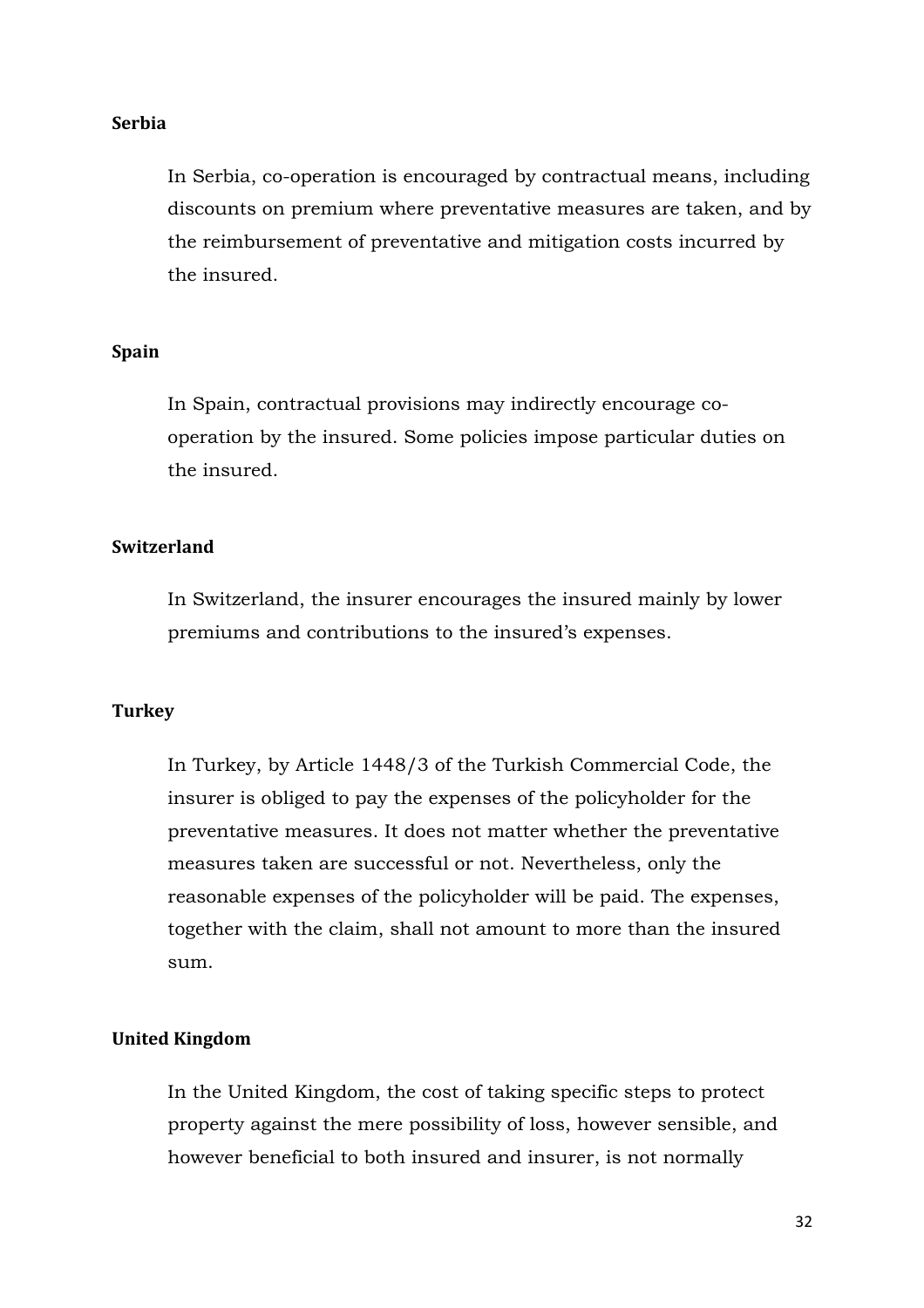covered by insurance. Subject to contract this is so even if the precaution has been required by the insurer.

The cost of steps to avert imminent loss insured against can be seen quite differently from that of precautions against loss which is not imminent. But the position is not clear. There is more than one possible basis for recovery by the insured. An express term permitting the recovery of the cost of specified steps to avoid imminent loss will be enforced. For example, *Ace European Group v Standard Life Assurance Ltd* [2012] EWCA Civ 1713 was a case concerning professional indemnity insurance policies where the insured was entitled to recover "mitigation costs". The Court of Appeal upheld the trial judge's finding that, if the costs claimed ("remediation payments" in the form of an approximately US\$200m cash injection) were expected and intended to avoid or to reduce third party claims falling within the policy, the insured would be entitled to recover in full even if such costs were also incurred for some other purpose and that the principle of apportionment had no application to liability insurance. Implication of an obligation to mitigate is not common. A special case is fire insurance. Damage done by pouring water on the property insured to prevent imminent fire damage is covered, however arguably the cover is limited to indemnity for physical damage inflicted to stop fire and does not extend to expense which, as a head of loss, is classified differently. The "fire cases" have no applicability to other forms of insurance – see the Yorkshire Water Services Ltd v Sun Alliance & London Ins plc [1997] 2 Lloyd's Rep 21 (CA).

The cost of mitigation may be allocated in the insurance policy. In general, an obligation in a policy to mitigate will not, without more, import an implied obligation for the insurer to pay the cost of doing so. However, there is authority for the proposition that where the insurer requests the steps be taken there is an implied indemnity in respect of the costs of carrying out the request.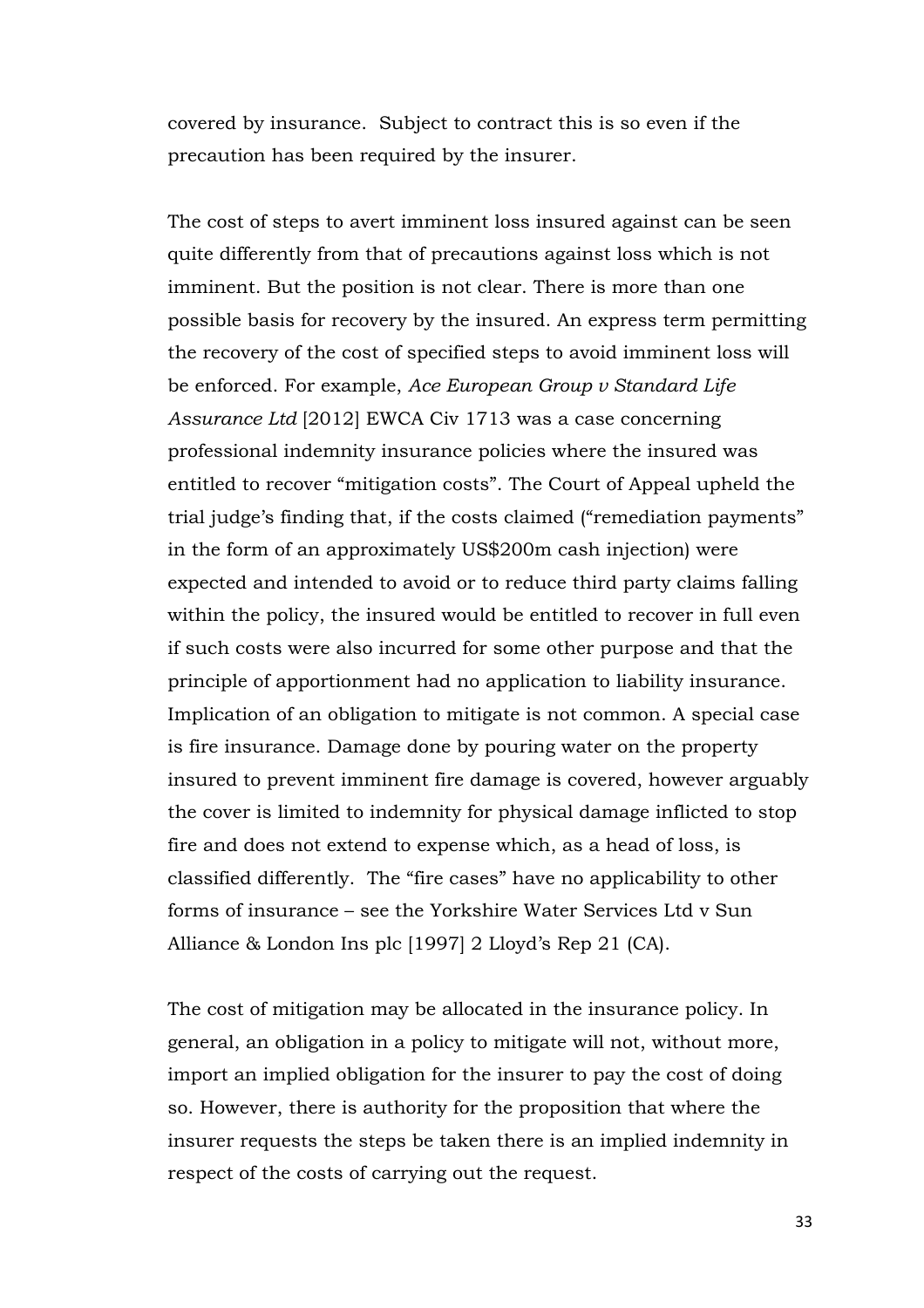## **United States**

In the United States, a number of exclusions promote "good behaviour" on the part of the insured. Examples include "uninsured/underinsured subcontractor exclusions", regulatory compliance exclusions", "risk management guidelines exclusion" and "illegal products" exclusion.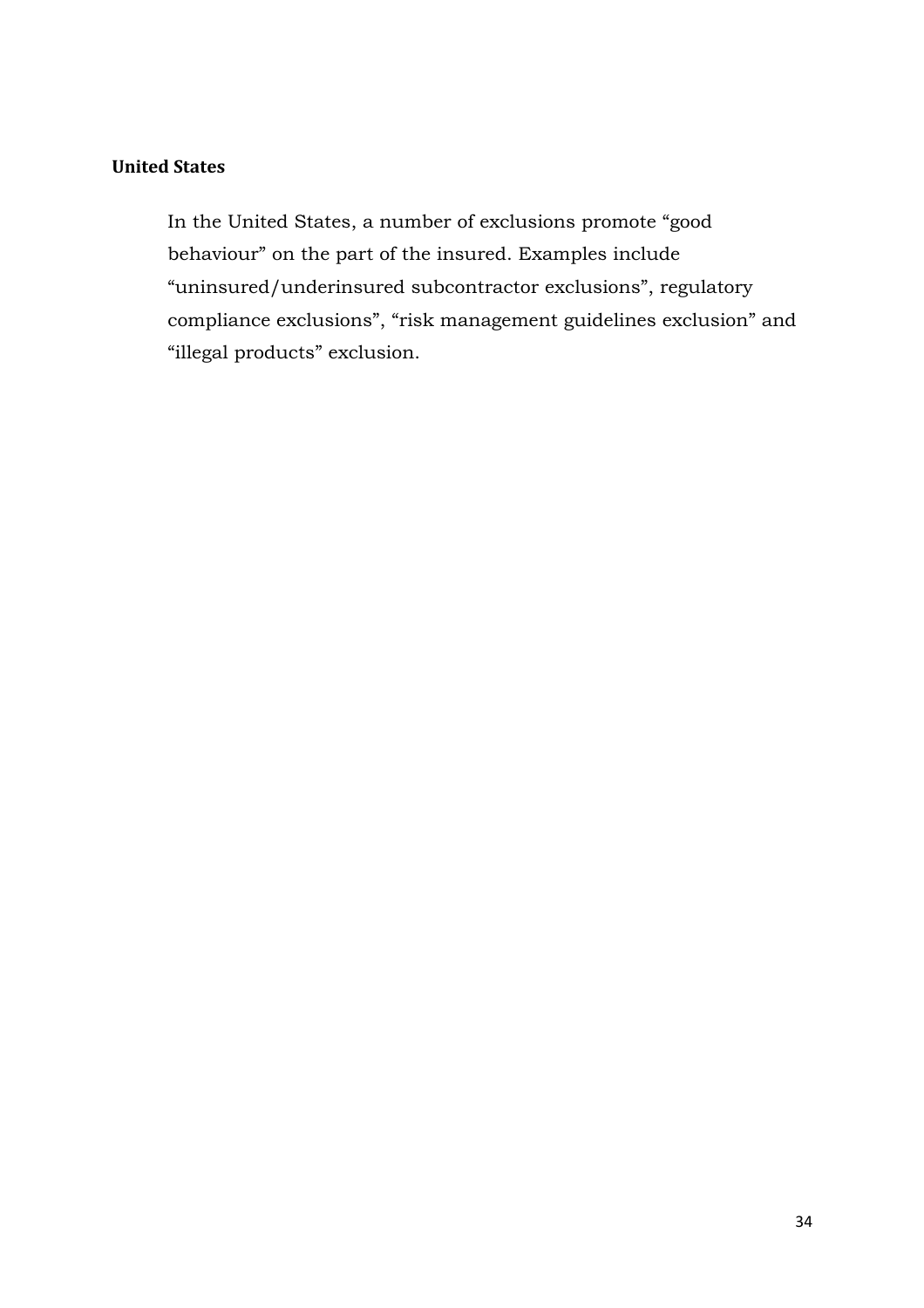## **3. TECHNIQUES THAT ARE USED OR REQUIRED BY LAW TO IMPLEMENT THE PREVENTATIVE MEASURES**

## **3.1 INTRODUCTION**

Preventative measures are implemented by statutes and by the contract of insurance. The implementation of preventative measures is inextricably tied to the sanctions imposed for a failure to carry out prevention or mitigation obligations.

- (a) The framing of the contractual prevention and mitigation obligations can affect the consequences of a failure to comply. The obligations may, for example, be expressed as part of the definition of the risk cover; in exclusion clauses; as conditions of coverage when the insured event occurred; as matters going to risk aggravation; and as stipulations of forfeiture (see then submission in relation to France). By way of further example, in Hong Kong the following techniques are used in the insurance industry to implement prevention measures: declaration of risk; provision of warranties; exclusions; and conditions precedent;
- (b) The proper interpretation of the insurance contract will be important. The words of "causation" may affect that which is recoverable, and there is potential for the causal nexus to be broken if the insured's breach of obligation intervenes. In some jurisdictions, the principle finds statutory recognition. In Hong Kong, for example, the Marine Insurance Act (in the absence of a contrary provision in the contract) limit the liability of the insurer to loss "proximately caused by the peril insured against", but excludes liability for loss "which is not proximately caused by a peril insured against";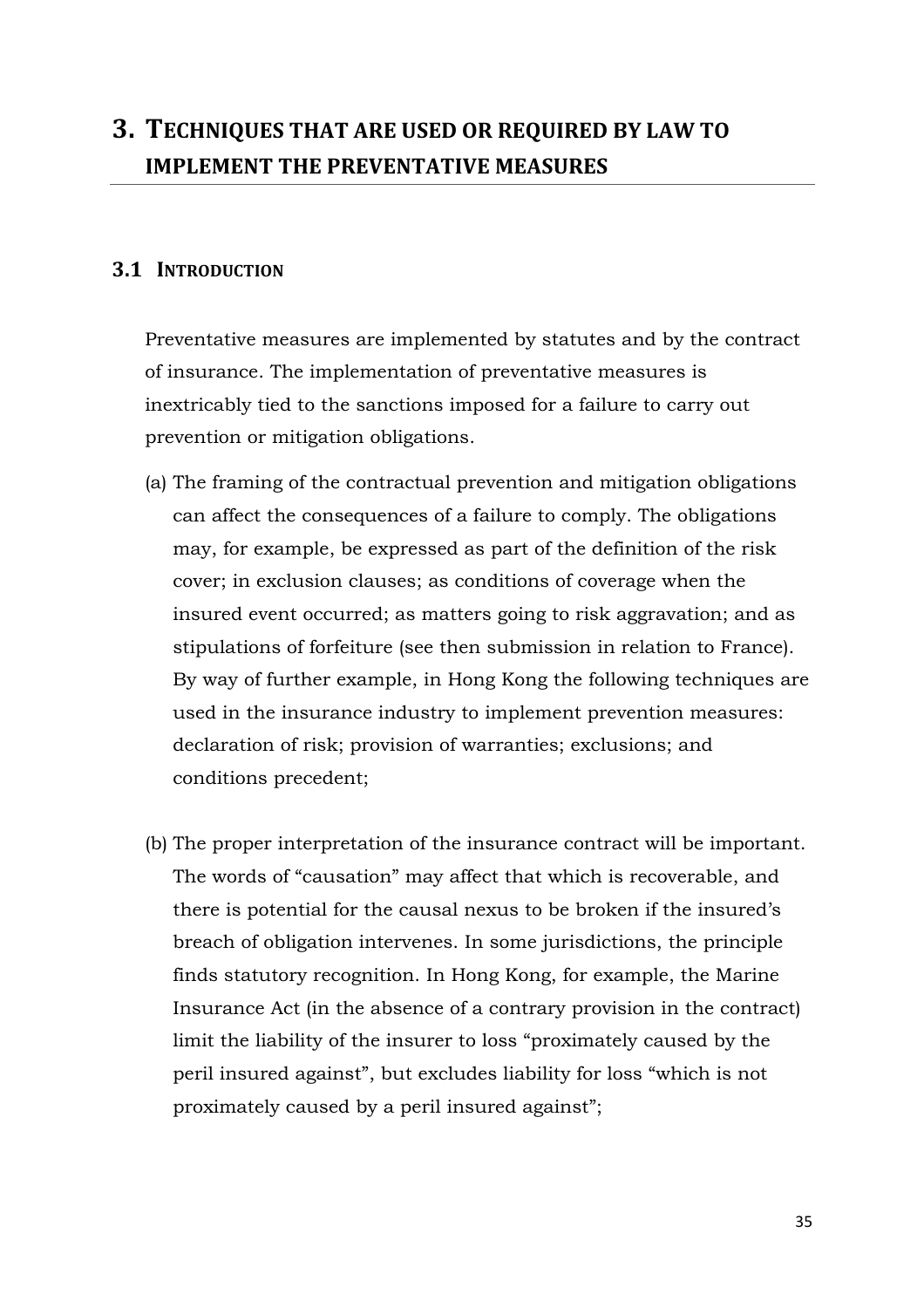(c) The form and nature of the contractual obligation to prevent or mitigate loss has particular importance in the United Kingdom;

## **Australia**

In Australia, clauses in the insurance contract in the nature of insuring clauses, exclusions and other contractual provisions are used to implement preventative measures. Subject to the terms of the insurance contract and the operation of the *Insurance Contracts Act* 1984 (Cth), an insurer can refuse to pay all or some of a claim if the insured has breached, or failed to conform or comply with, a preventative measure required by an insuring clause, an exclusion, a warranty, a terms descriptive of the risk or a condition precedent, irrespective of whether there is a causal connection between the breach or failure on the one hand, and the occurrence of the event on the other.

## **Denmark**

Under section 51 of the Insurance Contracts Act, in the case of a negligent contravention of an obligation to implement preventative measures prescribed in the insurance contract, the insured only has the right to insurance cover if the occurrence or extent of the insurance event was not a result of the contravention of such obligation. It is not sufficient for this consequence to occur that there have simply been a contravention of the obligation: there must have been a negligent contravention. Further, a clause which purports to reduce the liability of the insurer more than that prescribed by section 51 is void. The clause in the contract requiring preventative measures must be specific: a general requirement to take preventative measures will not be sufficient.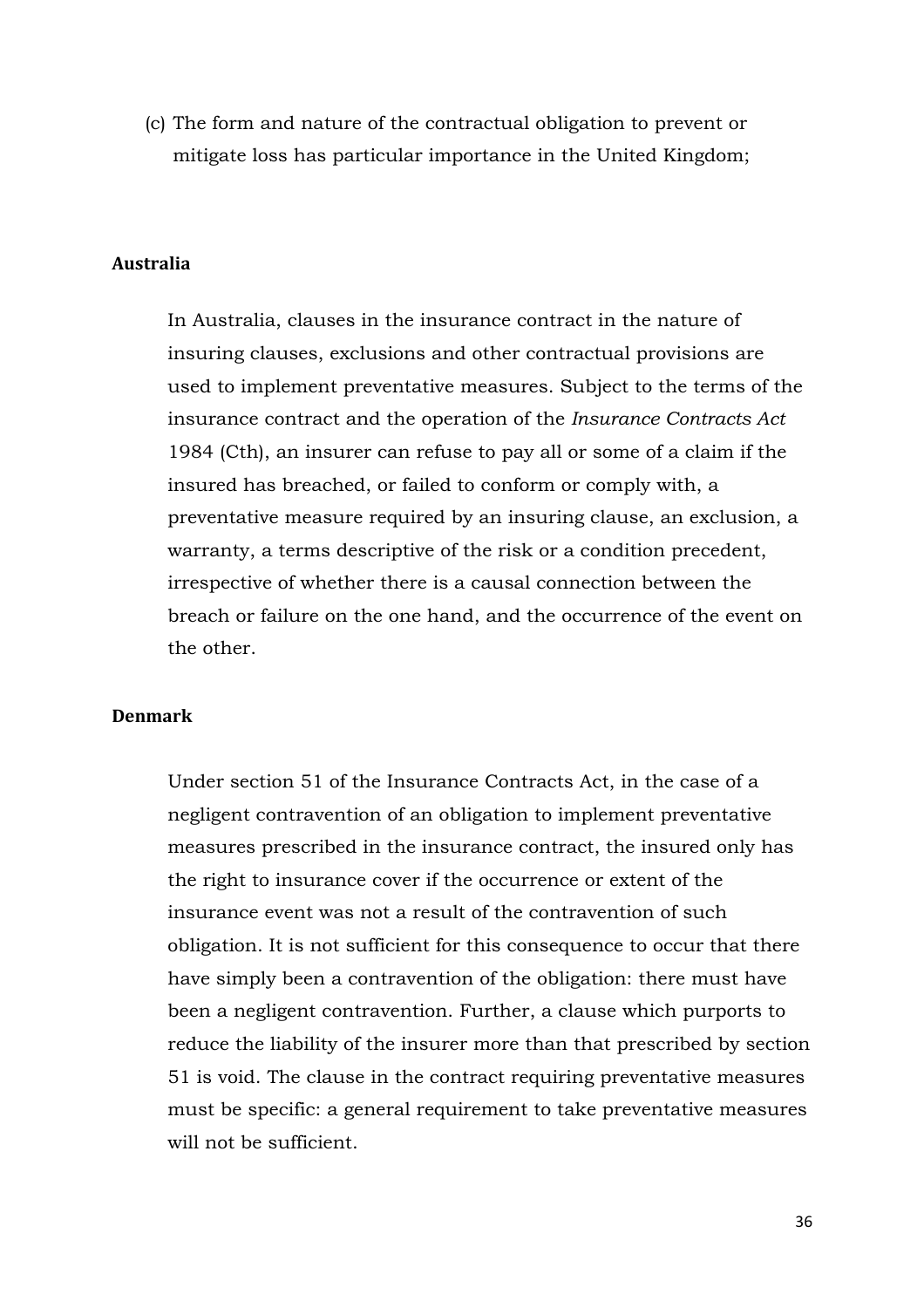## **France**

In France, contractual means are used to implement the preventative measures. These extend to the definition of the risk cover; exclusion clauses; conditions of coverage when the insured event occurs; risk aggravation; and stipulations of forfeiture.

## **Italy**

Duties of disclosure in relation to the insured risk are very important in Italian insurance law.

Further, if the policyholder breaches obligations in the nature of prevention of damage, cover may be refused or reduced proportionally with regard to the effects of the negligent behaviour on the occurrence of the damage.

## **Hong Kong**

In Hong Kong, as noted, with the exception of marine insurance or where expressly provided in the policy of insurance there is no general law duty to avert or mitigate loss. However, the following techniques are commonly used in the insurance industry to implement preventative measures: declaration of risk; provision of warranties; exclusions; and conditions precedent. Further, under the proximate cause doctrine at common law, an insurer is only liable to cover the loss if the proximate cause of the loss was an insured peril. In the marine insurance context, this principle is codified by section 55(1) of the Marine Insurance Act, which provides that:

"Subject to the provisions of this Ordinance, and unless the policy otherwise provides, the insurer is liable for any loss proximately caused by a peril insured against, but, subject as aforesaid, he is not liable for any loss which is not proximately caused by a peril insured against".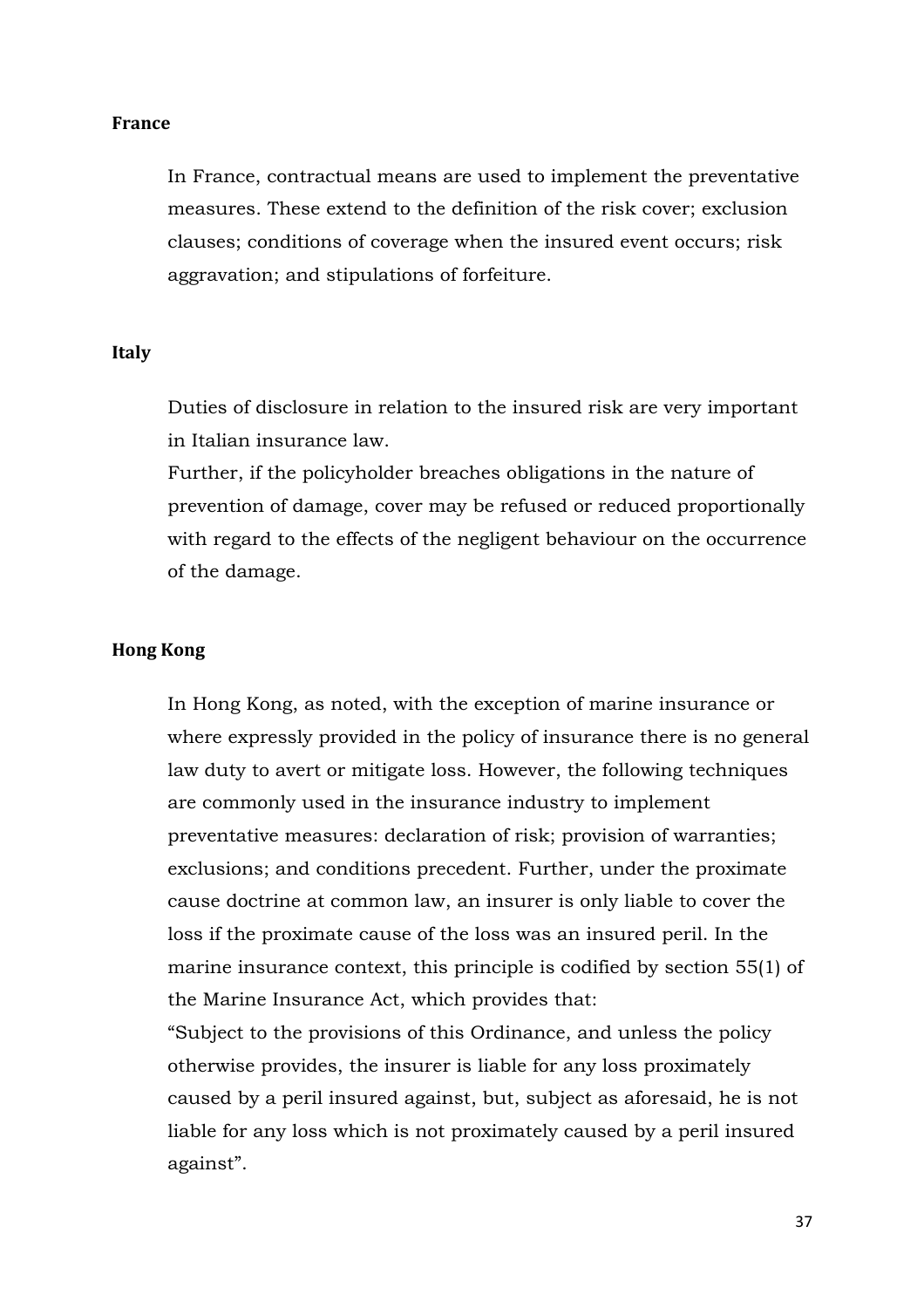## **Portugal**

Under Portuguese law, the insured's preventative duties should be characterised as "Obliegenheiten". In addition, one of the techniques used by the Insurance Contract Law to implement preventative measures is by establishing the initial declaration of risk, breach of which will import various sanctions for the policy holder and insured (Article 24 of the Insurance Contract Law. Based on this initial declaration of risk, the insurer may stipulate in the policy appropriate salvage measures to be adopted by the policyholder when the insured event occurs.

## **United Kingdom**

If the nature of the obligation in an insurance contract to prevent or mitigate is an "insurance condition", in that until the steps are taken there is no insurance cover, there is an important consequence of non-fulfilment. If, however, they are warranties, cover ends even though there is no causal connection, a feature of the law which has been much criticised.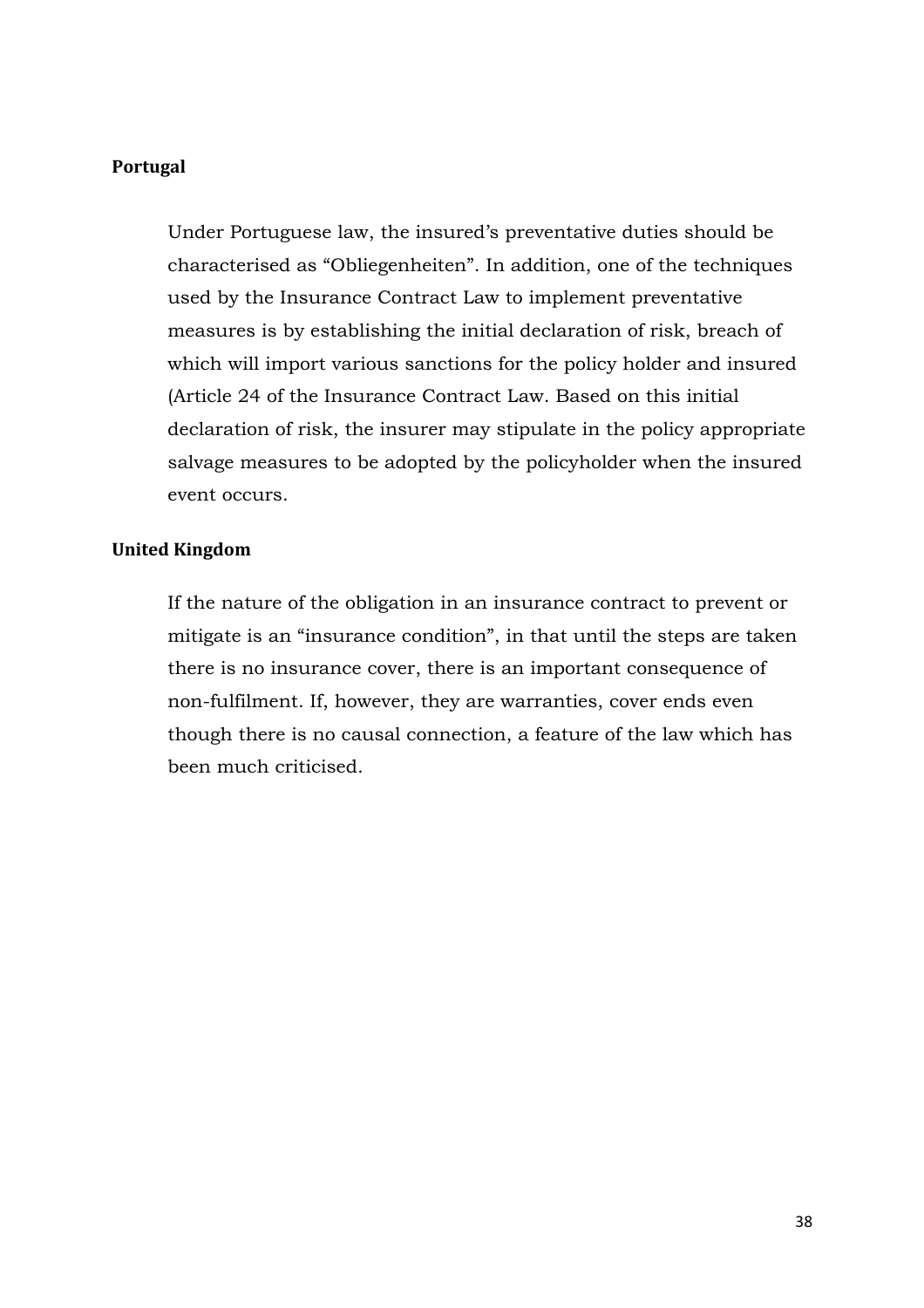## **4. SANCTIONS**

## **4.1 INTRODUCTION**

- (a) It was common ground that cover would not extend to loss intentionally caused by the insured. For example, in all European systems, the insurer may be exempted from the duty to pay compensation if the insured event was deliberately caused by the policyholder or insured. But the particular rules differed from jurisdiction to jurisdiction. While it is generally accepted that the insurance does not cover the loss if it was caused by an intentional act on the part of the policyholder, there was less consensus on the extent, if at all, careless conduct may affect a claim. Further, the consequences of careless behaviour varied: some jurisdictions providing for total forfeiture, others providing for a reduction in the claim.
- (b) Until recently, in Belgium, grossly negligent conduct was excluded from the scope of insurance cover (Belgian Insurance Contract Act 1874). However, the Belgian Insurance Act of 1992 reversed that state of affairs, such that "*culpa lata*" and "*faute grave*" is insurable;
- (c) The jurisdictions of Austria, Greece, Italy and Poland equate gross negligence with intentional behaviour. In those circumstances the insurer may refuse any payment (s61 Austrian ICA, art 7 para 5 Greek ICA (for indemnity insurance) art 1900 para 1 Italian CC and art 827 para 1 Polish CC). In Germany and Switzerland, on the other hand, gross negligence on the part of the insured only gives the insurer the right to reduce compensation. In other legislation the policyholder is entitled to full indemnity even if he caused the loss through grossly negligent conduct. For the United Kingdom, if a policy contains a term requiring the insured to take reasonable care,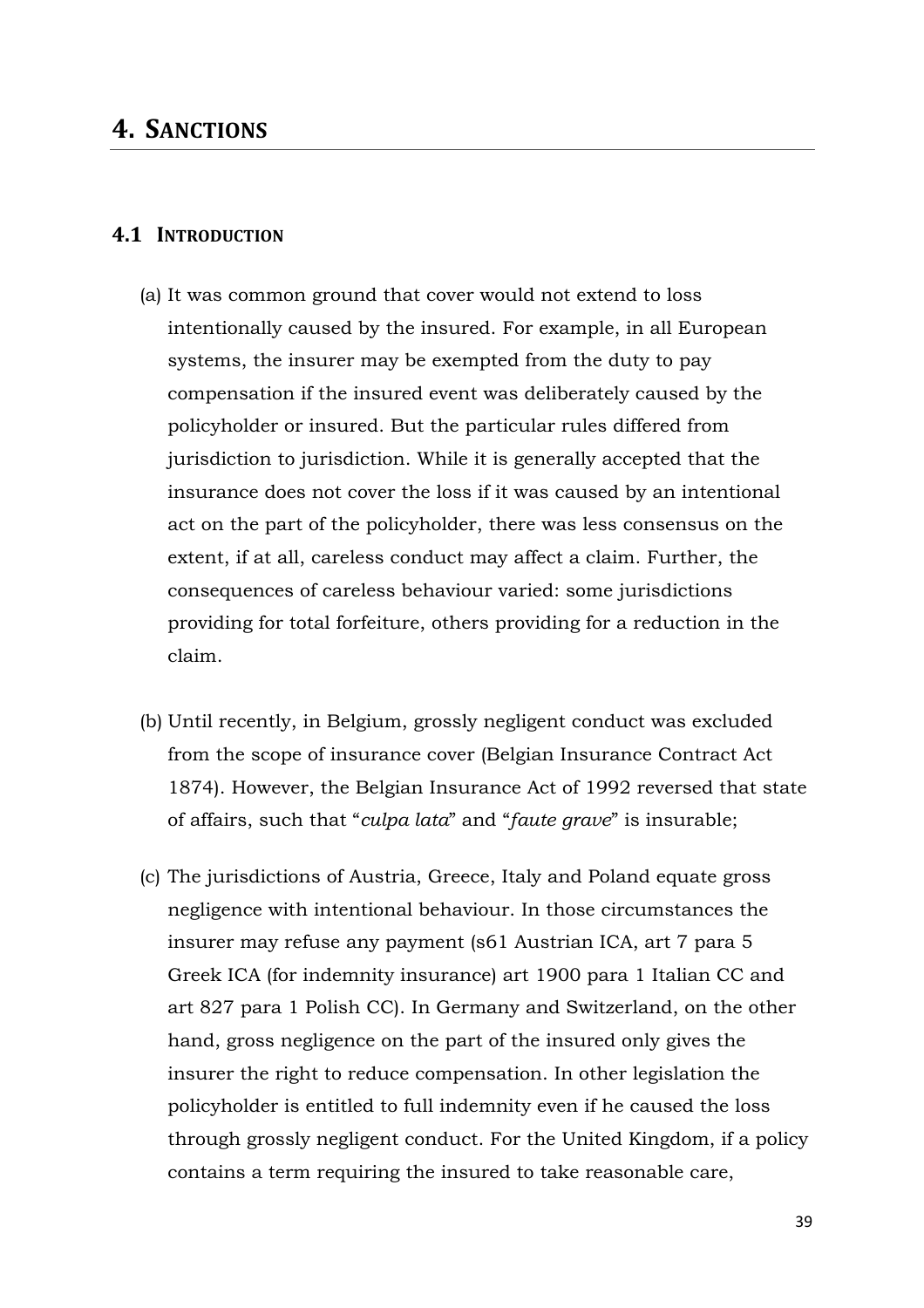indemnity will be denied in the event of recklessness *Fraser v Furman (Productions) Ltd* [1967] 1 WLR 898 (CA); *Sofi v Prudential Assurance* [1993] 2 Lloyd's Rep 559 (CA);

- (d) In some jurisdictions, for example in Hungary, the Civil Code provides that the insurer shall be exempted from liability if the damages were illegally caused due to the grossly negligent conduct of the insured or policy holder;
- (e) The legal consequences arising from the failure to observe the duty to mitigate loss differ to some extent. In some jurisdictions, for example, in Austria, Germany, and Poland the failure to mitigate loss is treated in a manner similar to the causation of the insured event: the insurer may deny (or reduce) compensation if the insured or the policyholder acted deliberately or through gross negligence. Generally, where the exists an obligation to avoid or minimise loss, a breach of that obligation by the insured will permit the reduction in the amount of indemnity to that which would have been payable if the obligation had been complied with – see, for example, Mexico and Serbia. The UK is an exception in that it lacks a statutory requirement to mitigate loss;
- (f) A slightly different mechanism for adjustment appears to exist in, for example, Turkey. There, if a policyholder fails to take preventative measures and this results in detriment to the insurer, the indemnity can be reduced in a manner proportionate to the degree of negligence by the insured;
- (g) In some jurisdictions, for example Hong Kong and Japan, the obligation for the insured to avert or minimise risk may be relied upon, if breached, in an action for damages against the insured;
- (h) In the United Kingdom, a failure of the insured to fulfil specific requirements in the contract of insurance may relieve the insurer from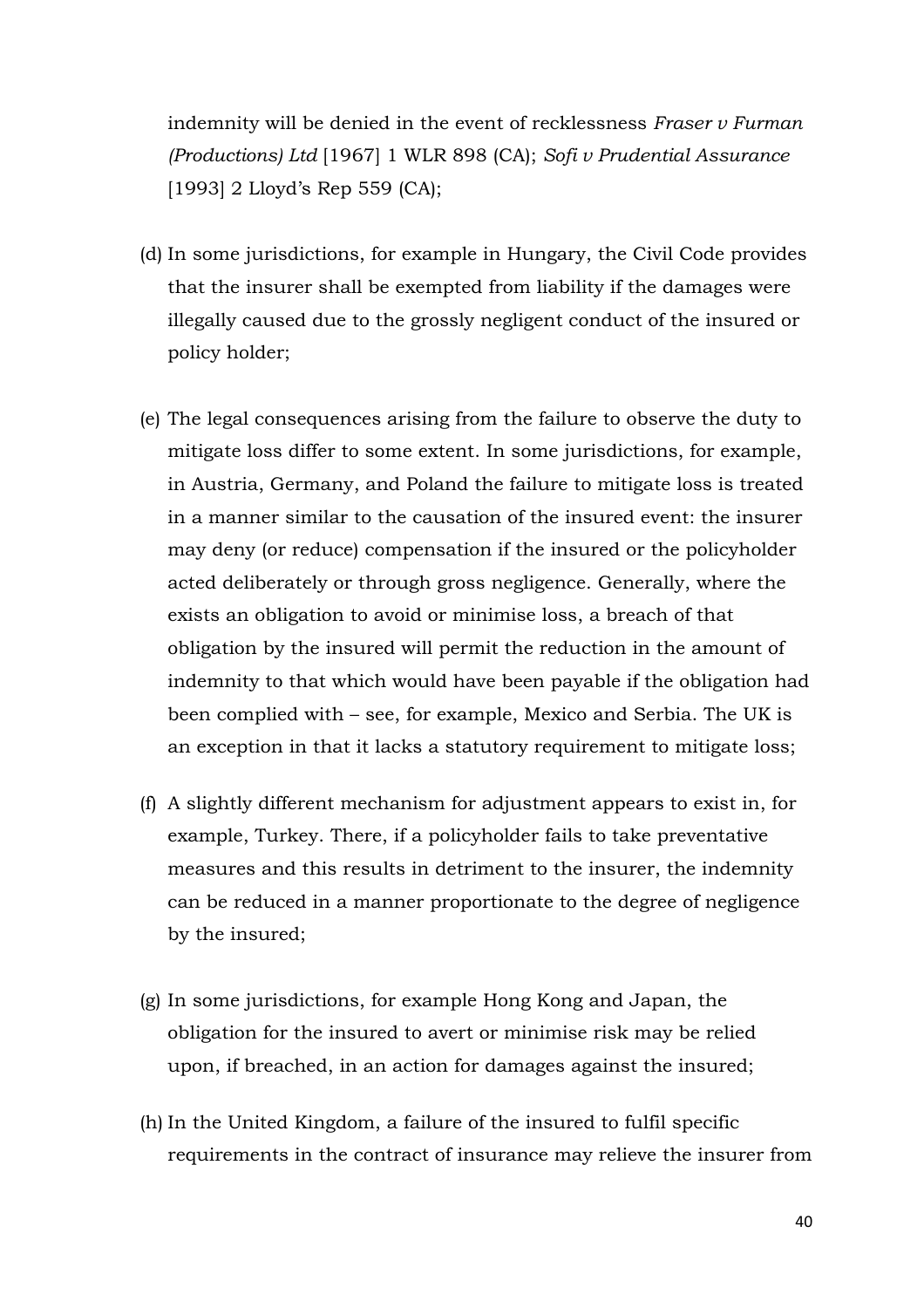liability for the insured event, depending on the nature of the breach. This approach tends to focus on the nature of the obligation, rather than on the issue of whether the breach of obligation caused or contributed to the loss;

(i) In Australia, there is legislation which affects and may often ameliorate provisions in the contract of insurance which may provide for the insured to take steps to avoid or mitigate loss. These provisions appear to be relatively unique, and are set out in some detail here, for discussion purposes.

## **Australia**

The *Insurance Contracts Act* 1984 (Cth) precludes an insurer from refusing to pay all or some of a claim because of an insured's:

- a) pre-contractual non-disclosure or misrepresentation: Pt IV Disclosures and misrepresentations;
- b) post-contractual breach of, or non-performance or non-compliance with, a contractual term, or failure to exercise a right, choice or liberty available under an insurance contract: Pt II – The duty of utmost good faith, ss  $13$  and  $14$ ; Pt V – The contract, s  $54$ .

An insurance contract to which the Act applies is based on utmost good faith, and there is an implied term in the contract that requires each party to act towards the other with the utmost good faith in respect of any matter arising under or in relation to the contract: Part II s 13.

The Act does not define 'utmost good faith', so the common law meaning applies. Broadly speaking, this requires that the insurer and insured deal with each other openly, honestly and fairly in their performance of the contract, with due regard for their own interests and for the legitimate interests of the other: CGU Insurance Ltd v AMP Financial Planning Pty Ltd (2007) 235 CLR 1 at [15]. An insurer cannot rely on a preventive provision if this would be to fail to act with the utmost good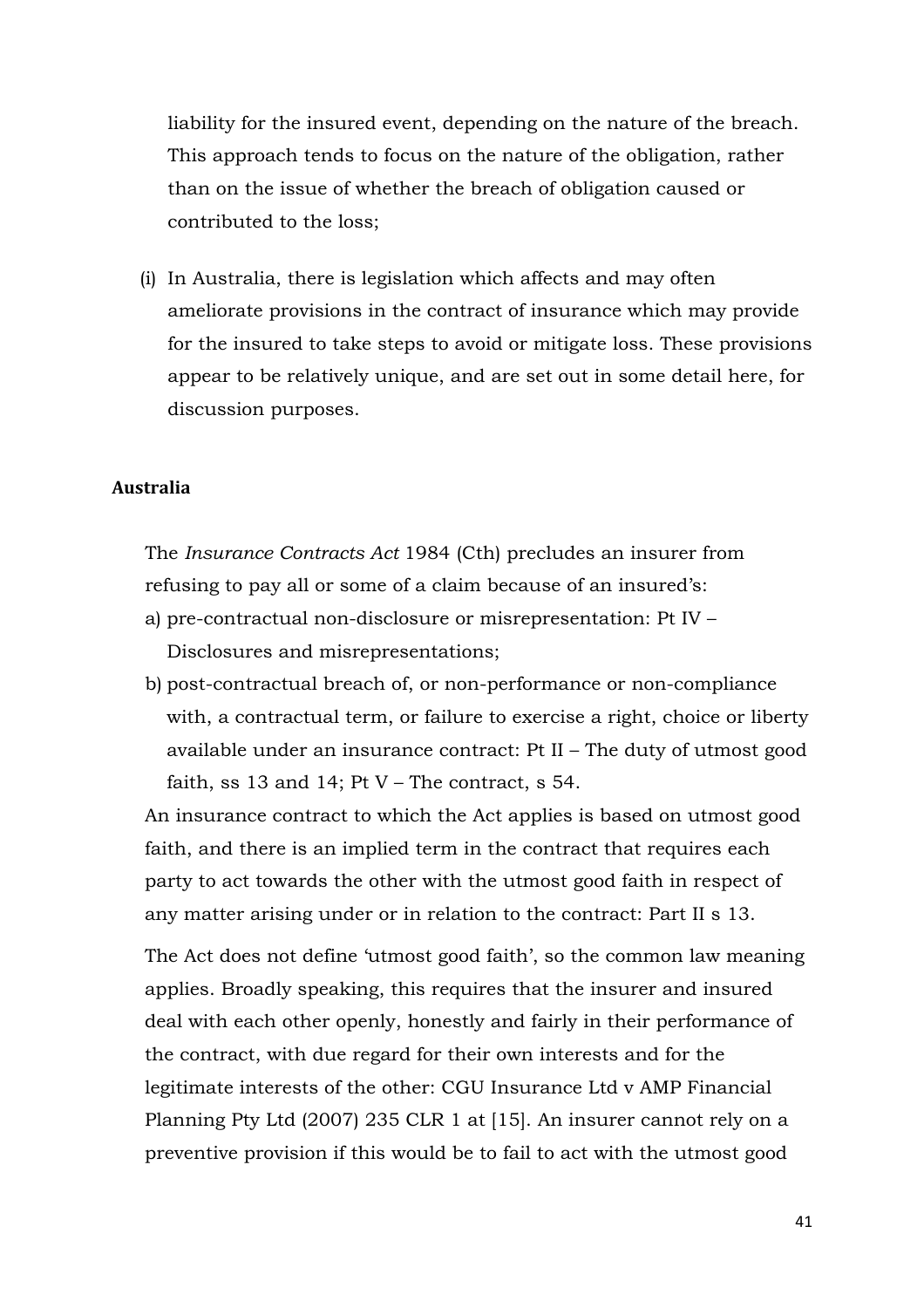faith: s 14. Section 14 is in the following terms:

*14 Parties not to rely on provisions except in the utmost good faith* 

*(1) If reliance by a party to a contract of insurance on a provision of the contract would be to fail to act with the utmost good faith, the party may not rely on the provision.* 

*(2) Subsection (1) does not limit the operation of section 13.* 

*(3) In deciding whether reliance by an insurer on a provision of the contract of insurance would be to fail to act with the utmost good faith, the court shall have regard to any notification of the provision that was given to the insured, whether a notification of a kind mentioned in section 37 or otherwise.* 

Section 54 could apply to terms in the contract that impose 'preventive measures', because it limits an insurer's ability to refuse to pay all or some of a claim because of a post-contractual "act" by an insured or "some other person".

It appears in the ICA Part V (The contract) Division 3 (Remedies) and is in the following terms:

*54 Insurer may not refuse to pay claims in certain circumstances* 

*(1) Subject to this section, where the effect of a contract of insurance would, but for this section, be that the insurer may refuse to pay a claim, either in whole or in part, by reason of some act of the insured or of some other person, being an act that occurred after the contract was entered into but not being an act in respect of which subsection (2) applies, the insurer may not refuse to pay the claim by reason only of that act but the insurer's liability in respect of the claim is reduced by the amount that fairly represents the extent to which the insurer's interests were prejudiced as a result of that act.* 

*(2) Subject to the succeeding provisions of this section, where the act could reasonably be regarded as being capable of causing or contributing to a loss in respect of which insurance cover is provided by the contract, the insurer may refuse to pay the claim.* 

*(3) Where the insured proves that no part of the loss that gave rise to the claim was caused by the act, the insurer may not refuse to pay the claim by reason only of the act.* 

*(4) Where the insured proves that some part of the loss that gave rise to the claim was not caused by the act, the insurer may not refuse to pay the claim, so far as it concerns that part of the loss, by reason only of the act.*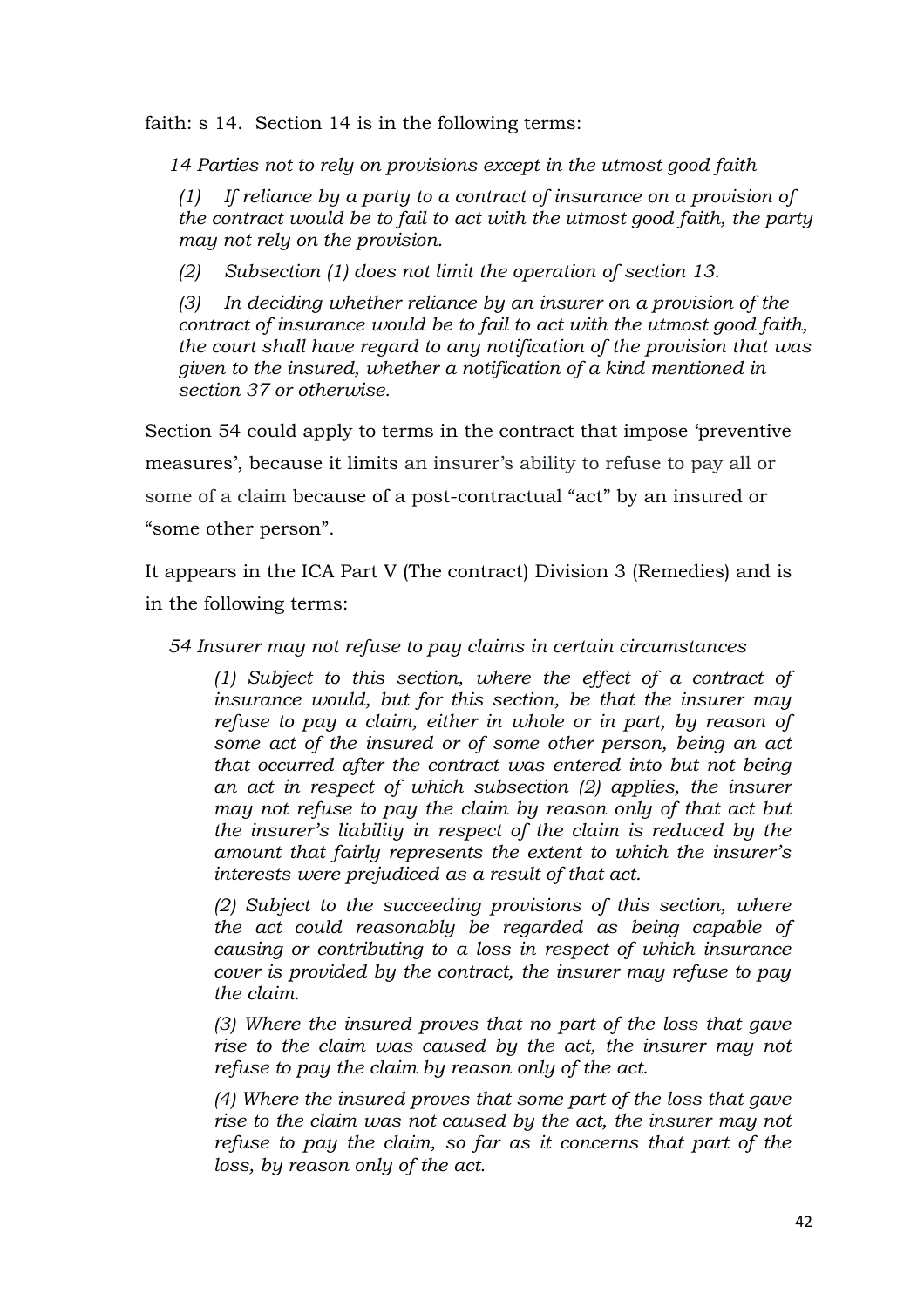*(5) Where:* 

*(a) the act was necessary to protect the safety of a person or to preserve property; or* 

*(b) it was not reasonably possible for the insured or other person not to do the act;* 

*the insurer may not refuse to pay the claim by reason only of the act.* 

*(6) A reference in this section to an act includes a reference to:* 

*(a) an omission; and* 

*(b) an act or omission that has the effect of altering the state or condition of the subject matter of the contract or of allowing the state or condition of that subject matter to alter.*

Section 54 divides post-contractual acts or omissions into those that are:

- (a) potentially loss-causing, in which case the insurer can refuse to pay the claim, except to the extent that the insured proves the relevant act or omission did not cause or contribute to the loss (s 54(2));
- (b) not potentially loss-causing, in which case the insurer cannot refuse to pay the claim; it can only reduce its liability to pay the claim by the extent to which it has been prejudiced by the act or omission (s 54(1)).

The Australian Response makes the following points about s54:

- s54 does not qualify the act or omission by reference to the word "*breach*" or to the nature or characteristics of the relevant contractual term. Accordingly, it will be brought into play by acts or omissions relating to all manner of contractual terms, including exclusions, warranties, terms descriptive of risk (suspensive conditions), conditions precedent and subsequent and conditions that are not conditions precedent or subsequent.
- the word 'act' in  $s$  54(1), (2), (3) and (4) includes an 'omission': s  $54(6)(a)$
- a contractual term that purports to limit or exclude the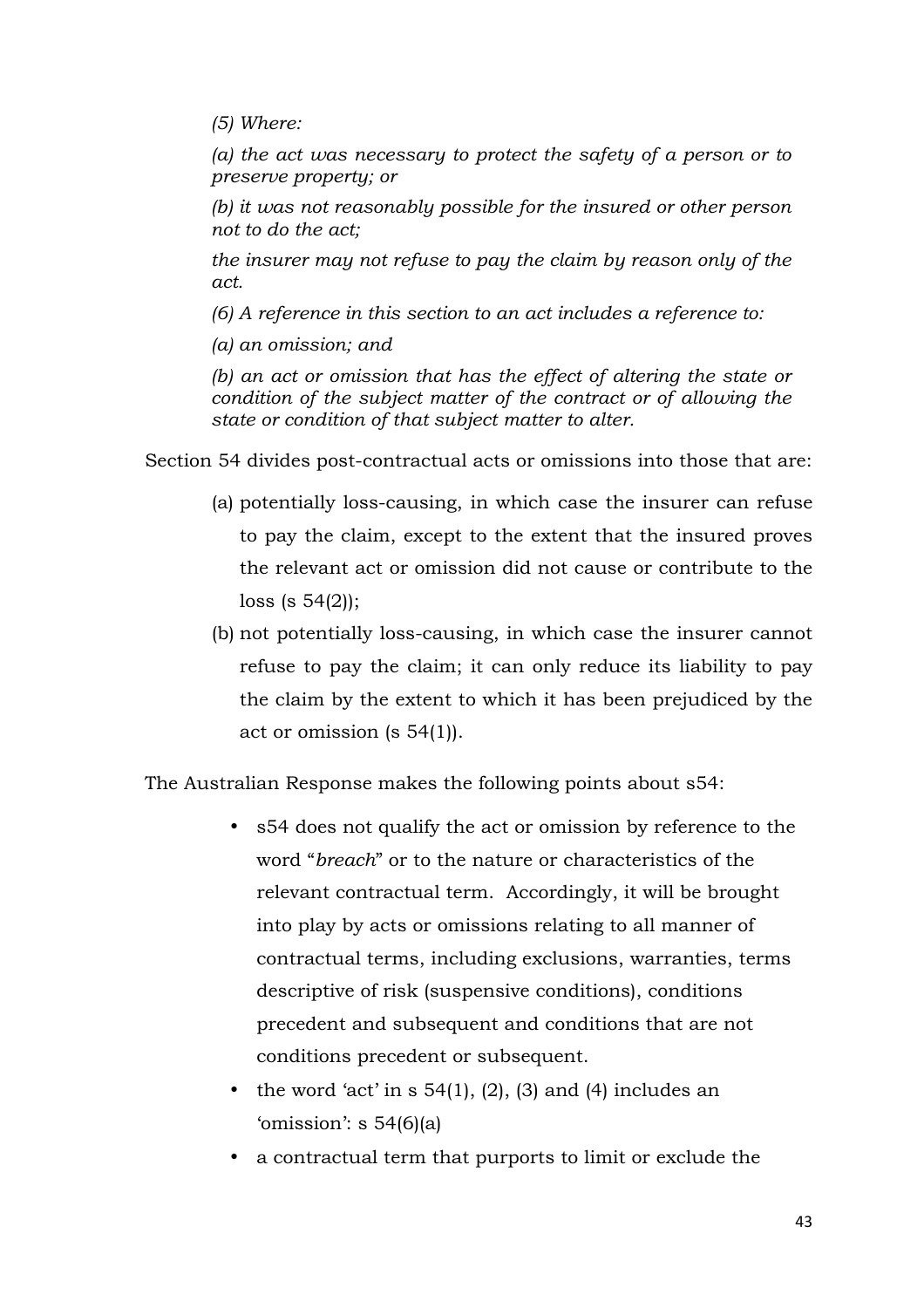operation of s 54 to the prejudice of a person other than the insurer, is void: s 52.

The Australian Response summarises the process of applying s54 as follows:

## *Question 1*

But for s 54, can the insurer refuse to pay a claim? If the answer is 'no', s 54 has no work to do.

## *Question 2*

But for s 54, can the insurer refuse to pay a claim because of a postcontractual act or omission by the insured or "*some other person*"? If the answer is 'no', s 54 has no work to do.

## *Question 3*

If the answer is 'yes' to the first two questions, does the act or omission fall within the insurer's 'core' promise? If it does, s 54 has no work to do.

## *Question 4*

If s 54 is engaged, does the act or omission fall within s 54(1) or within s 54(2)? If the act or omission falls within:

- a) s54(2), the insurer can refuse to pay the claim, except to the extent the insured proves the act or omission did not cause or contribute to the loss;
- b) s54(1), the insurer cannot refuse to pay the claim, but can reduce it by the extent to which the act or omission actually financially prejudiced it.

## **Belgium**

In Belgium, measures of prevention are mostly specific requirements of the policy of insurance. The clearest and most straight forward way is to formulate the insured's obligations as duties under the contract.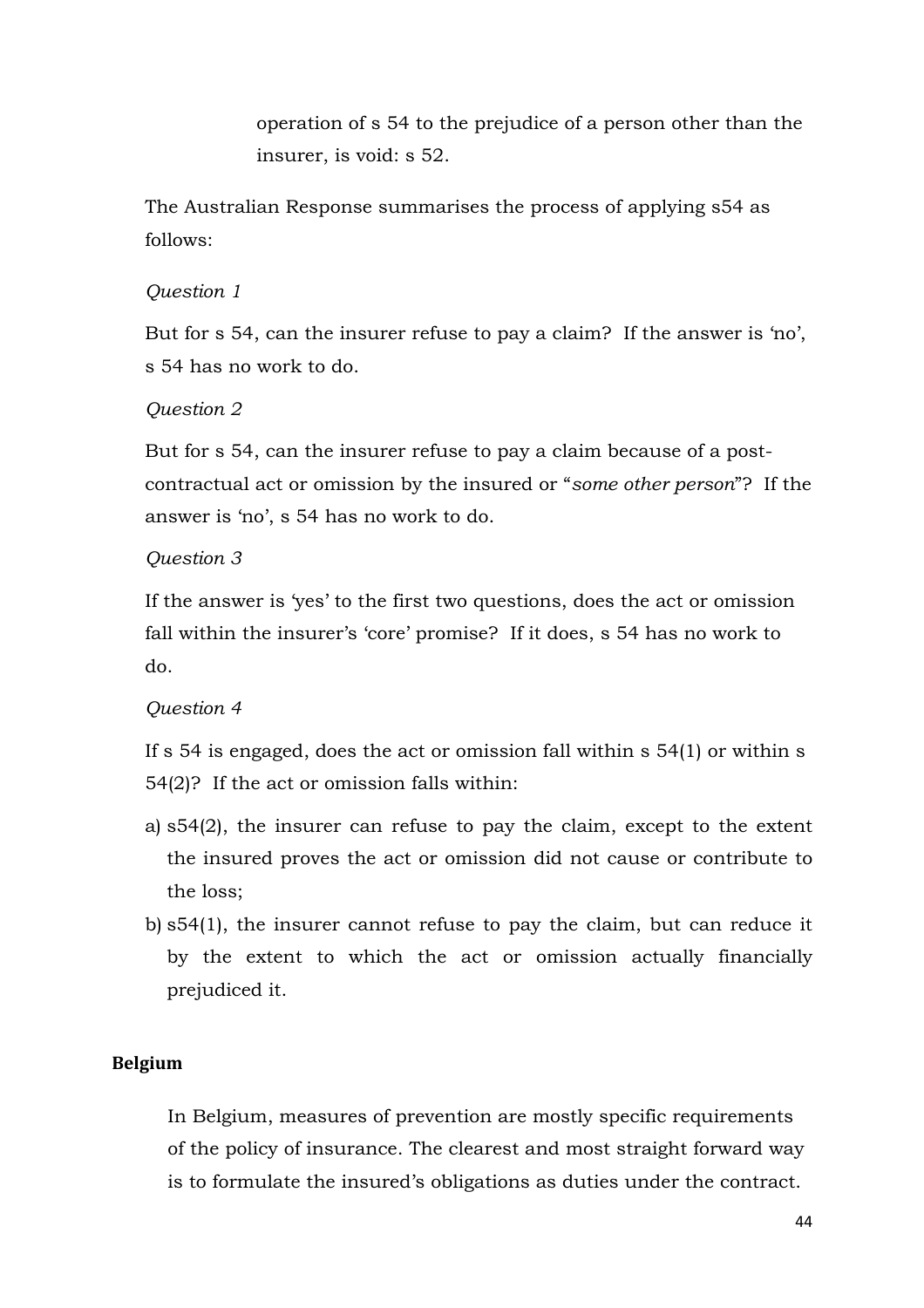However, it may also be achieved by incorporating these requirements into the description of the risk. Thus, instead of stating that the insured has the duty under the contract to take a further specified measure of prevention (like installing or maintaining fire resisting doors or sprinklers), under the threat of losing all rights of cover in the event of non-performance, the insurer can also state that the cover under the contract only extends to those installations or rooms that are at the time of the conclusion of the contract and throughout the contract period equipped with such safety devices. Finally, the insured's obligation could also be expressed in a pre-contractual declaration of the applicant. The sanction of a violation of the duty of disclosure is a proportional one, that is, a reduction of the indemnification or to the degree of fault of the applicant and the presumed attitude of the insurer. Only an intentional deception by the insured will nullify the insurance.

## **France**

In France, sanctions concerning the failure to take preventative measures are contractual in nature. Possible sanctions include noncommencement of cover in cases of non-observance of the preventative measure; discharge of the insurer's liability when the insured event occurs; and reduction of the insurance indemnity. Termination of the contract is not an option.

The question of whether there is a requirement of a causal relation between the breach of duty by the insured and the occurrence of the event depends on the terms of the insurance contract. There is some uncertainty in relation to discharge of the insurer's liability. It used to be thought that if the occurrence of the risk falls outside scope of the cover, or falls within an exclusion clause, it is unnecessary to prove a causal link between the non-compliance with a preventative measure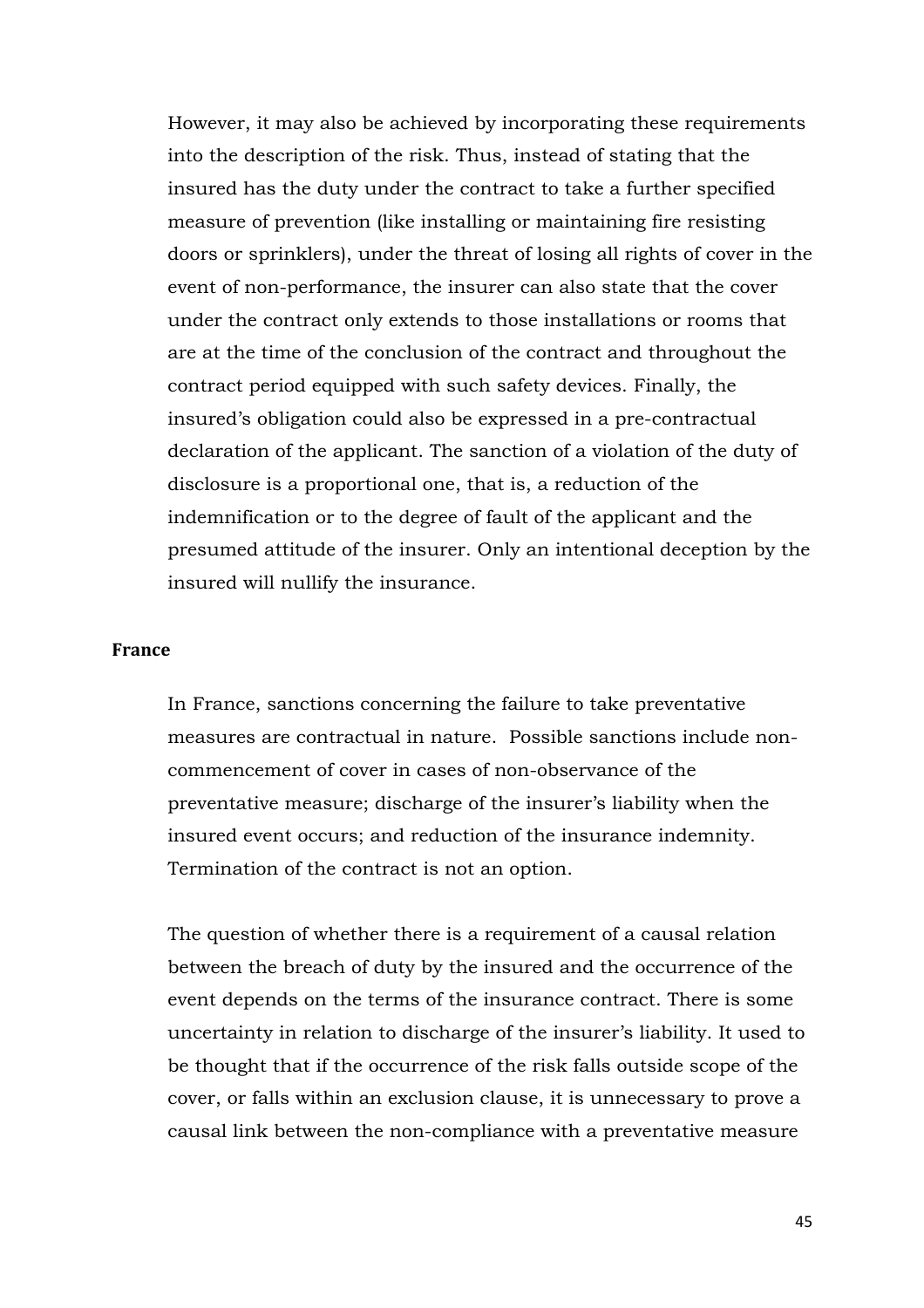duty and the loss. Two recent decisions of the French Supreme Court, however, decided that a causal link was necessary.

In France, in respect of a reduction of liability, rather than absence of cover, there must be shown to be a causal link between the contravention and the occurrence of the risk. However, it is not necessary to prove an intentional or negligent breach: the simple nonobservance, with or without intention to cause the loss or negligence, reduces liability providing the prejudice exists.

## **Hong Kong**

In Hong Kong, the obligation in marine insurance for the insured to avert or minimise risk may be relied upon, if breached, by the insurer, in an action for damages against the insured (Noble Resources Ltd v Greenwood (The Vasso) [1993] 2Lloyd's Rep 309.

### **Hungary**

In Hungary, section 556 of the Civil Code provides that the insurer shall be exempted from providing liability if the insurer can prove that the damages were illegally caused due to the intentional or grossly negligent conduct of the insured or policy holder.

The contract of insurance may contain provisions which deal with the issue.

## **Italy**

In Italy, a breach of the obligation of disclosure prior to the issue of the policy the insurer may avoid the policy if the non-disclosure was malicious or seriously negligent. Other non-disclosures may result in a proportionate reduction of the scope of cover, depending on the effects of the insured's negligent behaviour. A serious but nonnegligent breach of the duty of disclosure may permit the insurer to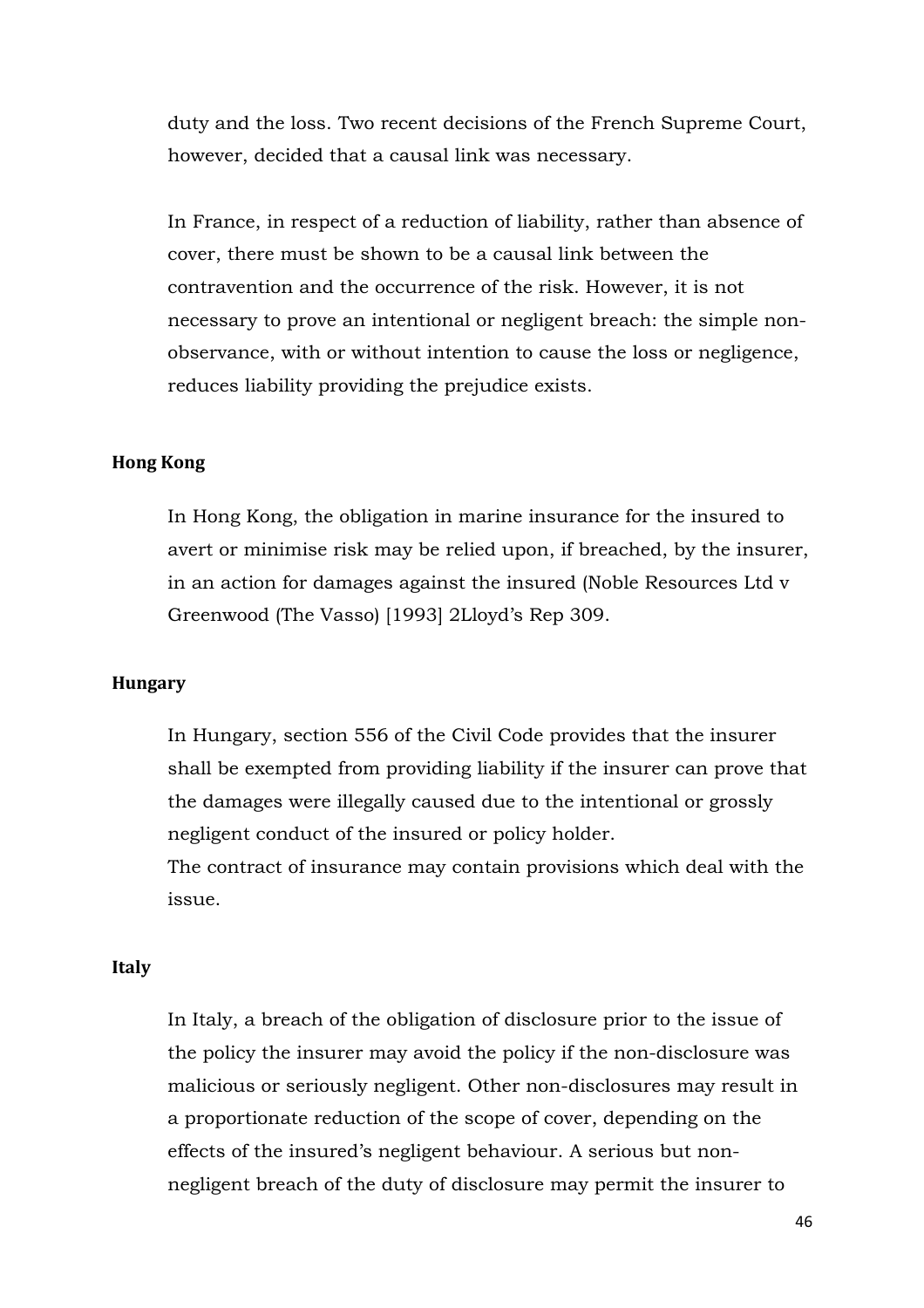avoid the policy where it is sufficiently material to the policy and terms of cover.

A failure to inform the insurer of a material increase in the risk after the contract has been entered into may, if of a nature as would have meant the insurer would not have accepted the risk in the first place, may permit the insurer to avoid the policy. A failure of less serious nature will permit a reduction in the cover of a nature proportionate to the difference in the premium that would have been charged taking into account the increased risk.

A failure to mitigate damage may permit the insurer to avoid the policy if the failure is malicious; otherwise, the cover may be reduced proportionately to the further damage caused by the failure to take steps to avoid the damage.

## **Japan**

In Japan the Insurance Act does not provide for sanctions for noncompliance with the obligations under Article 13. However, a breach of the duty will give rise to a right of action in damages for the insurer, which effectively means the losses may be offset against the indemnity.

## **Mexico**

In Mexico, where the insured omits to give notice where required of an aggravation of the risk, the insurer has the right to rescind the insurance contract.

If the insured does not comply with its obligation of preventing or reducing the damage, the insurer may reduce the compensation to the amount that would have been payable if the obligation had been complied with.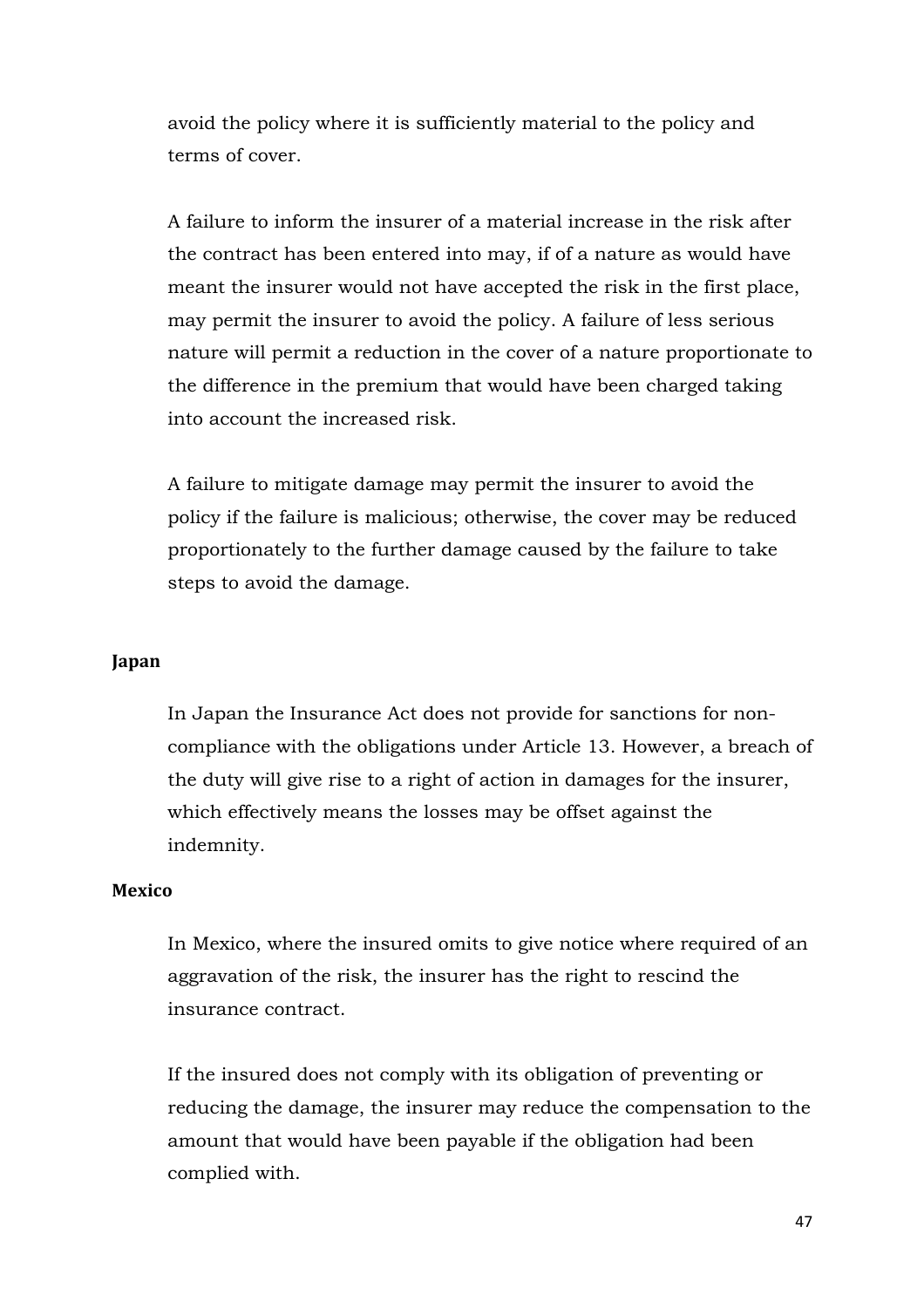## **Serbia**

In Serbia, if the insured fails to comply with the obligation to prevent the insured event occurring, or loss flowing therefrom, the obligation of the insurer is reduced by the amount to which the contravention contributed to the damage. (Art.926 of the Law of Obligations).

## **Portugal**

The failure to perform the salvage burden can affect more or less broadly the cover by the insurer, taking into consideration the conduct of the defaulting party, the damage resulting from the failure and the causal relation between the conduct of the defaulting subject and the damage caused. The insurance contract may include clauses relating to the consequence of a failure to discharge the burden. See Article 101.

## **Turkey**

In Turkey, a breach of a statutory duty in the Turkish Commercial Code, so far as it relates to insurance, does not give tho the insurer the right to sue. The legal consequence of a breach of statutory obligation is the reduction of the insurance indemnity depending on the degree of negligence. According to Article 1448/2, if a policyholder fails to take preventative measures and if this results in detriment to the insurer, the indemnity can be reduced proportionally taking into consideration the degree of negligence of the policyholder.

A breach by the insured of a relevant contractual obligation will not give a right to then insurer to terminate the contract if the breach is the contract is not effective on materialisation of the risk or on the extent of the insurer's performance (Article 1449/3).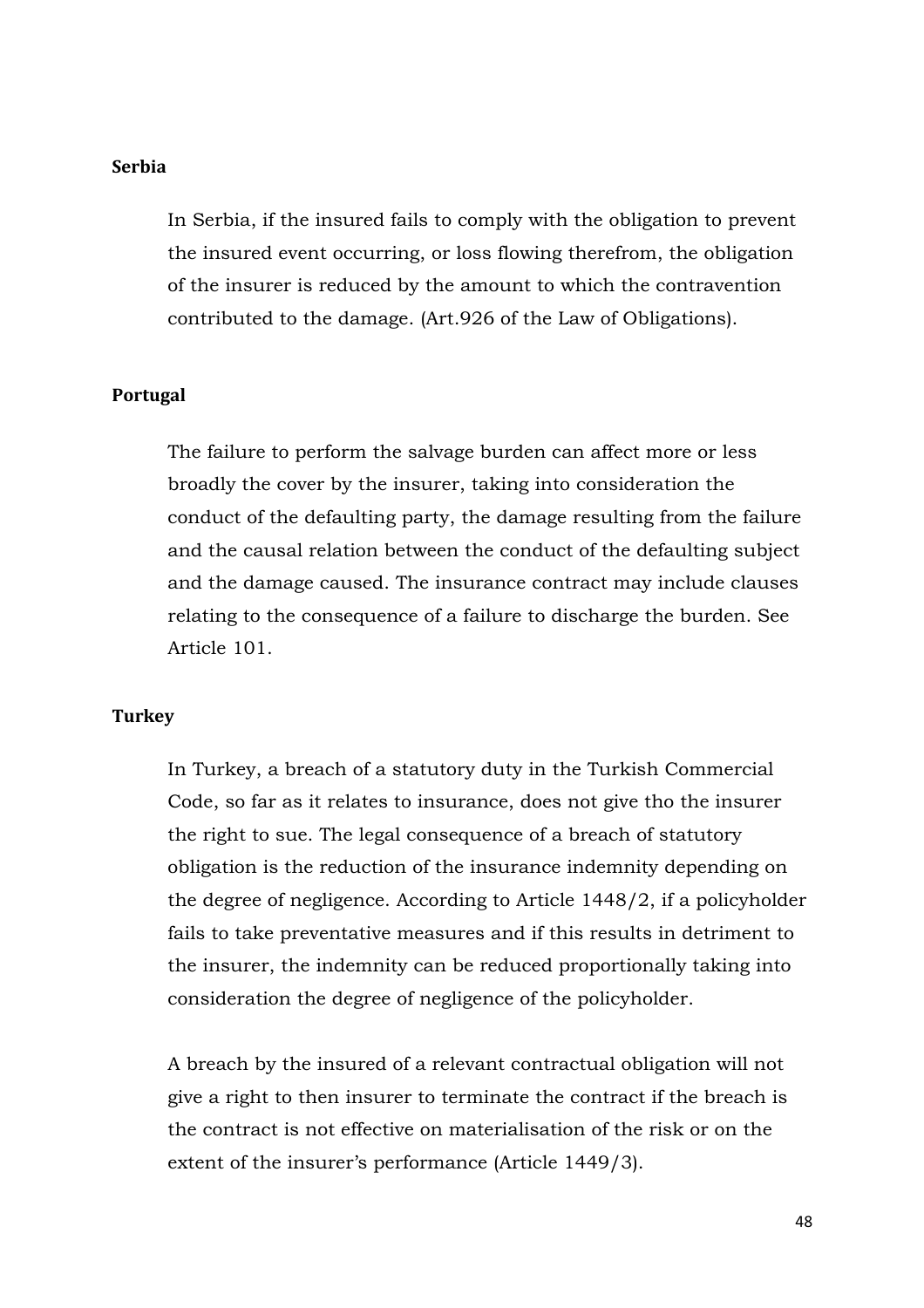In Turkey, an aggravation of the risk during the period of cover may permit the insurer to terminate the policy, having first given the insured an opportunity to pay an increased premium. If a policy holder fails to take preventative measures, and this results in detriment to the insurer, Article 1448/2 provides that the indemnity can be reduced proportionally taking into account the degree of negligence of the policyholder.

## **United Kingdom**

The failure of the insured to fulfil specific requirements may relieve the insurer from liability for the insured event. In the case of a breach of warranty, breach of warranty automatically terminates the contract from the date of the breach unless waived. In contrast, a breach of condition sometimes gives right to a right to terminate the contract if the breach is repudiatory and accepted as such, but much more usually only to a remedy of damages.

## **Uruguay**

The sanctions available generally depend upon the provisions in the policy. The statute law provides for sanctions only in respect of fire insurance (Article 681 Commercial Code), and those sanctions may include termination of the policy or refusal to indemnify.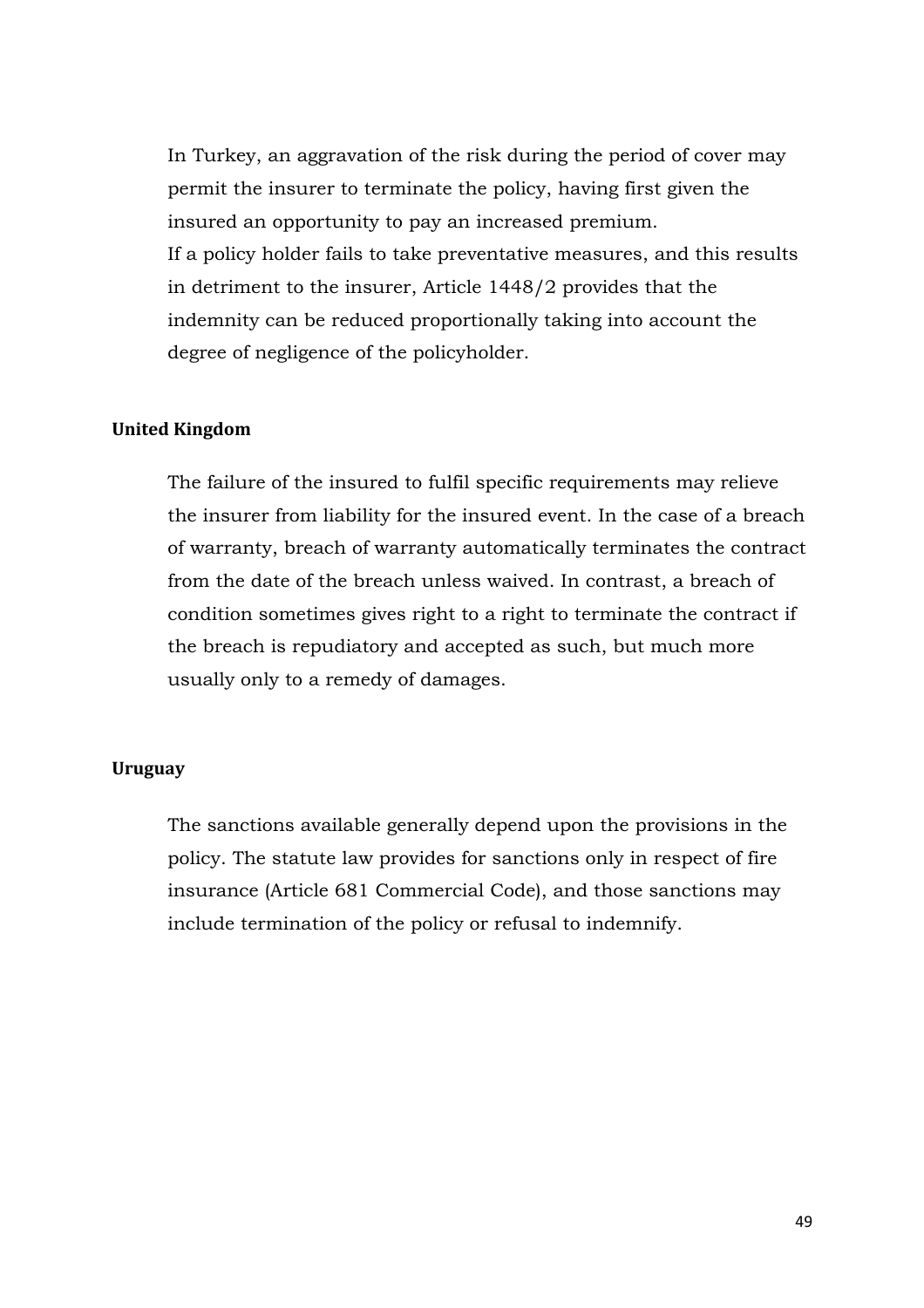## **5. BURDEN OF PROOF**

## **5.1 INTRODUCTION**

Burden of proof issues have potential to arise in the following contexts:

- (a) Whether the loss falls within the scope of cover;
- (b) whether the insured breached a preventative obligation;
- (c) the nature of the breach of obligation intentional, grossly negligent, negligent, innocent;
- (d) whether the breach was causative of loss;
- (e) whether the claim falls within an exclusion clause;
- (f) whether the loss would have occurred in any event;
- (g) whether there was an aggravation of the risk;
- (h) the nature of any failure to report an aggravation of risk to the insurer.

### **Austria**

In Austria, the general rule for the burden of proof regarding alleged breaches of obligation by the insured is that the insurer has to prove the violation and, having done so, it falls to the insured the prove that the violation was not done culpably or that it did not contribute to the loss.

## **Belgium**

A claimant will generally bear the onus of proving that the loss falls within the cover. That said, it is generally accepted that conditions for forfeiture of rights must be proven by the insurer. The insurer bears the onus of proof of intentional fault in the sense of proving that intentional fault caused the insured event, and the causal connection between "faute grave" and the loss. Although there has been some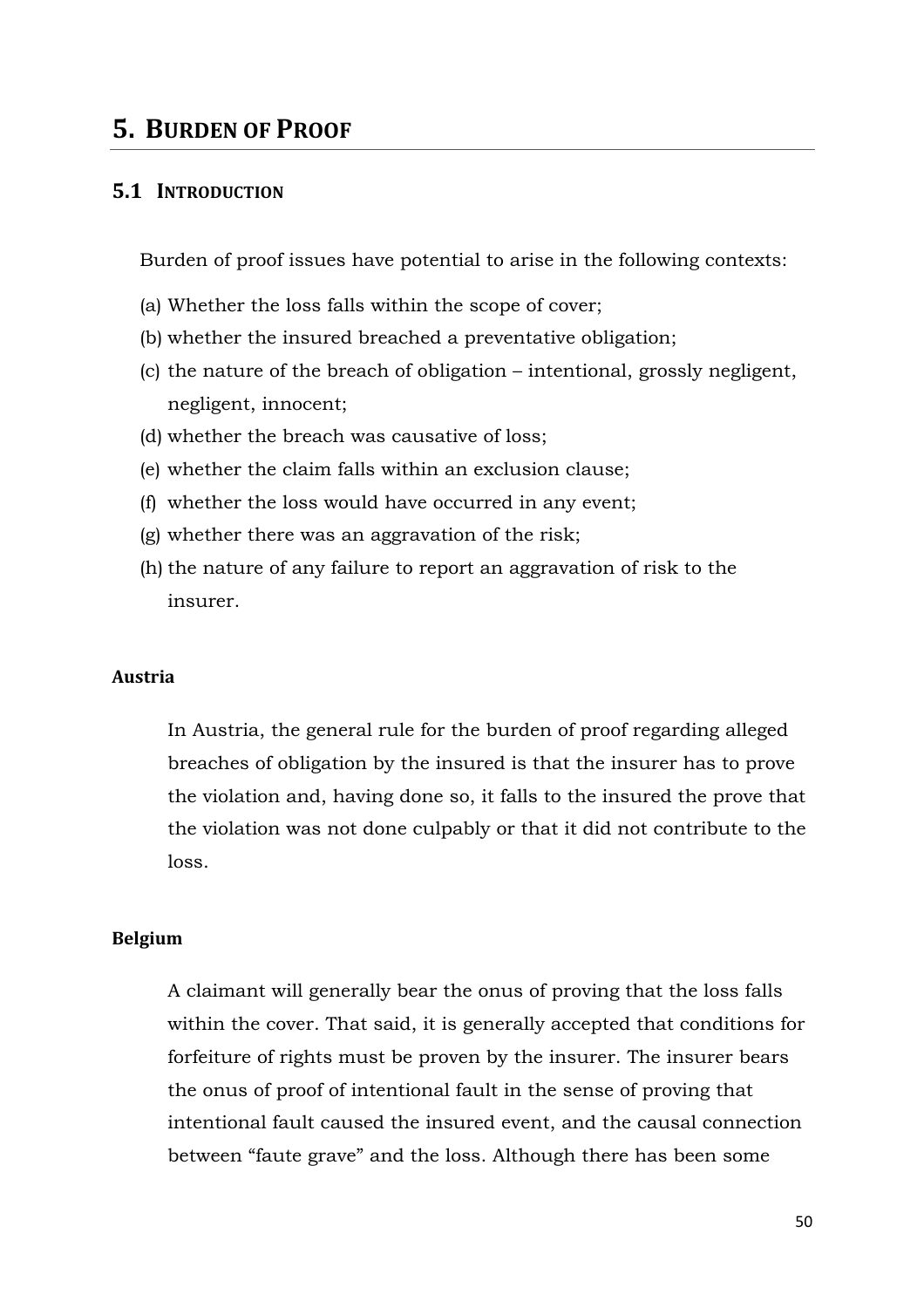uncertainty, the general rule now is that the insurer bears the onus of proving that the claim, although falling inside the "normal" extent of the cover, is nevertheless excluded by virtue of an exclusion clause.

## **Denmark**

In Denmark the burden of proof that a preventative action clause has been negligently contravened by the insured lies with the insurer. If the insurer is successful in establishing this, the event will only be covered by the insurance if the insured can prove that the insured event would have occurred even if the preventative action had been taken.

### **France**

The burden of proof depends on the contractual term. If the clause in question is regarded as a definition of the risk, or an obligation or a condition of the insurance cover, the burden of proof shall lie with the insured. However, if the clause is an exclusion clause, or a forfeiture clause, the burden lies on the insurer to prove that the event constitutes an excluded case. Finally, in respect of aggravation of the risk, the insured is required to prove that the necessary declarations were made or should be considered as made.

## **Hungary**

The onus is upon the insurer to prove that the insured failed to act in a manner generally accepted in the given situation.

## **Japan**

In Japan, the insurer bear the onus of asserting and proving that there was a breach of the loss or prevention requirement.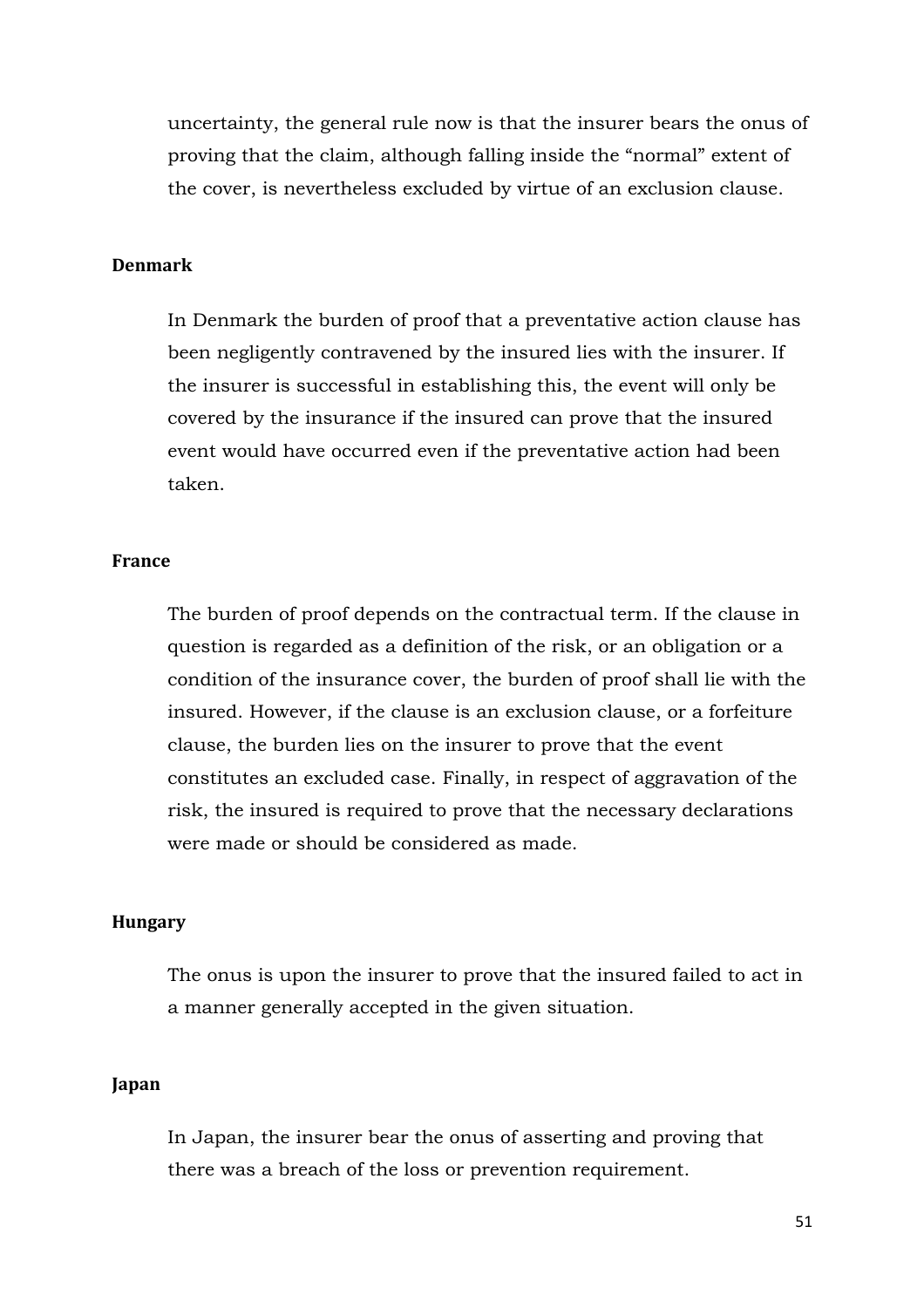## **Mexico**

As a general rule in Mexico, the party that makes a statement has the obligation to prove it and the party who denies does not have the obligation to prove his denial, unless his denial involves an affirmative declaration of a fact or when the other party's favourable legal presumption is refused.

## **Poland**

In Poland, the burden of proof of proving a fact lies with the person who asserts legal consequences arising from this fact (Art.4).

## **Portugal**

According to Article 127(1), the policyholder, the insured and/or the insurance beneficiary who fulfilled the salvage burden are entitled to the costs of doing so. Consequently, thy bear the onus of proof that the salvage operation was reasonable and proportionate or resulting from instructions of the insurer. This is consistent with article 342(1) of the Portuguese Civil Code (the general rule on the burden of proof).

If the insurer claims the salvage operation was a failure, the insurer bears the onus of proving that to be so.

## **Turkey**

The burden of proof is on the insurer to prove the breach of duty by the policyholder. Once the insurer proves breach by the insured, then the burden of proof shifts to the insured to prove that there was no negligence on its part in not taking preventative measures.